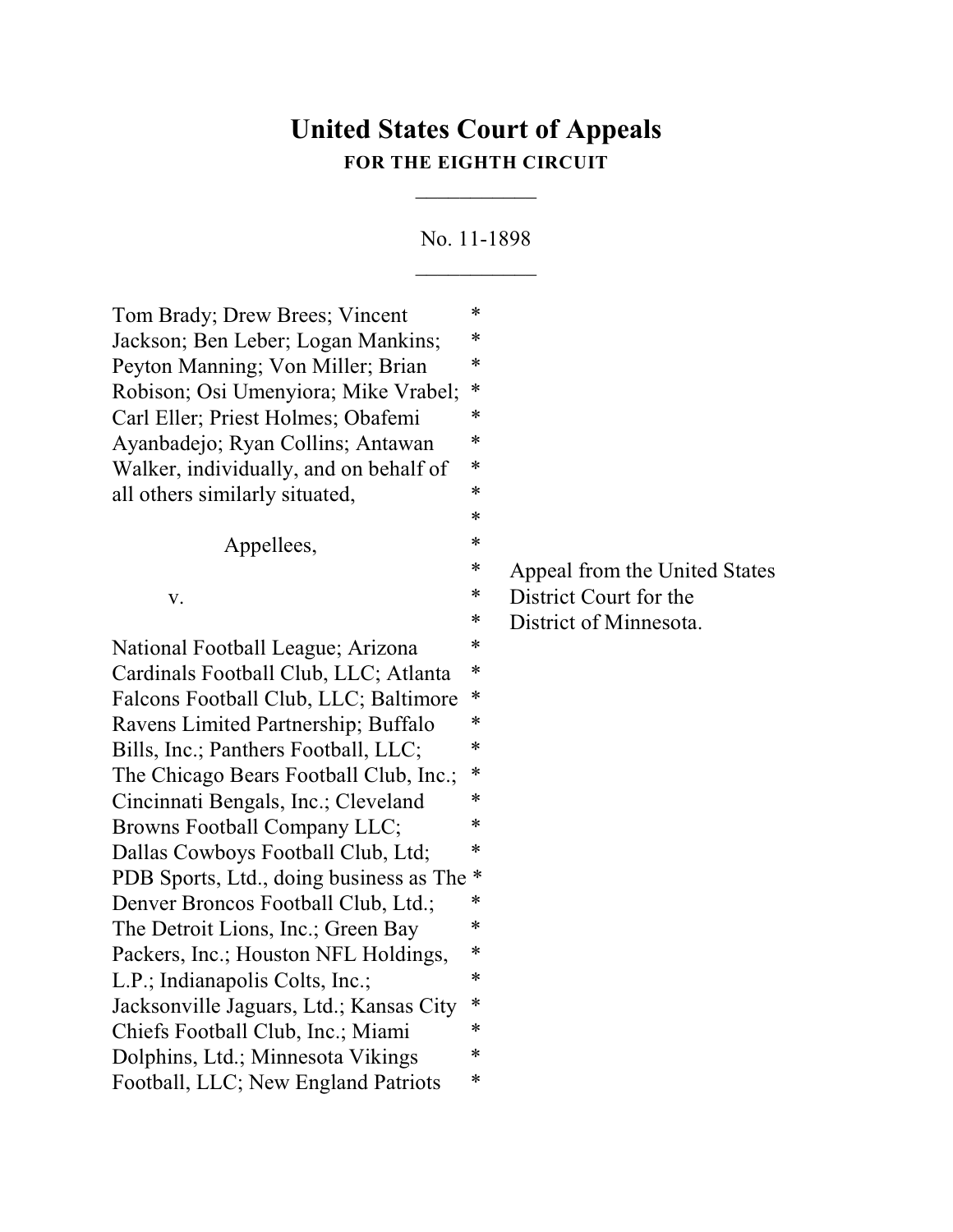L.P.; New Orleans Louisiana Saints,  $*$ L.L.C.; New York Football Giants, Inc.; \* New York Jets LLC; The Oakland  $*$ Raiders, L.P.; Philadelphia Eagles,  $*$ LLC; Pittsburgh Steelers LLC; The St. \* Louis Rams LLC; Chargers Football \* Company, LLC; San Francisco Forty \* Niners, Limited; Football Northwest  $*$ LLC; Buccaneers Limited Partnership; \* Tennessee Football, Inc.; Pro-Football, \*  $\text{Inc.}, \quad$ \*

Appellants.  $*$ 

Submitted: June 3, 2011 Filed: July 8, 2011 (Corrected July 28, 2011)

Before BYE, COLLOTON, and BENTON, Circuit Judges.

COLLOTON, Circuit Judge.

This appeal arises from an action filed by nine professional football players and one prospective football player ("the Players") against the National Football League and its thirty-two separately-owned clubs, more commonly known as football teams (collectively, "the NFL" or "the League"). On March 11, 2011, a collective bargaining agreement between the League and a union representing professional football players expired. The League had made known that if a new agreement was not reached before the expiration date, then it would implement a lockout of players, during which the athletes would not be paid or permitted to use club facilities. The League viewed a lockout as a legitimate tactic under the labor laws to bring economic

 $\frac{1}{2}$ 

 $\overline{\phantom{a}}$ 

 $\frac{1}{2}$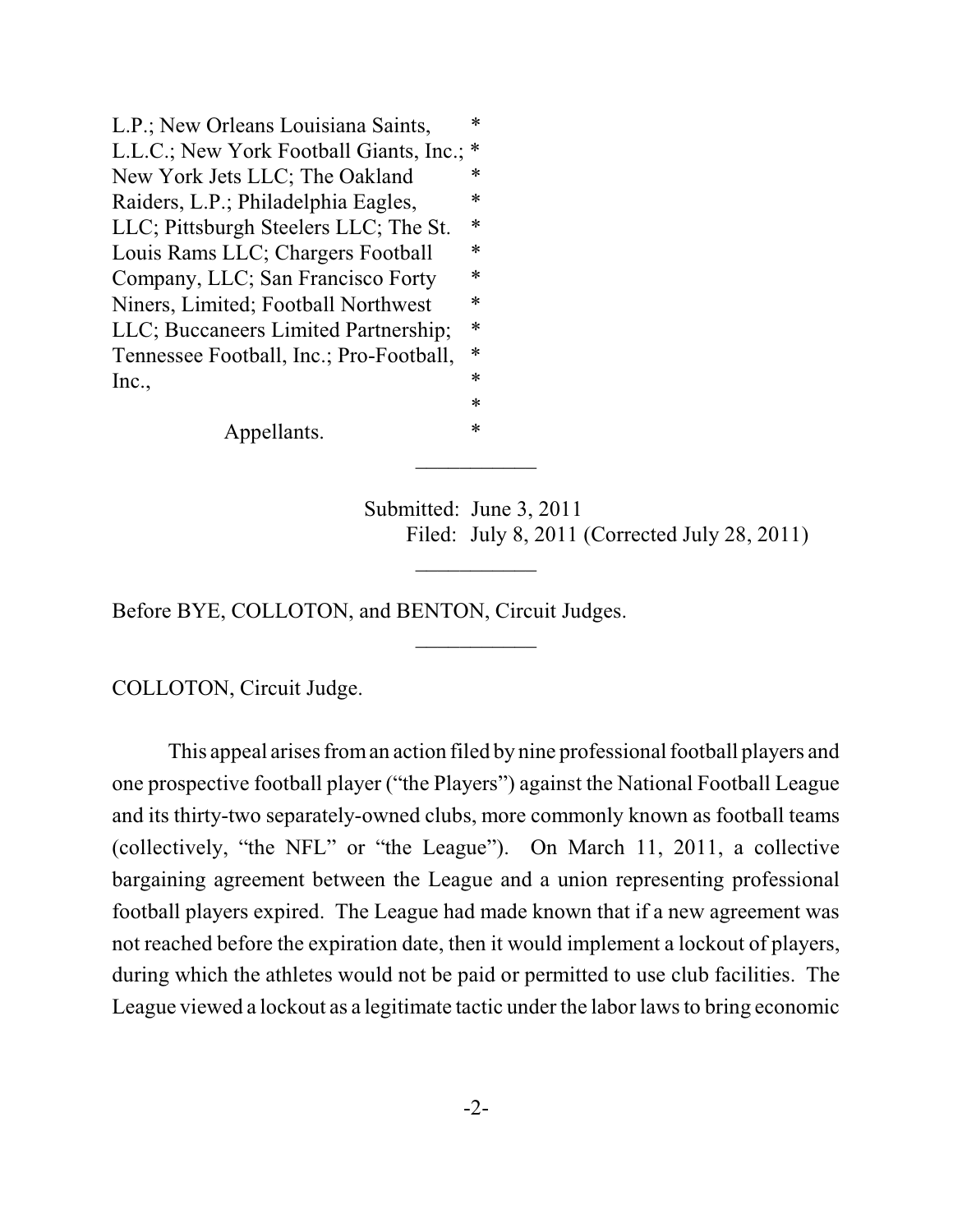pressure to bear on the players as part of the bargaining process. *See Am. Ship Bldg. Co. v. NLRB*, 380 U.S. 300, 301-02, 318 (1965).

The players, aware of the League's strategy, opted to terminate the union's status astheir collective bargaining agent as of 4:00 p.m. on March 11, just before the agreement expired. Later that day, the Players filed an action in the district court alleging that the lockout planned by the League would constitute a group boycott and price-fixing agreement that would violate § 1 of the Sherman Antitrust Act. The complaint explained that "the players in the NFL have determined that it is not in their interest to remain unionized if the existence of such a union would serve to allow the NFL to impose anticompetitive restrictions with impunity." The plaintiffs also alleged other violations of the antitrust laws and state common law.

The League proceeded with its planned lockout on March 12, 2011. The Players moved for a preliminary injunction in the district court, urging the court to enjoin the lockout as an unlawful group boycott that was causing irreparable harm to the Players. The district court granted a preliminary injunction, and the League appealed. We conclude that the injunction did not conform to the provisions of the Norris-LaGuardia Act, 29 U.S.C. § 101 *et seq.*, and we therefore vacate the district court's order.

I.

## A.

Some historical background will place this case in context. In *Radovich v. NFL*, 352 U.S. 445, 451-52 (1957), the Supreme Court held that professional football – unlike major league baseball – is not categorically exempt from the antitrust laws. In 1968, the National Labor Relations Board ("NLRB") recognized the NFL Players Association ("NFLPA") as the exclusive bargaining representative of all NFL players,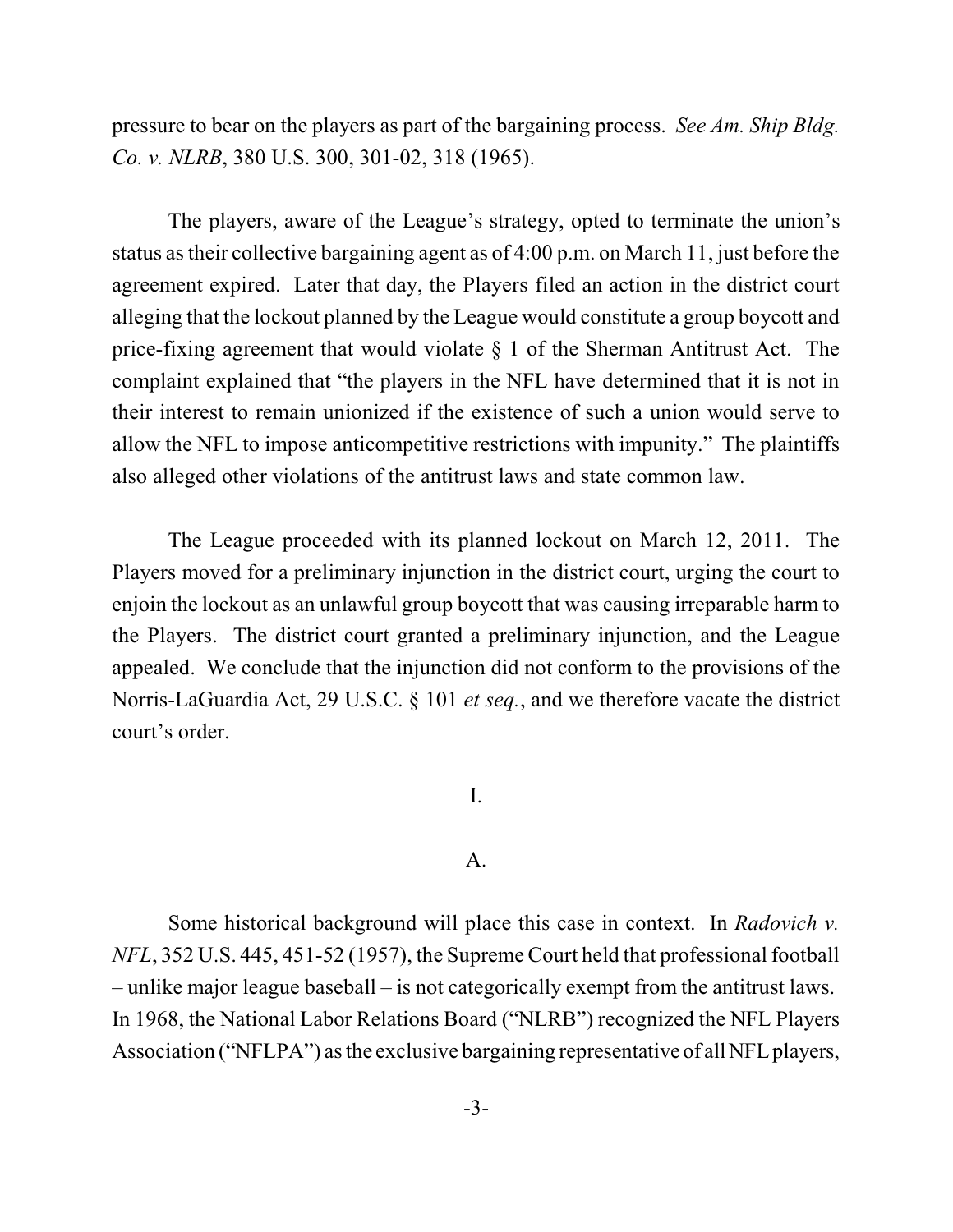and the NFL and the NFLPA entered into their first collective bargaining agreement ("CBA"). *Mackey v. NFL*, 543 F.2d 606, 610 (8th Cir. 1976). Since then, the relationship between the League and its players has been punctuated by both collective bargaining agreements and antitrust lawsuits.

In 1972, several players filed an antitrust action against the League in *Mackey v. NFL*, alleging that the League's policy with respect to free agents – that is, players whose contracts with a particular team have expired – violated  $\S$  1 of the Sherman Act, 15 U.S.C.  $\S$  1.<sup>1</sup> *Mackey*, 543 F.2d at 609. This court concluded that the restriction at issue, known as the "Rozelle Rule," unreasonably restrained trade in violation of § 1, because it was "significantly more restrictive than necessary to serve any legitimate purposes" of maintaining competitive balance in the NFL. *Id.* at 622. While the *Mackey* litigation was pending, the CBA between the League and the NFLPA expired, and seventy-eight NFL players filed a separate class action antitrust suit against the League. *See Reynolds v. NFL*, 584 F.2d 280, 282 (8th Cir. 1978); *Alexander v. NFL*, No. 4-76-123, 1977 WL 1497, at \*1 (D. Minn. Aug. 1, 1977). In 1977, the League and the players entered into a settlement agreement incorporating a new CBA that implemented a revised system of free agency known as "right of first refusal/compensation." *Alexander*, 1977 WL 1497, at \*1-2. As part ofthe settlement, the League withdrew its petition for a writ of *certiorari* in *Mackey*. *Reynolds*, 584 F.2d at 282.

This state of affairs lasted until December 1982, when the NFL players engaged in a fifty-seven-day strike before agreeing to a new CBA that included a modified version of the "right of first refusal/compensation" system. *Powell v. NFL*, 930 F.2d 1293, 1295-96 (8th Cir. 1989); *Powell v. NFL*, 678 F. Supp. 777, 780-81 (D.

<sup>&</sup>lt;sup>1</sup>That section provides, in relevant part: "Every contract, combination in the form of trust or otherwise, or conspiracy, in restraint of trade or commerce among the several States, or with foreign nations, is declared to be illegal."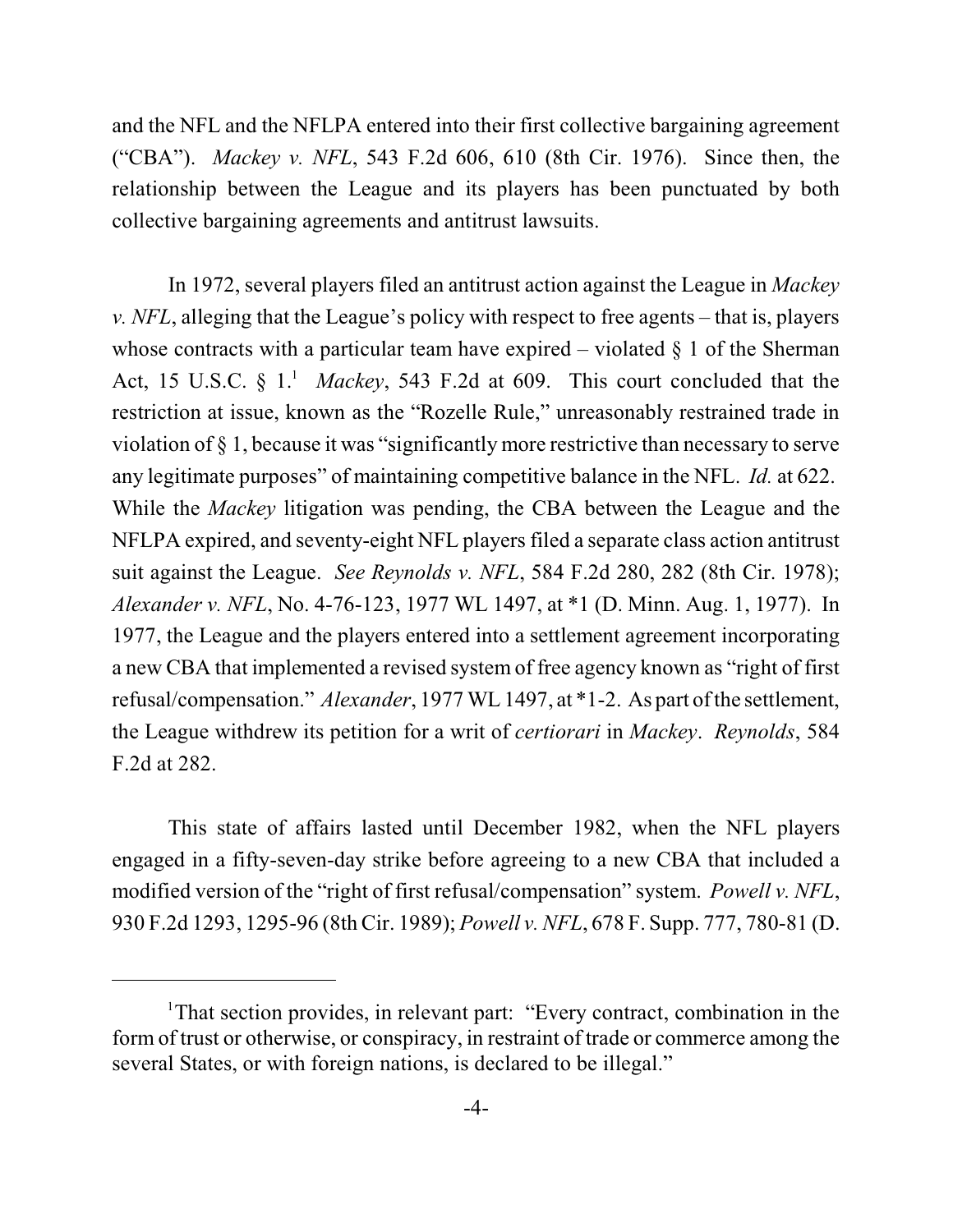Minn. 1988), *rev'd*, 930 F.2d 1293. This CBA expired in 1987, and when negotiations for a new CBA proved unsuccessful, the NFLPA conducted another strike. *Powell*, 930 F.2d at 1296. Immediately after the strike ended in October 1987, the NFLPA and several individual players commenced an antitrust suit in *Powell v. NFL*, alleging among other things that the League's free agency restrictions violated the Sherman Act. *Id.* This court held that a nonstatutory labor exemption from the antitrust laws shielded the League from antitrust liability. *Id.* at 1303. The Supreme Court "has implied this exemption from federal labor statutes," reasoning that "to give effect to federal labor laws and policies and to allow meaningful collective bargaining to take place, some restraints on competition imposed through the bargaining process must be shielded from antitrust sanctions." *Brown v. Pro Football, Inc.*, 518 U.S. 231, 236-37 (1996). This court in *Powell* concluded that the nonstatutory labor exemption can extend beyond an impasse in negotiations, and that application of the exemption was appropriate in that case, because the parties still could resolve their differences through the use of the "offsetting tools" of labor law, including strikes, lockouts, and petitions for intervention by the NLRB. 930 F.2d at 1302-03. The court declined, however, "to look into the future and pick a termination point for the labor exemption." *Id.* at 1303.

Two days after this court's decision in *Powell*, on November 3, 1989, the NFLPA's executive committee decided to abandon the organization's collective bargaining rights in an effort to end the NFL's nonstatutory labor exemption fromthe antitrust laws. *Powell v. NFL*, 764 F. Supp. 1351, 1354 (D. Minn. 1991). The NFLPA disclaimed its union status, enacted new bylaws prohibiting it fromengaging in collective bargaining with the League, filed a labor organization termination notice with the U.S. Department of Labor, obtained a reclassification by the Internal Revenue Service as a "business league" rather than a labor organization, and notified the NFL that it would no longer represent players in grievance proceedings. *Id.*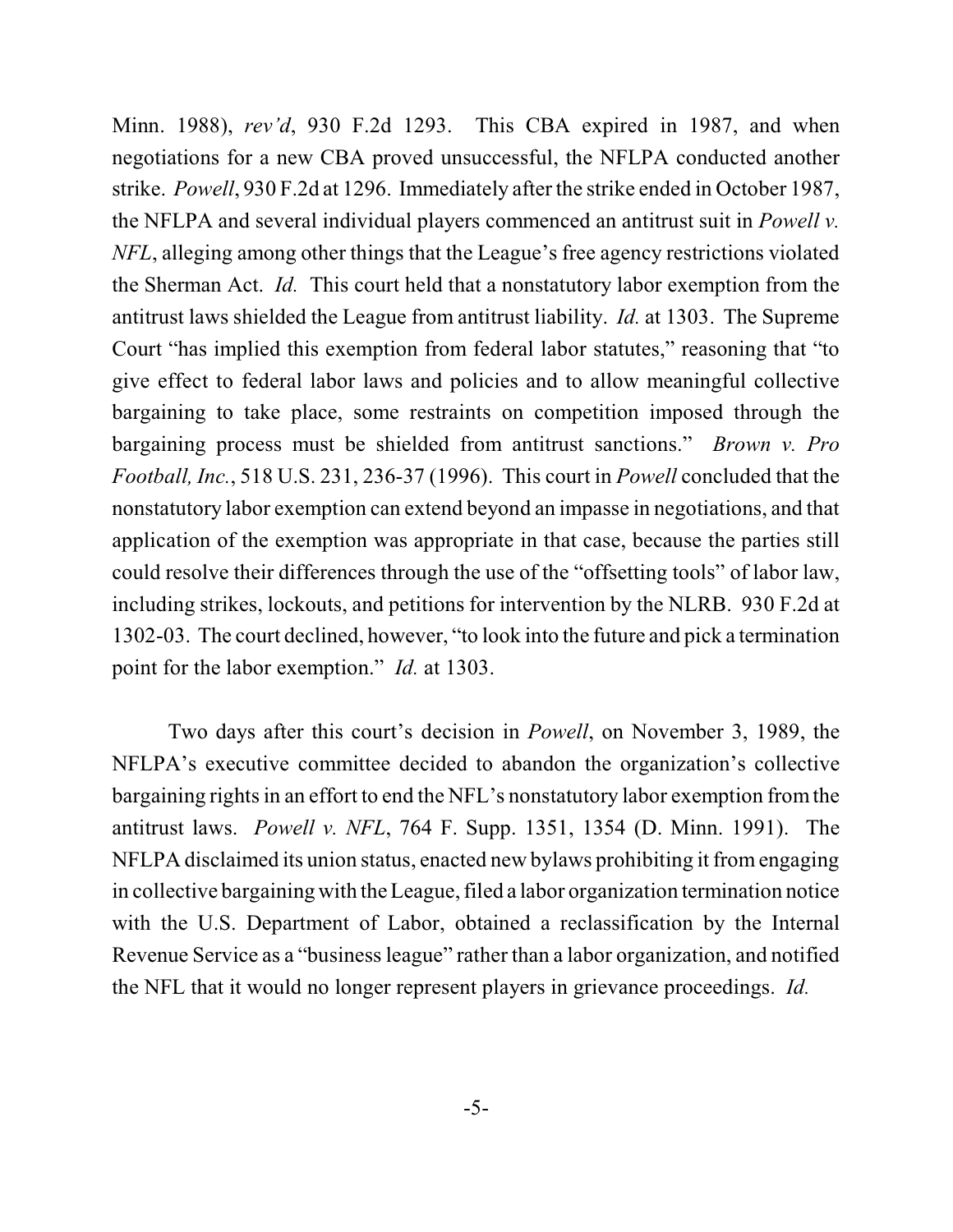In 1990, eight individual football players brought a new antitrust action against the League in *McNeil v. NFL*, contending that new player restraints imposed by the League during the 1990-1991 season violated § 1 of the Sherman Act. *Id.* at 1359. Following a ten-week trial in late 1992, a jury rendered a verdict in favor of the *McNeil* plaintiffs and awarded substantial damages. *See McNeil v. NFL*, No. 4-90- 476, 1992 WL 315292, at \*1 (D. Minn. Sept. 10, 1992).

Two new antitrust lawsuits were filed in the two-week period after the *McNeil* verdict. Ten NFL players brought suit in *Jackson v. NFL*, alleging that the League's free agency restrictions violated the Sherman Act. *Jackson v. NFL*, 802 F. Supp. 226, 228-229, 234 n.14 (D. Minn. 1992). Five other NFL players instituted *White v. NFL*, a class action alleging that various practices of the League, including free agency restraints, the college draft, and the use of a standard NFL player contract, violated the antitrust laws. *See White v. NFL*, 822 F. Supp. 1389, 1395 (D. Minn. 1993).

Many disputes between the League and the players were resolved when the parties entered into a class action settlement agreement in *White*. In January 1993, the parties reached a tentative agreement designed to resolve *White* and related cases. *Id.* at 1395-96. The NFLPA subsequently collected authorization cards from NFL players re-designating the organization as the players' exclusive collective bargaining representative, and the NFL voluntarily recognized the NFLPA as the players' union on March 29, 1993. *Id.* at 1396-97. The district court approved the parties' Stipulation and Settlement Agreement ("SSA") in April 1993, and the NFL and the NFLPA entered into a new CBA shortly thereafter. *White v. NFL*, 836 F. Supp. 1458, 1465-66 (D. Minn. 1993). The NFL and the NFLPA agreed to amend various portions of the SSA to conform to the provisions of the new CBA, and the district court approved the requested amendments. *Id.* at 1466, 1468. The court entered a consent decree incorporating the terms of the amended SSA on August 20, 1993. *White v. NFL*, 836 F. Supp. 1508, 1511 (D. Minn. 1993).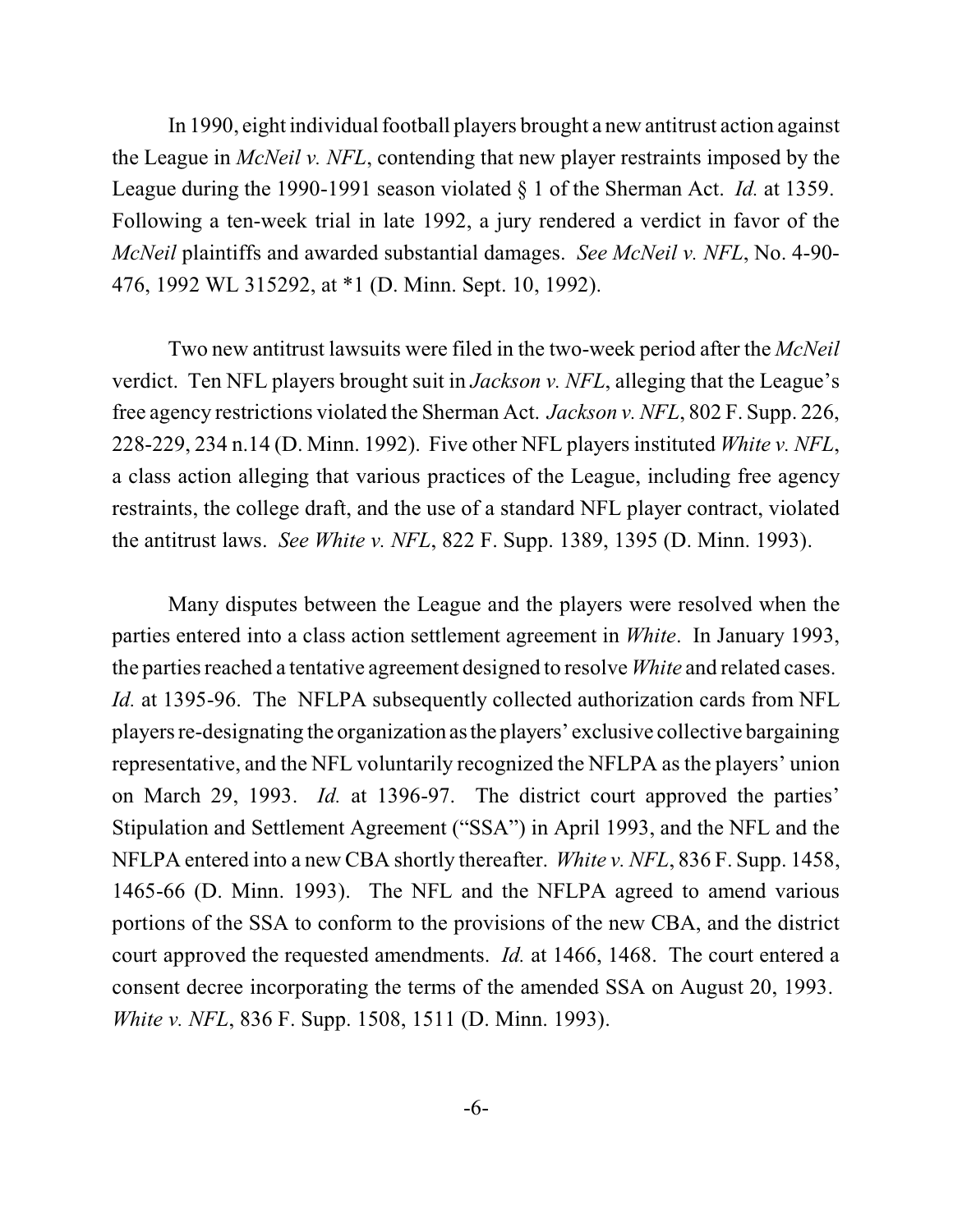In 1996, the Supreme Court decided an important case concerning professional football and the scope of the nonstatutory labor exemption from the antitrust laws, *Brown v. Pro Football, Inc.*, 518 U.S. 231. After the expiration of the collective bargaining agreement in 1987, the League and the NLFPA bargained to impasse over player salaries for members of each club's "developmental squad," which consisted of up to six first-year players who were not on the regular player roster. The League then unilaterally implemented an agreement among the clubs to pay a salary of \$1000 per week to these players. A group of the players sued, alleging that the employers' agreement violated § 1 of the Sherman Act. The Supreme Court held that the nonstatutory labor exemption applied to the employer conduct at issue, which (1) took place during and immediately after a collective-bargaining negotiation, (2) grew out of, and was directly related to, the lawful operation of the bargaining process, (3) involved a matter that the parties were required to negotiate collectively, and (4) concerned only the parties to the collective-bargaining relationship. *Id*. at 250. In a closing paragraph, the Court added the following:

Our holding is not intended to insulate from antitrust review every joint imposition of terms by employers, for an agreement among employers could be sufficiently distant in time and in circumstances from the collective-bargaining process that a rule permitting antitrust intervention would not significantly interfere with that process. See, *e.g.*, 50 F.3d, at 1507 (suggesting that exemption lasts until collapse of the collectivebargaining relationship, as evidenced by decertification of the union); *El Cerrito Mill & Lumber Co.*, 316 N.L.R.B., at 1006-1007 (suggesting that "extremely long" impasse, accompanied by "instability" or "defunctness" of multiemployer unit, might justify union withdrawal from group bargaining). We need not decide in this case whether, or where, within these extreme boundaries to draw that line. Nor would it be appropriate for us to do so without the detailed views of the Board, to whose "specialized judgment" Congress "intended to leave" many of the "inevitable questions concerning multiemployer bargaining bound to arise in the future."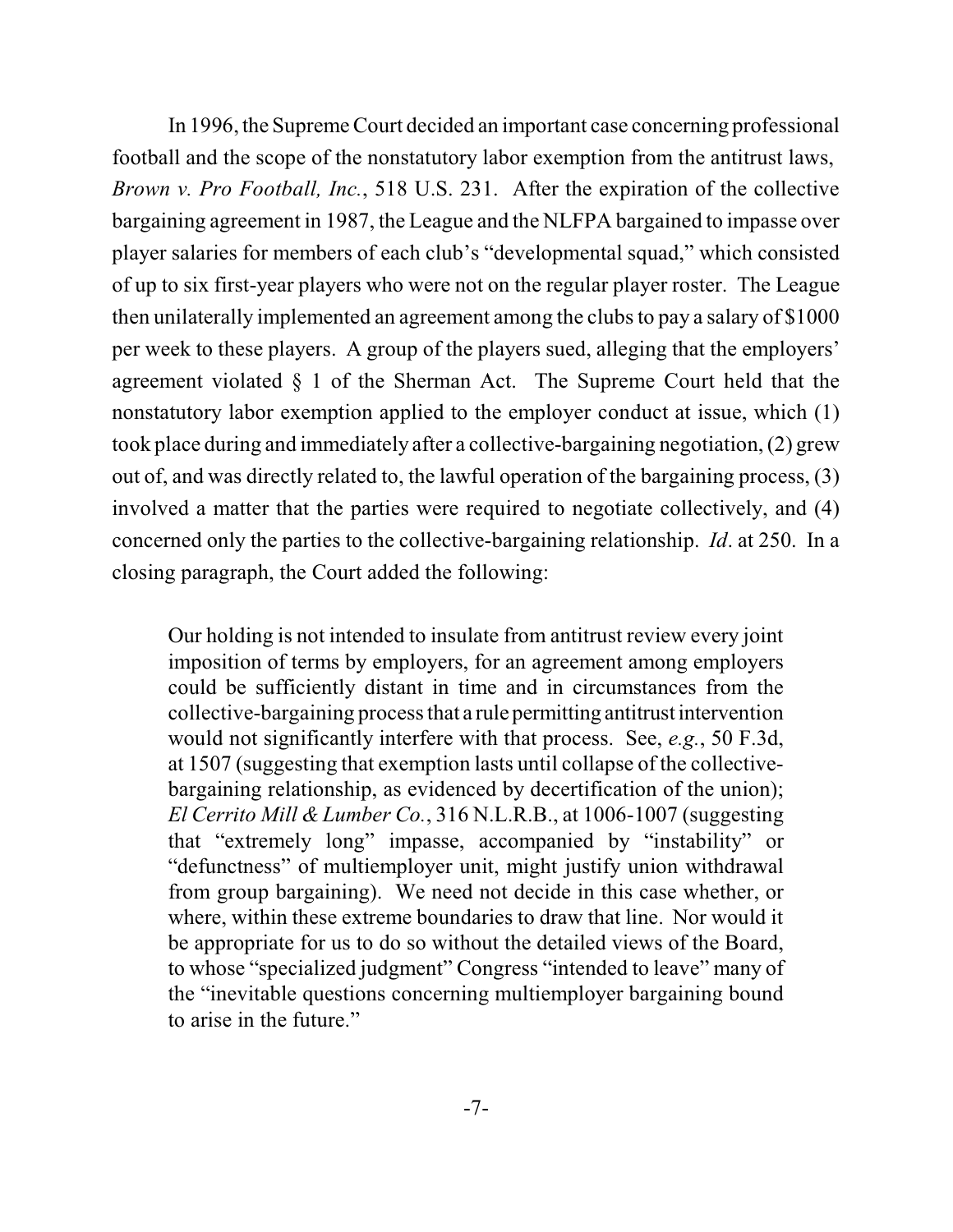#### *Id.* (citations omitted).

The Supreme Court's most recent decision regarding this industry came in *American Needle, Inc. v. NFL*, 130 S. Ct. 2201 (2010). The Court held that the alleged conduct of the NFL teams in forming National Football League Properties to develop, license, and market their individually owned intellectual property, and then to grant an exclusive license for that property, was concerted action not categorically beyond the coverage of § 1 of the Sherman Act. At the same time, the Court remarked that "[f]ootball teams that need to cooperate are not trapped by antitrust law," to wit: "The fact that NFL teams share an interest in making the entire league successful and profitable, and that they must cooperate in the production and scheduling of games, provides a perfectly sensible justification for making a host of collective decisions." *Id*. at 2216. Yet these interests did not justify treating the NFL teams as a single entity for purposes of § 1 of the Sherman Act when it came to the marketing of their intellectual property. *Id*. at 2217.

#### B.

Since 1993, the players and the League have operated under the *White* SSA, and the district court has continued to oversee the settlement by resolving numerous disputes over the terms of the SSA and CBA. *White v. NFL*, 585 F.3d 1129, 1133 (8th Cir. 2009). Whenever the NFL and the NFLPA have agreed to change a provision in the CBA, a conforming change has also been made to the SSA. *Id.* at 1134. The SSA has been amended several times over the past eighteen years, most recently in 2006, when the NFL and the NFLPA reached an agreement on a new CBA that would last through the 2012-2013 football season. *See id.* The 2006 SSA and CBA gave both sides the right to opt out of the final two years of each agreement upon written notice.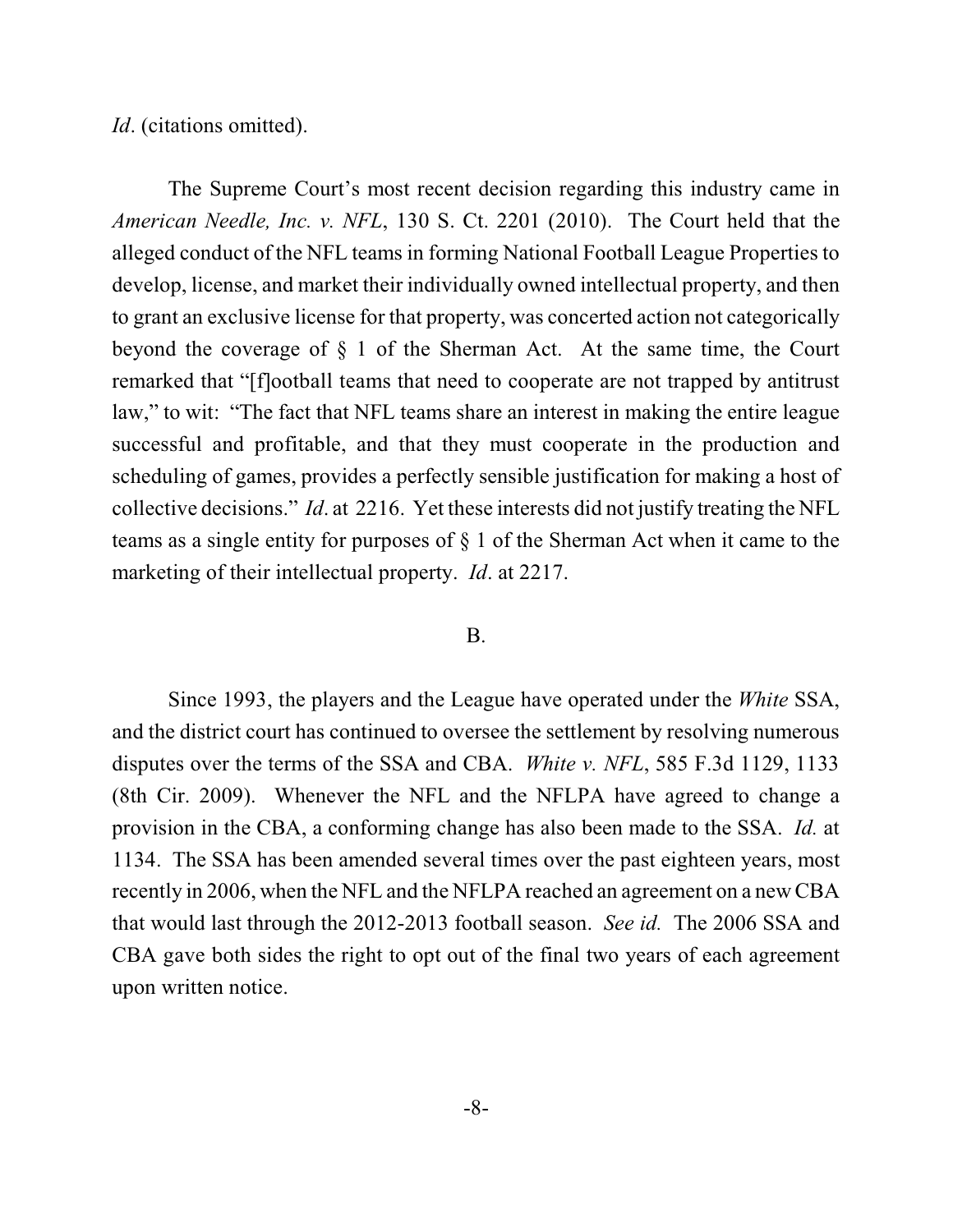In May 2008, the NFL opted out of the final two years of the SSA and CBA, citing concerns about operating costs and other elements of the agreements. *White v. NFL*, No. 4-92-906, 2011 WL 706319, at \*1 (D. Minn. March 1, 2011). As a result, the SSA and CBA were scheduled to expire in early March 2011. *Id.* Although the NFL and the NFLPA engaged in more than two years of negotiations toward a new CBA, the League and the players were unable to reach an agreement. The League filed an unfair labor practice charge with the NLRB in February 2011, asserting that the union failed to confer in good faith. The Players say that the charge is meritless.

As the deadline approached, a substantial majority of NFL players voted to end the NFLPA's status astheir collective bargaining representative. On March 11, 2011 – the expiration date of the SSA and CBA – the NFLPA notified the NFL that it disclaimed interest in continuing to serve as the players' collective bargaining representative, effective at 4:00 p.m. The NFLPA also amended its bylawsto prohibit collective bargaining with the League or its agents, filed a labor organization termination notice with the Department of Labor, asked the Internal Revenue Service to reclassify the NFLPA as a professional association rather than a labor organization, and notified the NFL that it would no longer represent players bringing grievances against the League.

The League filed an amended unfair labor practice charge on March 11, alleging that the NFLPA's disclaimer was a "sham" and that the combination of a disclaimer by the union and subsequent antitrust litigation was "a ploy and an unlawful subversion of the collective bargaining process." The Players dispute the charge, citing an advice memorandum of an associate general counsel of the NLRB in *Pittsburgh Steelers, Inc.*, No. 6-CA-23143, 1991 WL 144468 (NLRB G.C. June 26, 1991). The memorandum concluded that the NLFPA's 1989 disclaimer was valid, and that it was "irrelevant" whether the disclaimer was motivated by "litigation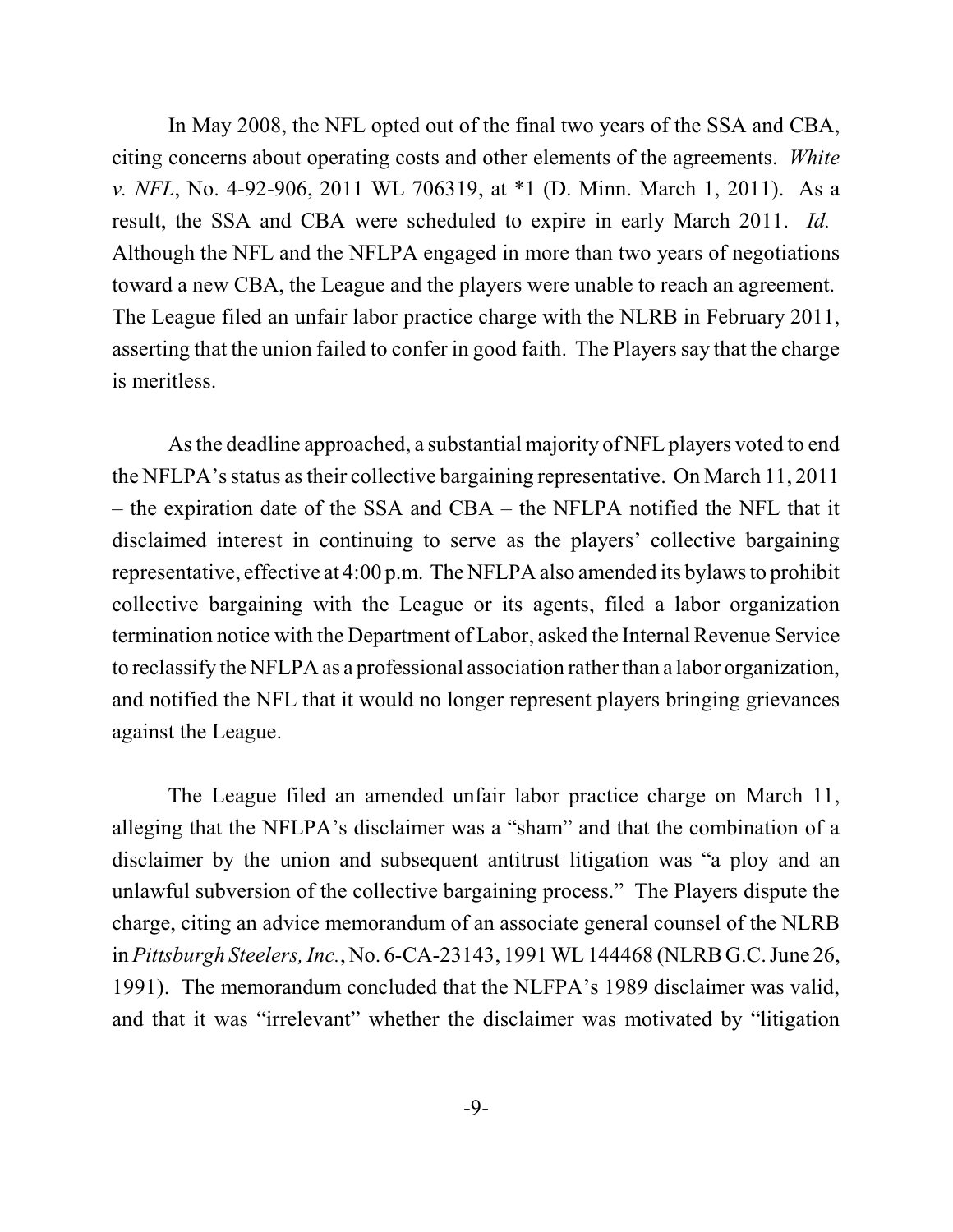strategy," so long as the disclaimer was "otherwise unequivocal and adhered to." *Id*. at \*2 & n.8.

The Players, funded by the NFLPA, commenced this action on the same day as the disclaimer, March 11, 2011. Four of the plaintiffs are under contract with an NFL club; five are free agents, and one is a prospective player who had entered the 2011 NFL draft and was ultimately selected in that draft. The Players brought this action on behalf of themselves and a putative class consisting of players who are under contract with any NFL club, free agents seeking employment with any NFL club, and college or other players who have not previously been under contract with any NFL club and who are eligible to play as a rookies for any club. As the case comes to us, no class has been certified.

The Players explained in their complaint that "[t]he players . . . have ended the role of the NFLPA as their collective bargaining representative and no longer have a collective bargaining relationship with the NFL defendants." They asserted, based on the Supreme Court's language in *Brown*, that the nonstatutory labor exemption therefore no longer protects the League fromantitrust liability. The complaint alleged that the NFL's planned lockout was an illegal group boycott and price-fixing arrangement that violated § 1 of the Sherman Act. In addition, the Players claimed that the lockout would violate state contract law by depriving players of contractually owed compensation, and would violate state tort law by interfering with players' existing contracts as well as their opportunities to enter into new contracts with NFL teams.

The complaint further alleged that the League planned to institute or to continue several anticompetitive practices that would violate  $\S$  1 of the Sherman Act, including a limitation on the amount of compensation that can be paid to recently drafted first-year "rookie" players, a cap on salaries for current players, and "franchise player" and "transition player" designations that restrict the ability of free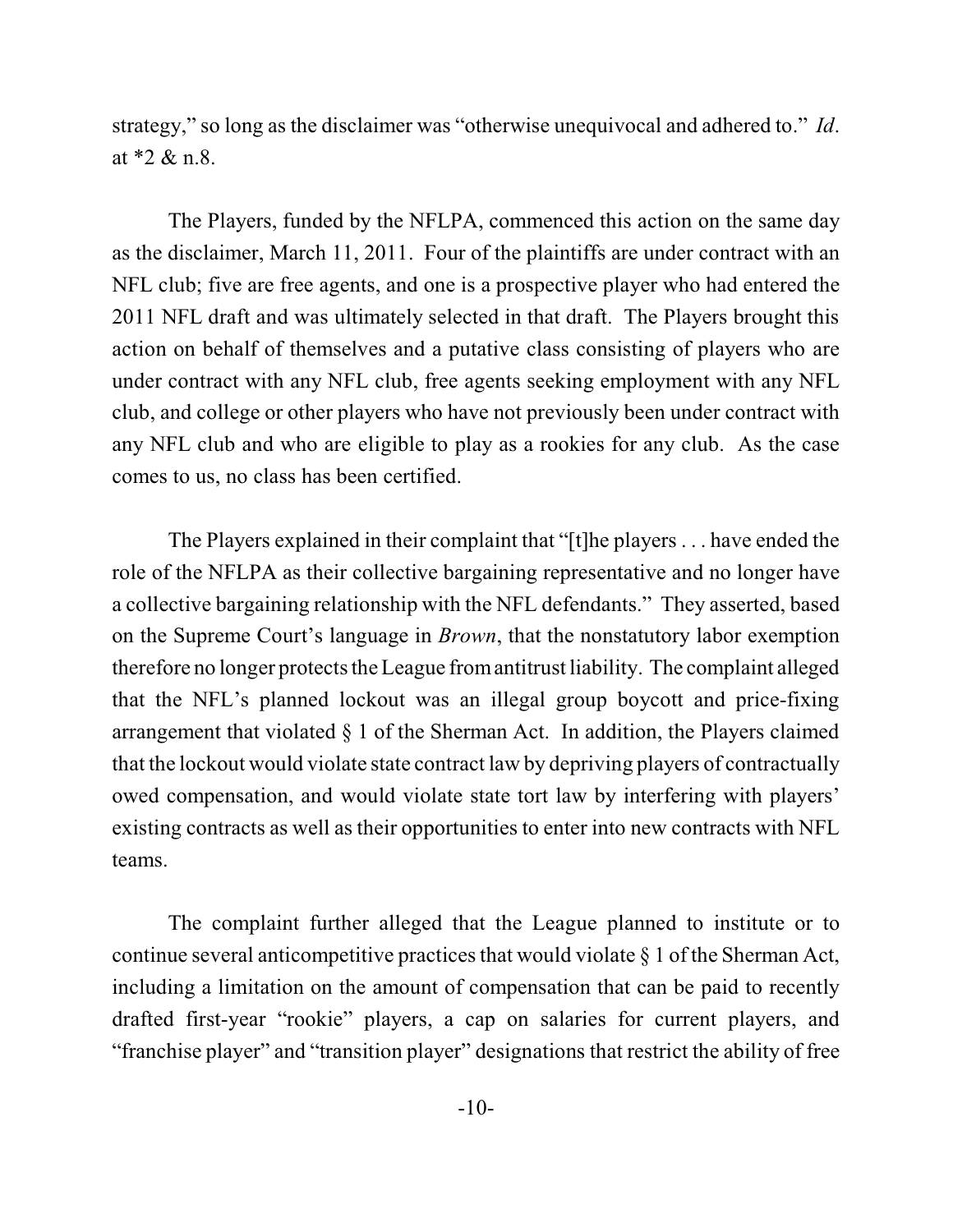agents to join a team other than their former team. The Players requested damages and declaratory and injunctive relief regarding these practices, including an injunction prohibiting the League from implementing or continuing the lockout.<sup>2</sup>

The SSA and CBA expired at 11:59 p.m. on March 11. At 12:00 a.m. on March 12, the League instituted a lockout of members of the NFLPA's "bargaining unit," which includes professional football players under contract, free agents, and prospective players who have been drafted by or entered into negotiations with an NFL team. The NFL informed players under contract that the lockout would prohibit them from entering League facilities, from receiving any compensation or benefits, and from performing any employment duties including playing, practicing, working out, attending meetings, making promotional appearances, and consulting medical and training personnel except in limited situations. The League also notified the players that they could be required to report back to work immediately "[o]nce a new labor agreement is reached" between the NFL and the NFLPA.

On April 25, 2011, the district court granted the Players' motion to enjoin the lockout, rejecting the League's assertions that the court lacked jurisdiction to enter the injunction, that the court should defer to the primary jurisdiction of the NLRB, and that the League is in any event immune from antitrust liability under the nonstatutory labor exemption. *See Brady v. NFL*, No. 11-639, 2011 WL 1535240, at \*37 (D. Minn. Apr. 25, 2011) [hereinafter *Brady I*]. The court concluded that the Norris-LaGuardia Act ("NLGA" or "Act"), 29 U.S.C. § 101 *et seq.*, which restricts the power of federal courts to issue injunctions in cases "involving or growing out of a labor dispute," *id.* § 1, wasinapplicable, because the term "labor dispute" connotes a dispute between an employer and a union, and the Act therefore does not apply

Several retired professional football players brought a similar but separate <sup>2</sup> action on March 28, 2011, also seeking a preliminary injunction. The district court consolidated the two actions, and denied the retired players' motion for a preliminary injunction as moot after issuing an injunction in the previously filed action.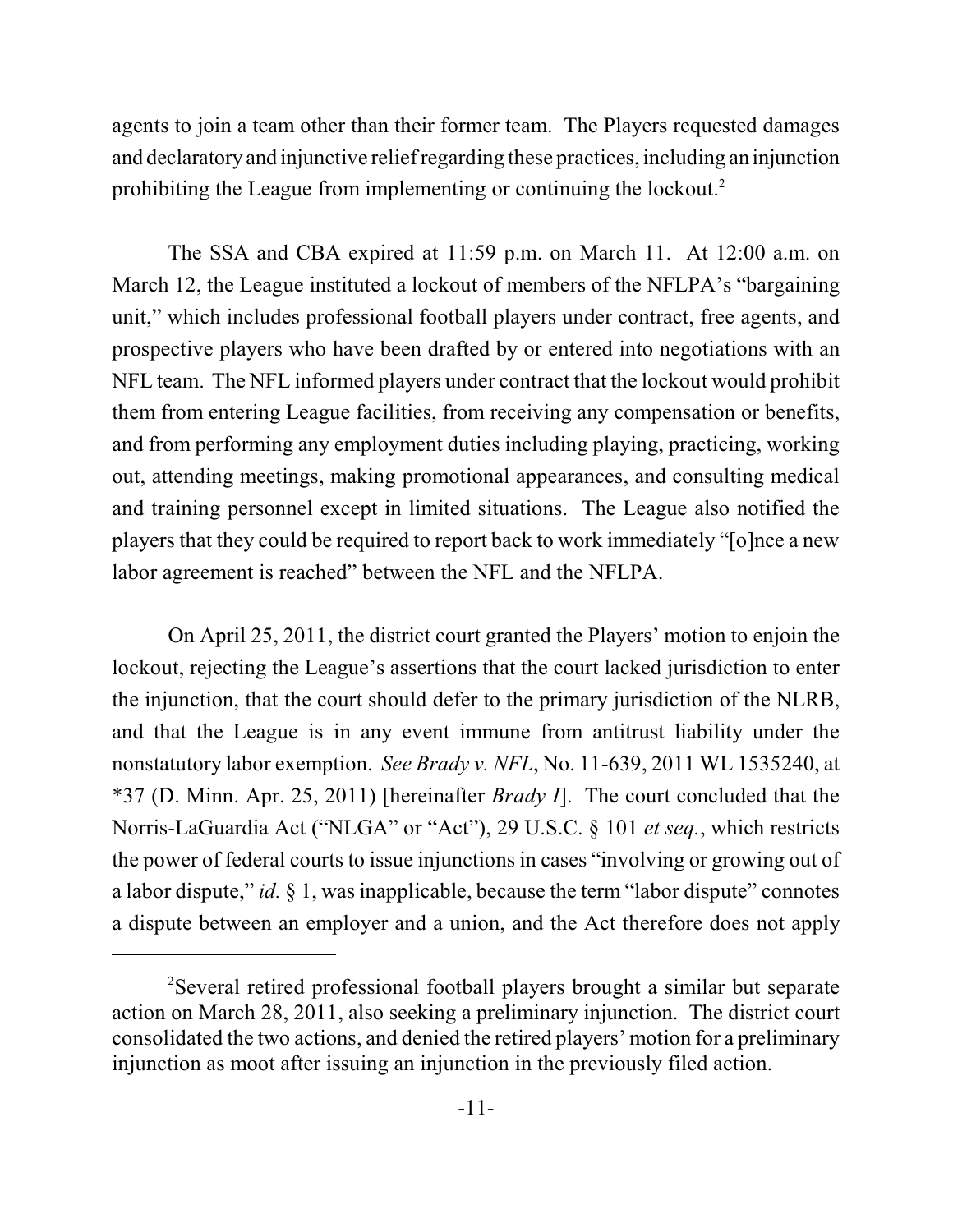"absent the present existence of a union." *Brady I*, 2011 WL 1535240, at \*24-26. In the court's view, the conflict between the League and the players ceased to be a "labor dispute" subject to the Act when the NFLPA terminated its status as a union by disclaiming its role asthe players' collective bargaining representative. *Id.* at \*26- 27.

The district court also declined to stay the action pending the NLRB's resolution of the League's pending unfair labor practice charges. *See id.* at \*9. The court determined that a stay would not be appropriate because the delay could cause significant hardship for the plaintiffs, and because "[t]he Board has articulated the standard under which disclaimers must be evaluated in a clear and consistent fashion, and application of that established standard requires no particular specialized expertise." *Id.* at \*14-15, 18. Finally, the district court concluded that the nonstatutory labor exemption does not protect the League from antitrust liability related to the lockout. *See id.* at \*34. In the court's view, the exemption applies only to agreements concerning "mandatory subjects of collective bargaining," such as wages, hours, and other terms and conditions of employment, and an employer's imposition of a lockout is not exempted because "[a] lockout is not a substantive term or condition of employment." *Id.* at \*35-36. The court distinguished the Supreme Court's decision in *Brown* on the basis that the parties here "have left the collective bargaining framework entirely." *Id.* at \*35.

The district court's order stated only that "[t]he 'lockout' is enjoined," *id.* at \*37, and did not expressly define the scope of the injunction. In concluding that the plaintiffs would suffer irreparable harm absent an injunction, however, the court indicated that its order would prevent the harmthat players would suffer if the League were able to bar them from playing or practicing for an extended period of time. *See id.* at \*29-30. The court also suggested that the injunction would provide free agents and rookies with significant opportunities to market their servicesto individual teams, *see id.* at \*31-32, although it later remarked in denying a motion for stay pending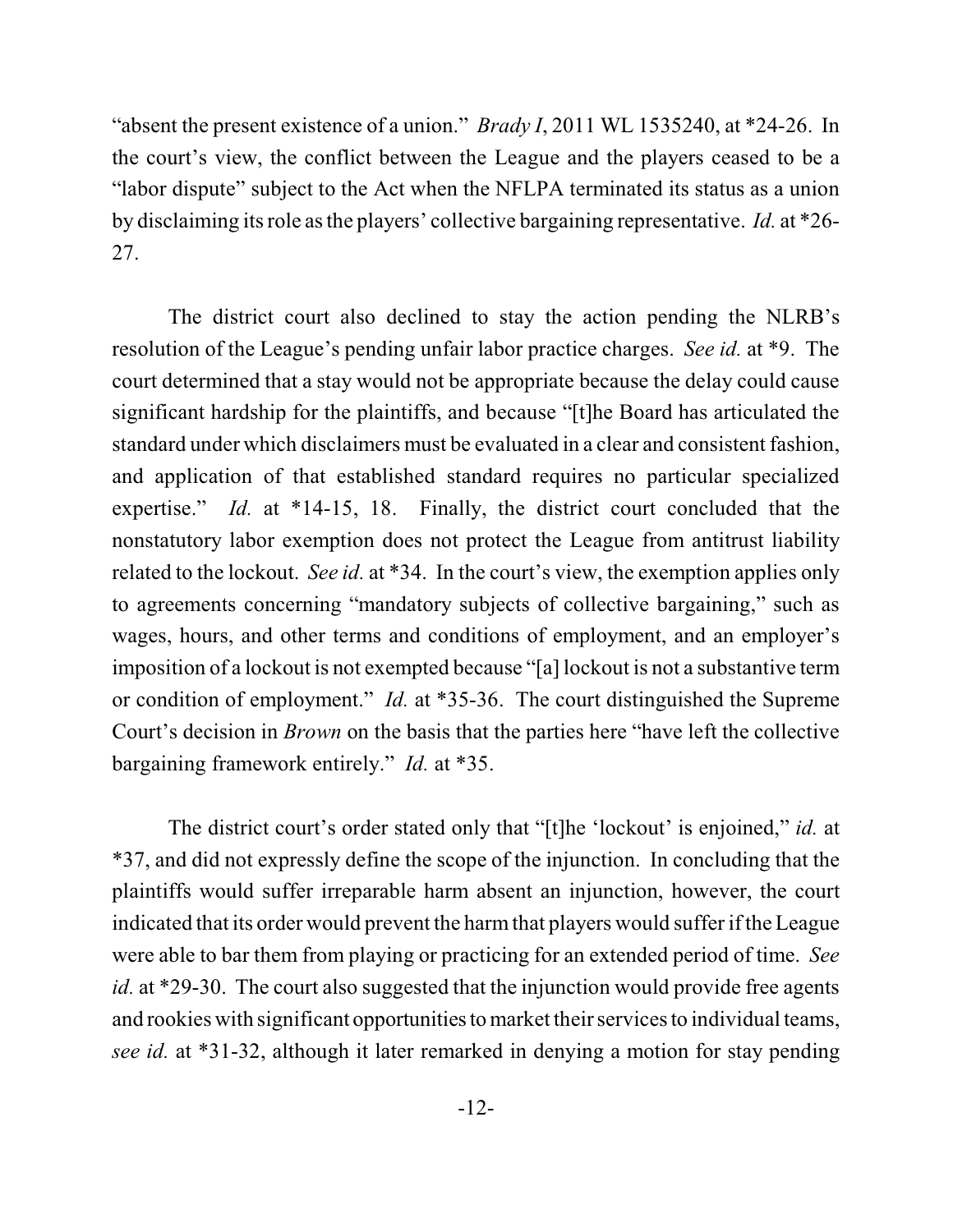appeal that the injunction did not require the League to enter into contracts. *See Brady v. NFL*, No. 11-639, 2011 WL 1578580, at \*5 (D. Minn. Apr. 27, 2011). From this discussion, we understand the court's order to mean that the League must allow players under contract to play football, attend practice sessions, and collect compensation, and that the League must provide free agents and rookies with an opportunity to market their services to potential employers.

The League appealed, challenging the district court's application ofthe Norris-LaGuardia Act, the doctrine of primary jurisdiction, and the nonstatutory labor exemption. This court granted the NFL's motion to expedite the appeal and its motion for a stay of the district court's order pending appeal. We now consider the merits of the appeal.

#### II.

We consider first the League's contention that the Norris-LaGuardia Act deprived the district court of jurisdiction to enter the injunction. The NLGA, enacted in 1932, curtails the authority of a district court to issue injunctionsin a labor dispute. "Congress was intent upon taking the federal courts out of the labor injunction business except in the very limited circumstances left open for federal jurisdiction under the Norris-LaGuardia Act." *Marine Cooks & Stewards v. Pan. S.S. Co.*, 362 U.S. 365, 369 (1960).

The Supreme Court has explained that the NLGA responded directly to the Court's construction of § 20 of the Clayton Act of 1914, 29 U.S.C. § 52, in *Duplex Printing Press Co. v. Deering*, 254 U.S. 443 (1921), and to other decisions of federal courts entering or upholding injunctions in labor disputes. *Burlington N. R.R. Co. v. Bhd. of Maint. of Way Emps.*, 481 U.S. 429, 438 (1987). The Clayton Act bars federal courts, "in any case between an employer and employees, or between employers and employees, or between employees, or between persons employed and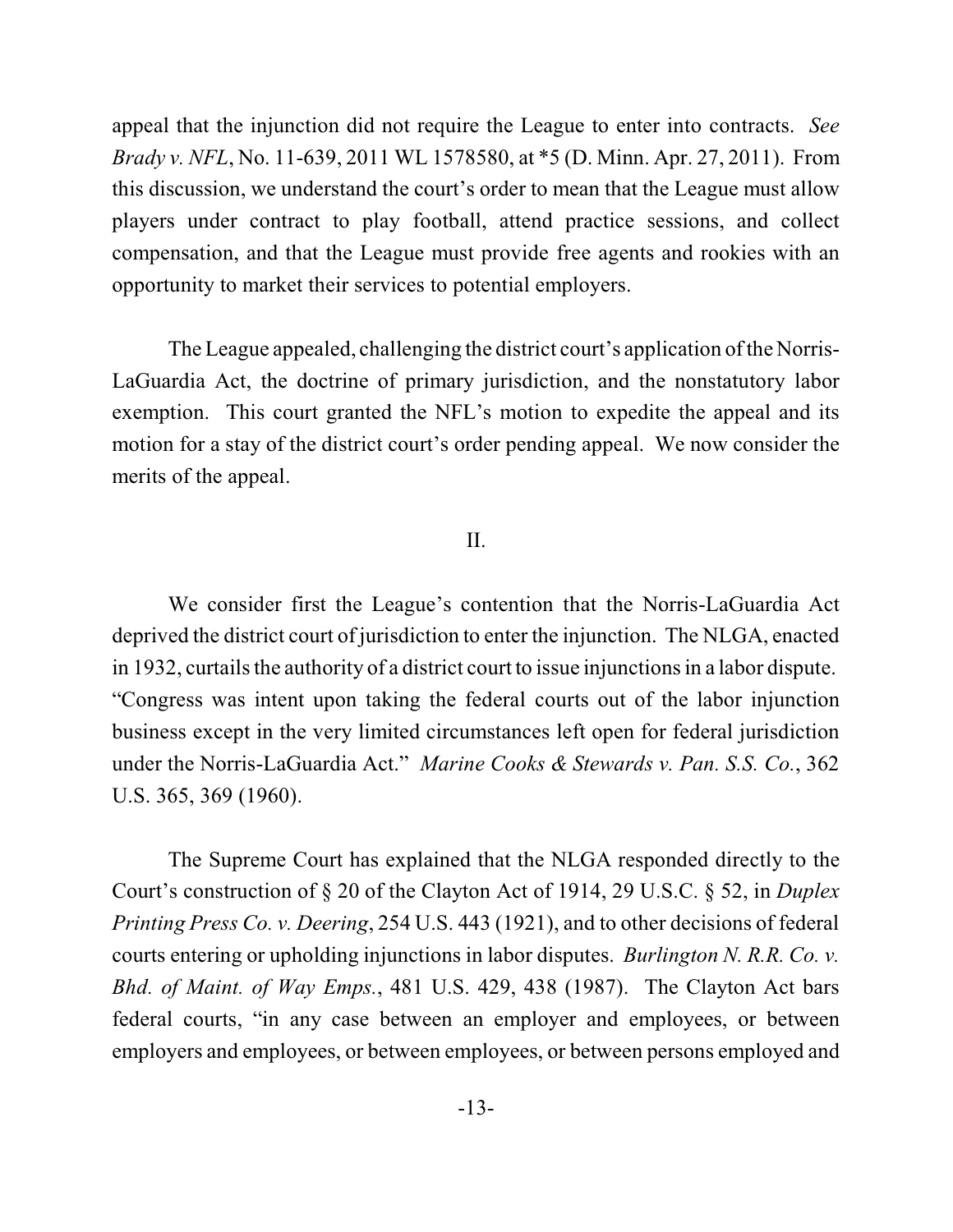persons seeking employment, involving, or growing out of, a dispute concerning terms or conditions of employment," from issuing an injunction to prohibit "any person or persons" from "ceasing to perform any work or labor" or "terminating any relation of employment." 29 U.S.C. § 52. In *Duplex Printing*, however, the Court held that § 20 of the Clayton Act did not prohibit an injunction against a secondary boycott undertaken by union members who were not "proximately and substantively concerned as parties to an actual dispute respecting the terms or conditions of their own employment." 254 U.S. at 472. Similarly, in *Bedford Cut Stone Co. v. Journeyman Stone Cutters' Ass'n*, 274 U.S. 37 (1927), the Court ruled that § 20 did not prohibit an injunction against a union's refusal to perform work on stone produced by a particular company with which the union had an ongoing dispute. *Id*. at 42-43, 55. The NLGA effectively superseded these decisions by precluding federal courts from enjoining certain secondary activity by workers in labor disputes.

The language of the Act, however, extends well beyond the specific issues decided in such cases as *Duplex Printing* and *Bedford Cut Stone*. The impetus for the NLGA was dissatisfaction with injunctions entered against workersin labor disputes, but the statute also requires that an injunction against an employer participating in a labor dispute must conform to the Act. *E.g.*, *Bodecker v. Local Union No. P-46*, 640 F.2d 182, 185 (8th Cir. 1981); *District 29, United Mine Workers v. New Beckley Mining Corp.*, 895 F.2d 942, 944-47 (4th Cir. 1990); *Amalgamated Transit Union, Div. 1384 v. Greyhound Lines, Inc.*, 550 F.2d 1237, 1238 (9th Cir. 1977); *Detroit Newspaper Publishers Ass'n v. Detroit Typographical Union No. 18*, 471 F.2d 872, 876-77 (6th Cir. 1972); *see Greyhound Lines, Inc. v. Amalgamated Transit Union, Div. 1384*, 429 U.S. 807 (1976). This case requires us to decide whether, and if so how, the Act applies to the district court's injunction against the League.

To determine whether the NLGA forbids or places conditions on the issuance of an injunction here, we begin with the text of the statute. Section 1 provides that "[n]o court of the United States . . . shall have jurisdiction to issue any . . . temporary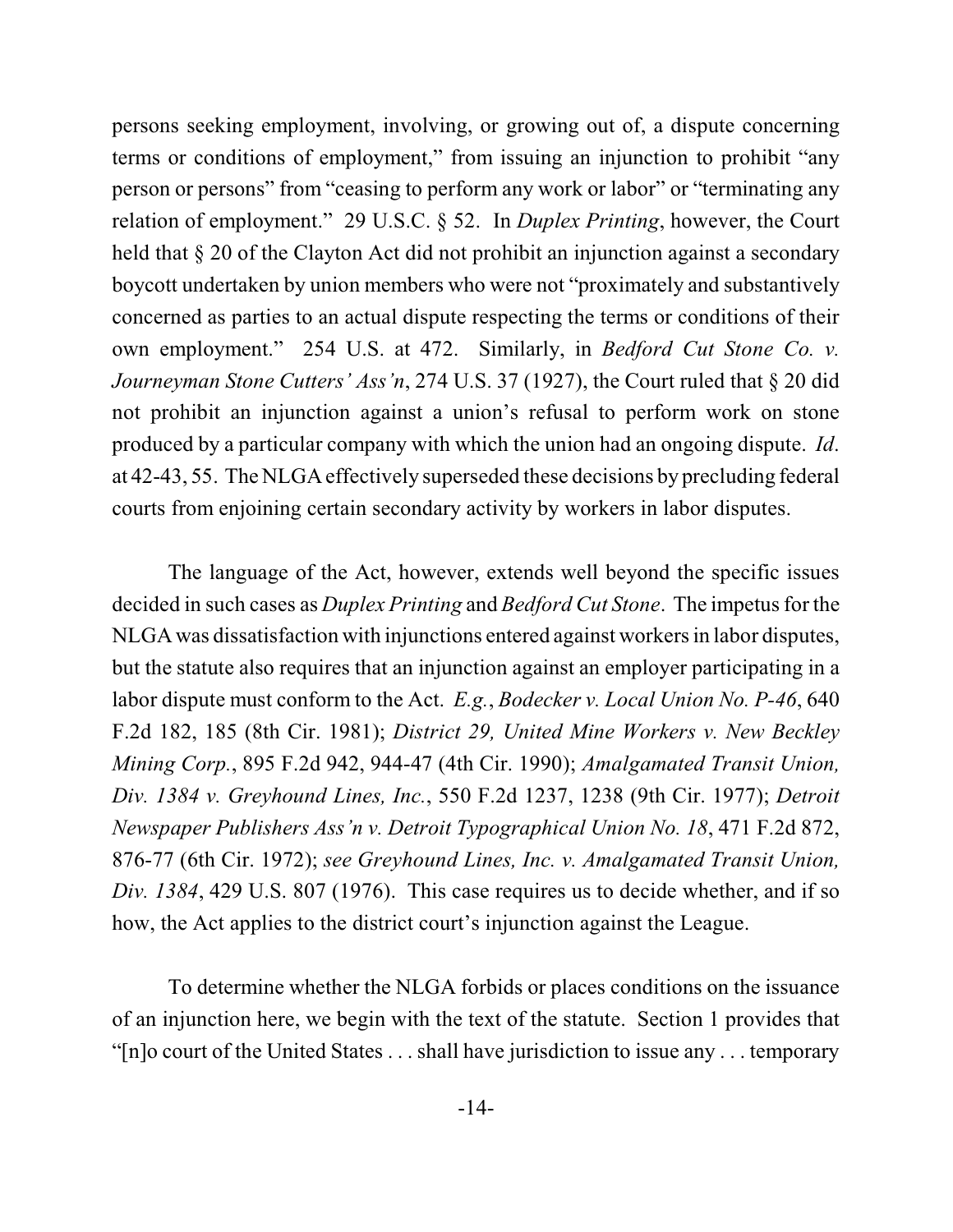or permanent injunction in a case involving or growing out of a labor dispute, except in strict conformity with the provisions of this chapter." 29 U.S.C. § 101. As noted, the district court concluded that the Act isinapplicable to this action, because the case is not one "involving or growing out of a labor dispute."

Section 13(c) of the Act states that "[t]he term 'labor dispute' includes *any controversy concerning terms or conditions of employment*, or concerning the association orrepresentation of persons in negotiating, fixing, maintaining, changing, orseeking to arrange terms or conditions of employment, regardless of whether or not the disputants stand in the proximate relation of employer and employee." 29 U.S.C. § 113(c) (emphasis added). This lawsuit is a controversy concerning terms or conditions of employment. The Players seek broad relief that would affect the terms or conditions of employment for the entire industry of professional football. In particular, they urge the court to declare unlawful and to enjoin several features of the relationship between the League and the players, including the limit on compensation that can be paid to rookies, the salary cap, the "franchise player" designation, and the "transition player" designation, all of which the Players assert are anticompetitive restrictions that violate § 1 of the Sherman Act. The district court did not appear to question this point, even distinguishing authority cited by the Players on the ground that it involved a dispute over the sale of commodities rather than "a controversy over terms and conditions of employment." *Brady I*, 2011 WL 1535240, at \*24 n.44.

We are not convinced by the Players' contention that because  $\S 13(c)$  uses the term "includes," rather than "means," to introduce the substance of a "labor dispute," Congress did not fully define the term. They urge that  $\S 13(c)$  merely expanded in one respect (to disputes outside the employer-employee relationship) a preexisting definition of "labor dispute" – a definition that was not codified and that, according to the Players, extended only to disputes involving organized labor. Whatever might be the significance of the verb "include" when used in other contexts, *cf. Massachusetts v. EPA*, 549 U.S. 497, 556-58 (2007) (Scalia, J., dissenting), Congress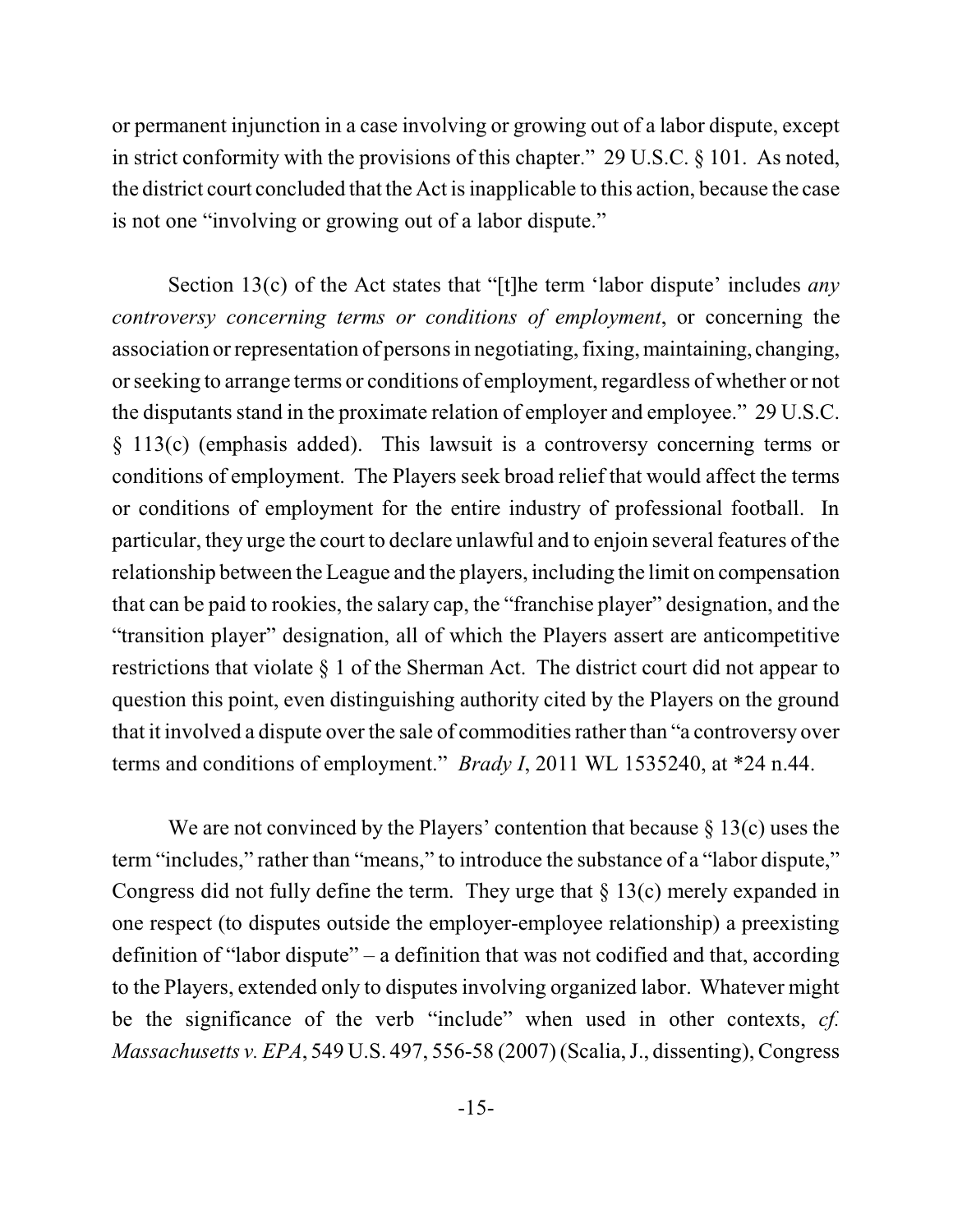stated in  $\S$  13 of the NLGA that "labor dispute" is "defined in this section," 29 U.S.C. § 113(a), and the Supreme Court consistently has described § 13(c) as a "definition" of "labor dispute." *Burlington N. R.R. Co.*, 481 U.S. at 443; *Jacksonville Bulk Terminals, Inc. v. Int'l Longshoremen's Ass'n*, 457 U.S. 702, 711 n.11, 712 (1982); *H.A. Artists & Assocs. v. Actors' Equity Ass'n*, 451 U.S. 704, 714 n.14, 715 (1981); *Order of R.R. Telegraphers v. Chi. & N.W. Ry. Co.*, 362 U.S. 330, 335 (1960); *see also Bodecker*, 640 F.2d at 185. Not only has the Supreme Court repeatedly characterized  $\S 13(c)$  as a definition, but contrary to the suggestion that an established meaning should be used to narrow the text, the Court has observed that "the statutory definition itself is extremely broad," *Jacksonville Bulk Terminals, Inc.*, 457 U.S. at 712, and explained that "Congress made the definition broad because it wanted it to be broad." *Order of R.R. Telegraphers*, 362 U.S. at 335-36.

The Act also states expressly that "[a] case shall be held to involve or grow out of a labor dispute when the case involves persons who are engaged in the same industry, trade, craft, or occupation." 29 U.S.C. § 113(a). This case, of course, involves persons engaged in the "same industry," namely, professional football. The statute continues that such a case "shall be held to involve or grow out of a labor dispute" when "such dispute is . . . between one or more employers or associations of employers and one or more employees or associations of employees." *Id.* This dispute is between one or more employers or associations of employers (the League and the NFL teams) and one or more employees (the Players under contract). By the plain terms of the Act, this case "shall be held to involve or grow out of a labor dispute."

The district court reached a contrary conclusion by departing from the text of § 13(a). The court thought the phrase "one or more employees or associations of employees" did not encompass the Players in this dispute, because "one or more employees" means "individual *unionized* employee or employees." *Brady I*, 2011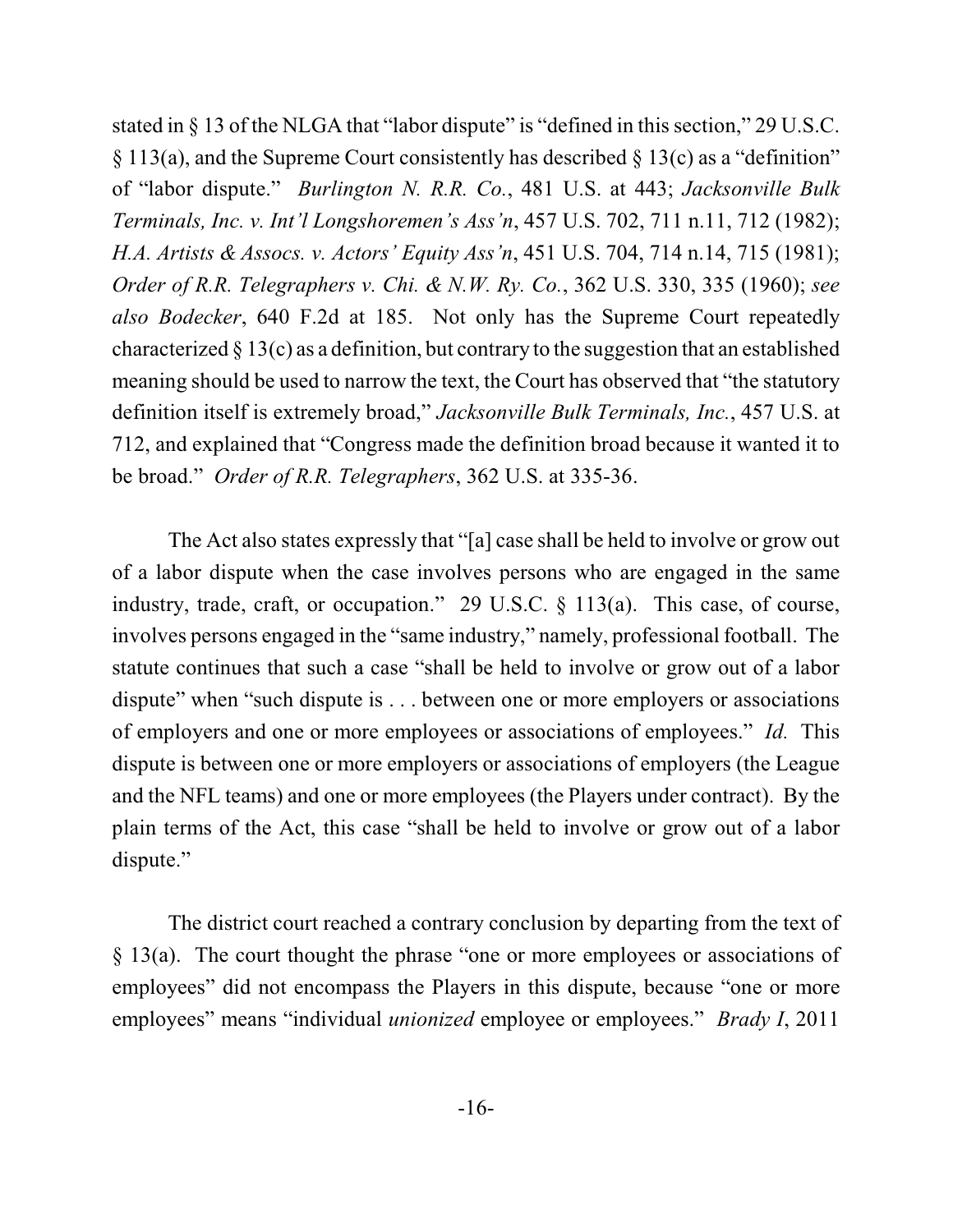WL 1535240, at \*24 n.43 (emphasis added). We see no warrant for adding a requirement of unionization to the text.

A similar argument did not persuade the Supreme Court in*NewNegro Alliance v. Sanitary Grocery Co.*, 303 U.S. 552 (1938). There, a company sought an injunction against the New Negro Alliance, which the Supreme Court described as "a corporation composed of colored persons, organized for the mutual improvement of its members and the promotion of civic, educational, benevolent, and charitable enterprises." *Id.* at 555. The Alliance allegedly had conspired to picket and boycott one of the company's grocery stores to pressure the store to employ African-American clerks. *Id.* at 555-56. The company claimed, among other things, that the Alliance's acts were "unlawful, [and] constitute[d] a conspiracy in restraint of trade." *Id.* at 558-59. The district court granted an injunction against the Alliance. The court of appeals affirmed, reasoning in part as follows:

"The controversy here is not a labor dispute. The defendants do not constitute a labor union or a labor organization of any kind. They do not compose, nor are they all members, of any single trade or class of trades. Their demands are not connected with any one industry. The questions about which they are now picketing have no connection with wages, hours of labor, unionization, or betterment of working conditions. . . . It is solely a racial dispute."

*New Negro Alliance v. Sanitary Grocery Co.* 92 F.2d 510, 512-13 (D.C. Cir. 1937) (quoting *A. S. Beck Shoe Corp. v. Johnson*, 274 N.Y.S. 946, 953 (N.Y. Sup. Ct. 1934)).

The Supreme Court reversed. Although no labor organization was involved in the dispute, and the company argued that "a recognized labor union or unions or individual members thereof were involved" in all but one of the "labor dispute" precedents cited by the Alliance, Brief for Respondent at 24, *New Negro Alliance*,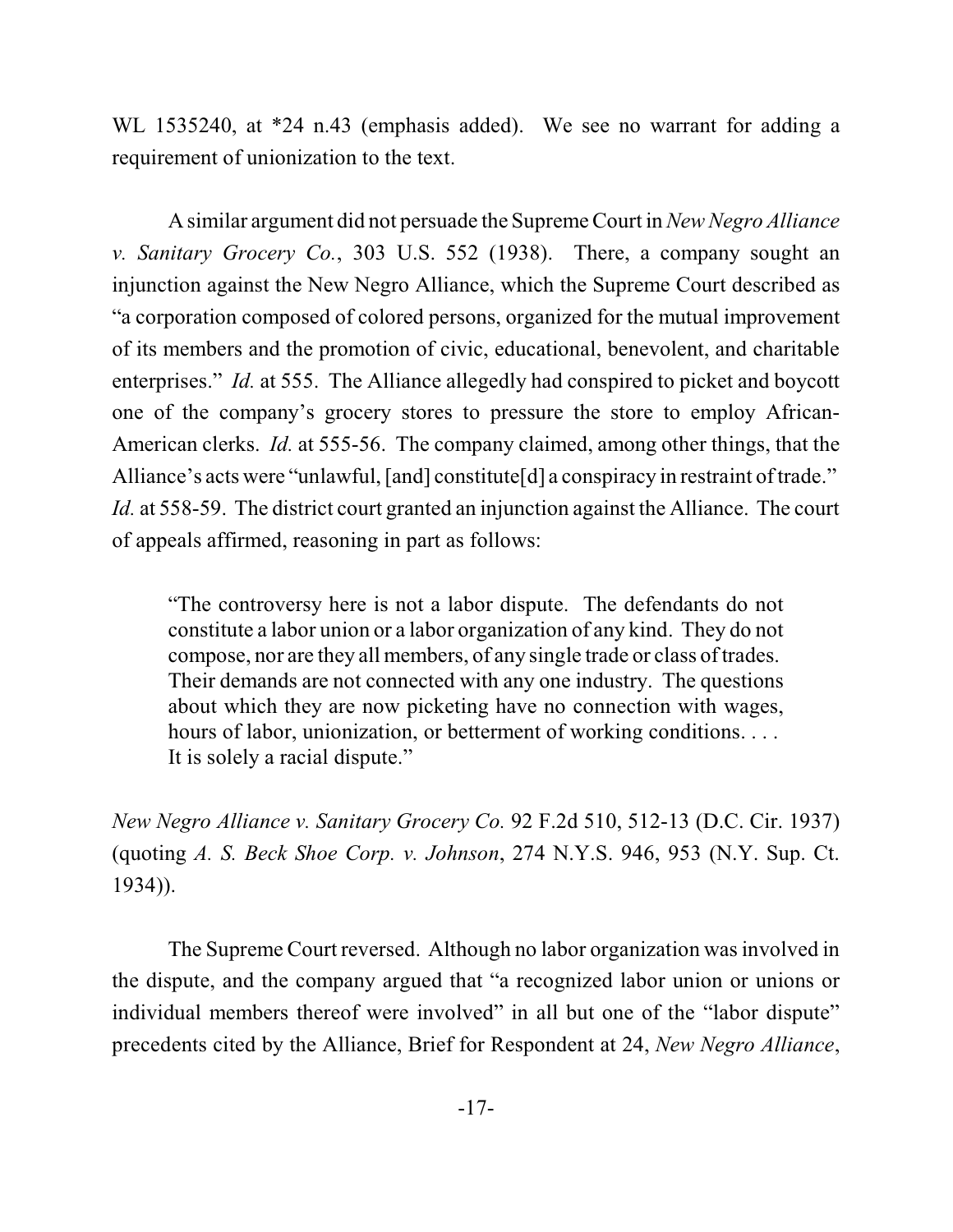303 U.S. 552 (No. 511), the Court ruled that the definitions in the Act "plainly embrace the controversy which gave rise to the instant suit and classify it as one arising out of a dispute defined as a labor dispute." *New Negro Alliance*, 303 U.S. at 560. The Court observed that  $\S 13(a)$  provides that a case shall be held to involve or grow out of a labor dispute "when the case involves any conflicting or competing interests in a 'labor dispute' . . . of 'persons participating or interested' therein," and ruled that the Alliance and its individual members were "persons interested in the dispute." *Id.* (internal quotation omitted). If § 13(a) were limited to controversies involving unions or unionized employees, then the Court could not have reached this conclusion.

Further confirmation that the present existence of a union is not required for a "labor dispute" comesfrom*NLRB v. Washington Aluminum Co.*, 370 U.S. 9 (1962). There, a group of seven employees who were "wholly unorganized" and had "no bargaining representative" or "representative of any kind to present their grievances to their employer" staged a walkout to protest cold working conditions in a machine shop. *Id.* at 14-15. Although the employees were not part of a union, the Supreme Court held that the walkout "did grow out of a 'labor dispute' within the plain meaning of the definition of that term in  $\S$  2(9) of the [National Labor Relations] Act." *Id.* at 15. The definition of "labor dispute" in the National Labor Relations Act is "virtually identical" to the definition of "labor dispute" in the NLGA, and the two provisions "have been construed consistently with one another" by the Supreme Court. *Jacksonville Bulk Terminals, Inc.*, 457 U.S. at 711 n.11; *accord United States v. Hutcheson*, 312 U.S. 219, 234 n.4 (1941).

Even § 2 of the NLGA, cited by the Players as an interpretive guide for the Act based on its declaration of "[p]ublic policy in labor matters," conflicts with the district court's conclusion. Section 2 declares, among other things, that the "individual unorganized worker" shall be free from the interference of employers in "the designation of . . . representatives or in self-organization or in other concerted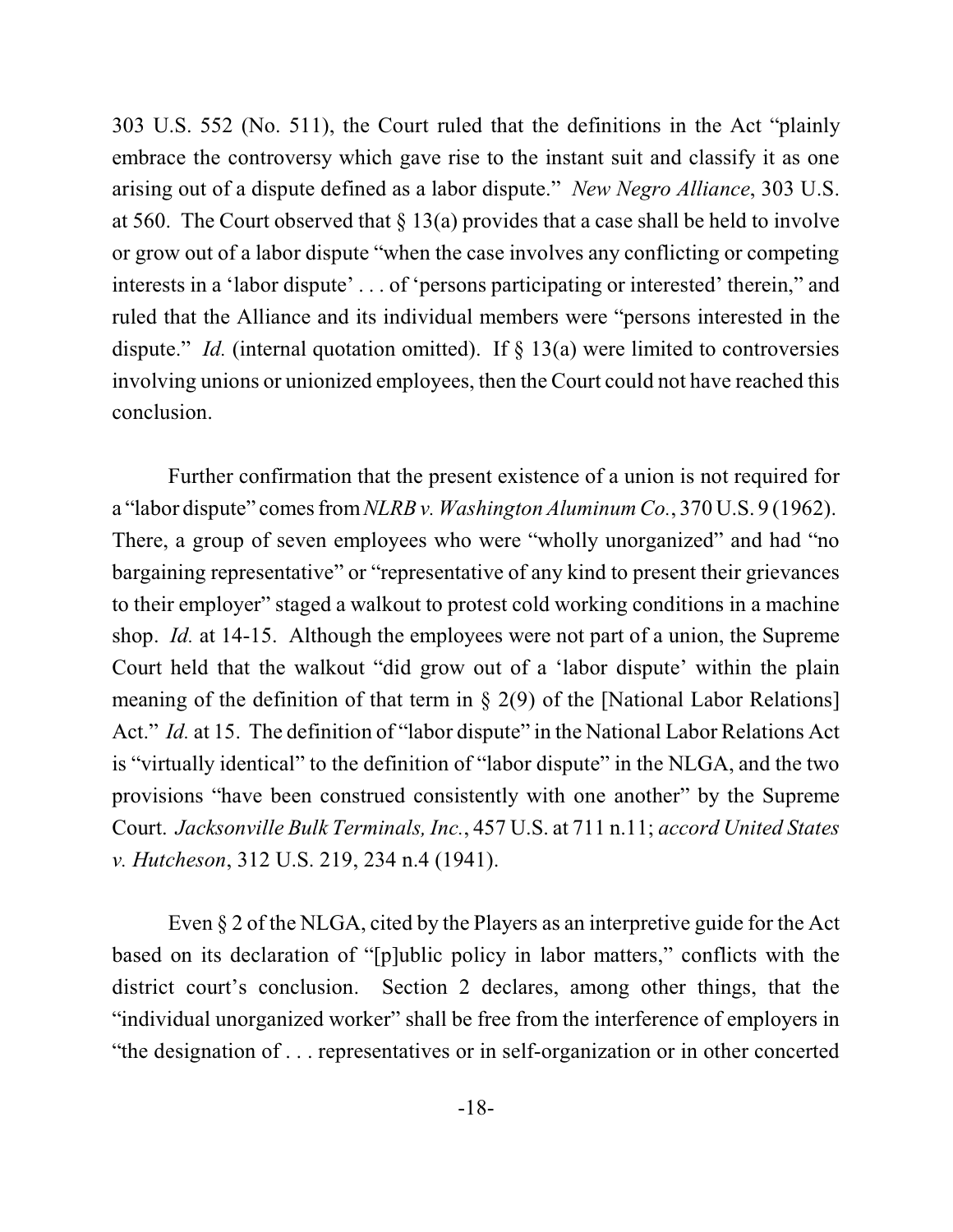activities for the purpose of collective bargaining *or other mutual aid or protection*." 29 U.S.C. § 102 (emphasis added). Employees may engage in activities for the purpose of "mutual aid or protection" *without* the present existence of a union. *Wash. Aluminum*, 370 U.S. at 14-15; *First Nat'l Bank of Omaha v. NLRB*, 413 F.2d 921, 926 (8th Cir. 1969); *Vic Tanny Int'l, Inc. v. NLRB*, 622 F.2d 237, 241 (6th Cir. 1980); *NLRB v. Phoenix Mut. Life Ins. Co.*, 167 F.2d 983, 988 (7th Cir. 1948); *see Wilson Trophy Co. v. NLRB*, 989 F.2d 1502, 1508 (8th Cir. 1993).

The Players, citing *Ozark Air Lines, Inc. v. National Mediation Board*, 797 F.2d 557 (8th Cir. 1986), argue that circuit precedent requires "concerted labor activity" by "collectively organized employees" to establish a labor dispute under the Act. Appellees' Br. 12. *Ozark Air Lines* did not so hold. That case involved an employee's disability retirement claim arising under the Railway Labor Act, which includes specific provisions that take precedence over the more general provisions of the NLGA. 797 F.2d at 559, 563. This court also said the case had "nothing to do with terms and conditions of employment." *Id.* at 563.

The definitions in the NLGA provide that a case shall be held to involve or grow out of a labor dispute if a controversy over terms and conditions of employment is between an employer and "*one or* more employees." 29 U.S.C. § 113(a) (emphasis added). The Act's reference to "concerted activities" appears only in the public policy section, 29 U.S.C. § 102. If the NLGA nonetheless were construed to require concerted activity by employees to establish a labor dispute, a lawsuit filed in good faith by a group of employees to achieve more favorable terms or conditions of employment *is* "concerted activity" under § 7 of the National Labor Relations Act. *Mohave Elec. Co-op, Inc. v. NLRB*, 206 F.3d 1183, 1189 & n.8 (D.C. Cir. 2000); *Altex Ready Mixed Concrete Corp. v. NLRB*, 542 F.2d 295, 297 (5th Cir. 1976); *Leviton Mfg. Co. v. NLRB*, 486 F.2d 686, 689 (1st Cir. 1973); *see Eastex, Inc. v. NLRB*, 437 U.S. 556, 565-66 & n. 15 (1978).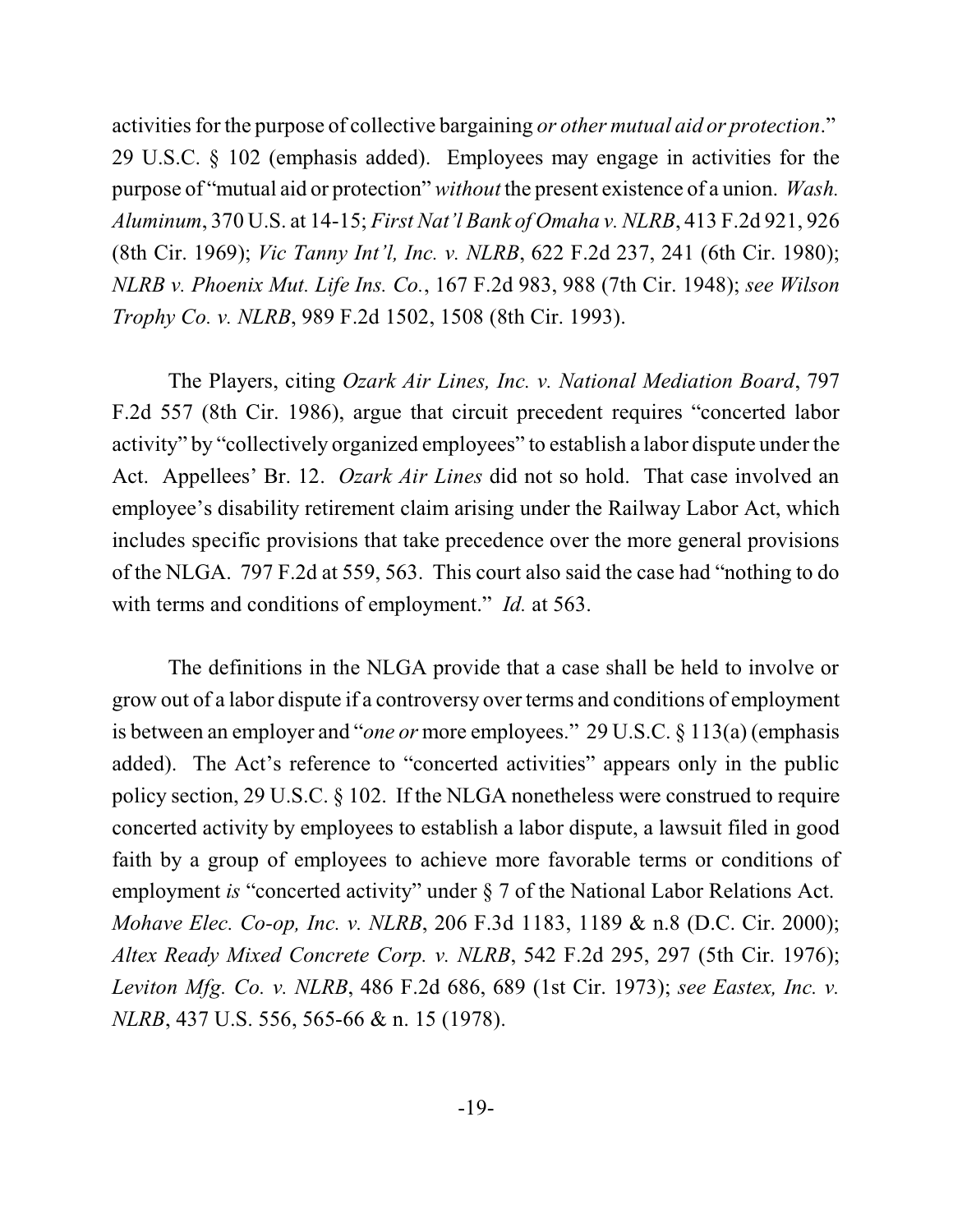The text of the Norris-LaGuardia Act and the cases interpreting the term "labor" dispute" do not require the present existence of a union to establish a labor dispute. Whatever the precise limits of the phrase "involving or growing out of a labor dispute," this case does not press the outer boundary. The League and the players' union were parties to a collective bargaining agreement for almost eighteen years prior to March 2011. They were engaged in collective bargaining over terms and conditions of employment for approximately two years through March 11, 2011. At that point, the parties were involved in a classic "labor dispute" by the Players' own definition. Then, on a single day, just hours before the CBA's expiration, the union discontinued collective bargaining and disclaimed its status, and the Players filed this action seeking relief concerning industry-wide terms and conditions of employment. Whatever the effect of the union's disclaimer on the League's immunity from antitrust liability, the labor dispute did not suddenly disappear just because the Players elected to pursue the dispute through antitrust litigation rather than collective bargaining.

#### III.

The Players argue alternatively that even if this case does involve or grow out of a labor dispute, the district court's injunction conforms to the provisions of the NLGA, and should be affirmed on this alternative ground. The League counters that § 4 of the Act includes a flat prohibition on injunctions against a lockout, and, alternatively, that even if the court has authority to enjoin a lockout under certain circumstances, the district court did not comply with the procedural requirements set forth in § 7 of the Act.

#### A.

Section 4 of the NLGA, 29 U.S.C. § 104, is entitled, "Enumeration of specific acts not subject to restraining orders or injunctions." It provides: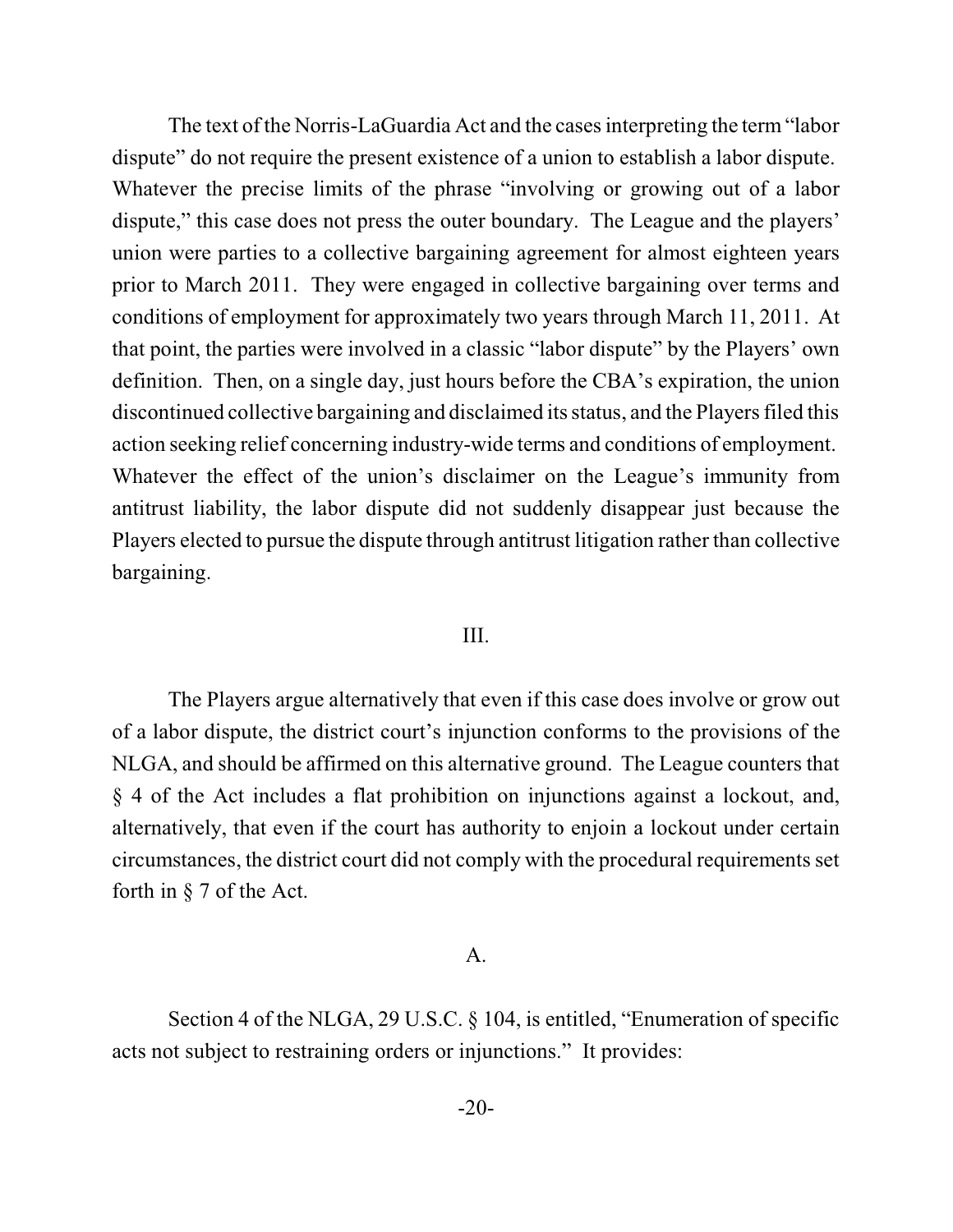No court of the United States shall have jurisdiction to issue any restraining order or temporary or permanent injunction in any case involving or growing out of any labor dispute to prohibit any person or persons participating or interested in such dispute . . . from doing, whether singly or in concert, any of the following acts:

(a) Ceasing or refusing to perform any work or to remain in any relation of employment;

(b) Becoming or remaining a member of any labor organization or of any employer organization, regardless of any such undertaking or promise as is described in section 103 of this title;

(c) Paying or giving to, or withholding from, any person participating or interested in such labor dispute, any strike or unemployment benefits or insurance, or other moneys or things of value;

(d) By all lawful means aiding any person participating or interested in any labor dispute who is being proceeded against in, or is prosecuting, any action orsuit in any court of the United States or of any State;

(e) Giving publicity to the existence of, or the facts involved in, any labor dispute, whether by advertising, speaking, patrolling, or by any other method not involving fraud or violence;

(f) Assembling peaceably to act or to organize to act in promotion of their interests in a labor dispute;

(g) Advising or notifying any person of an intention to do any of the acts heretofore specified;

(h) Agreeing with other persons to do or not to do any of the acts heretofore specified; and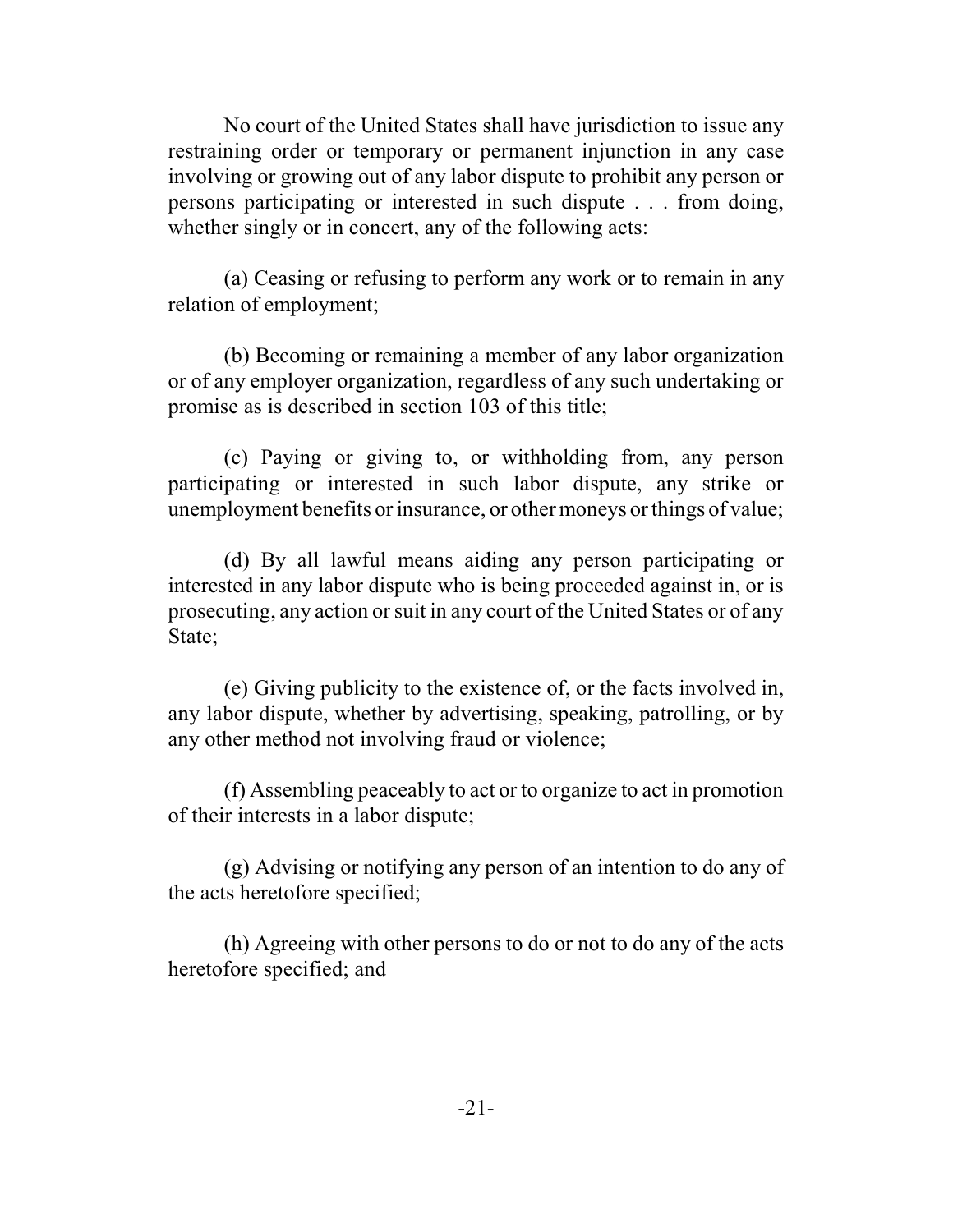(i) Advising, urging, or otherwise causing or inducing without fraud or violence the acts heretofore specified, regardless of any such undertaking or promise as is described in section 103 of this title.

The League relies on  $\S 4(a)$ . It argues that this subsection forbids an injunction to prohibit a lockout. There is no uniform definition of the term "lockout," but one "practical definition" used by this court is "a refusal by [an employer] to furnish available work to its regular employees." *Laclede Gas Co. v. NLRB*, 421 F.2d 610, 615 & n.9 (8th Cir. 1970); *see also* 2 *The Developing Labor Law* 1639-40 (John E. Higgins, Jr. et al. eds., 5th ed. 2006) ("As used by the Board and the courts,  $\dots$  a lockout is most simply and completely defined as the withholding of employment by an employer from its employees for the purpose of either resisting their demands or gaining a concession from them."). The League maintains that by locking out all professional football players, it is "[r]efusing to . . . remain in any relation of employment," and is thus doing one of the acts that cannot be enjoined according to § 4. Because § 5 of the Act states that a district court cannot issue an injunction on the ground that parties to a labor dispute are violating the antitrust laws by doing in concert the acts enumerated in  $\S 4$ , the League contends that  $\S 5$  is a further barrier to the district court enjoining the lockout.<sup>3</sup>

The Players respond that  $\S_4(a)$  does not apply to employer injunctions at all. They cite the First Circuit's decision in *De Arroyo v. Sindicato de Trabajadores Packinghouse*, 425 F.2d 281 (1st Cir. 1970), which wasfollowed by the Ninth Circuit in *Local 2750, Lumber & Sawmill Workers Union v. Cole*, 663 F.2d 983 (9th Cir. 1981). These cases involved injunctions issued in a different context – actions under § 301 of the Labor Management Relations Act, 29 U.S.C. § 185, seeking orders

<sup>&</sup>lt;sup>3</sup> Section 5 provides that "[n]o court of the United States shall have jurisdiction to issue a restraining order or temporary or permanent injunction upon the ground that any of the persons participating or interested in a labor dispute constitute or are engaged in an unlawful combination or conspiracy because of the doing in concert of the acts enumerated in section 104 of this title." 29 U.S.C. § 105.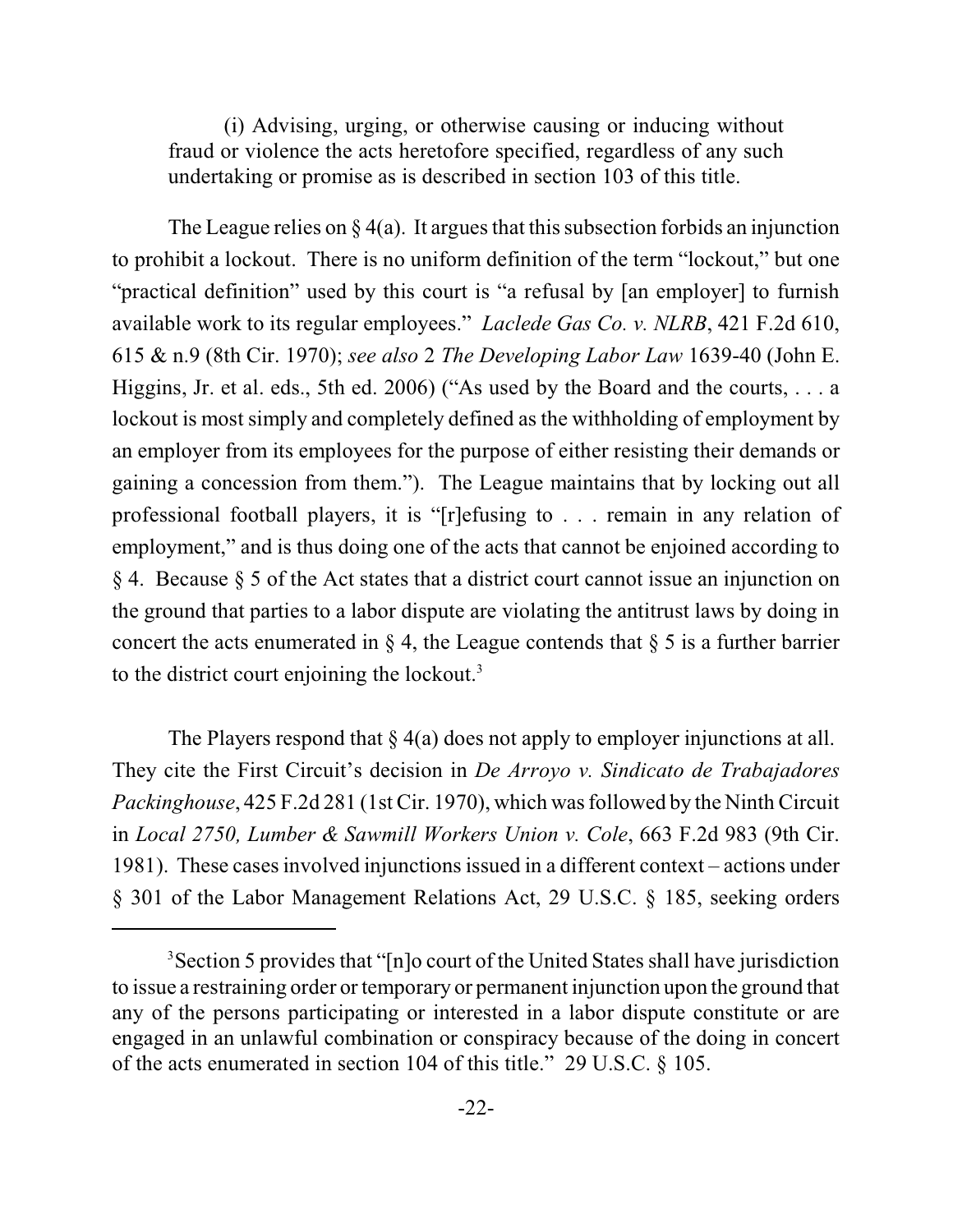directing an employer to rehire employees who were discharged in violation of a collective bargaining agreement – but they include some reasoning that addresses more generally whether  $\S 4(a)$  prohibits injunctions against employers.

*De Arroyo* rejected a "literal" application of § 4(a) sought by an employer, because the court's "understanding of the legislative history behind section 4(a)" led it to conclude that § 4(a) "was not intended as a protection for employers." *De Arroyo*, 425 F.3d at 290-91. Rather, the court said: "The 'remain in any relation of employment' language in section 4(a), which forms the basis ofthe Company's literal interpretation, was used, we think, simply to make clear that employee strikes could not be enjoined either if the employees claimed to have ceased or refused to work temporarily or if they claimed to have completely ended their employment relation with their employer." *Id.* at 291. Citing § 4(b) of the Act, which proscribes an injunction to prohibit "[b]ecoming or remaining a member of any labor organization or of any employer organization," the court reasoned that "the drafters did specifically include employers when protection was intended for them." *Id*.<sup>4</sup> The Players, based on *De Arroyo* and *Lumber & Sawmill Workers*, urge that § 4(a) applies only to employees, with the first clause – "perform any work" – directed to "temporary work stoppages" and the second clause – "remain in any relation of employment" – aimed solely at "permanent work stoppages."

<sup>&</sup>lt;sup>4</sup>The Sixth Circuit reached the opposite conclusion, holding that  $\S$  4(a) of the NLGA prohibits an injunction in a § 301 action requiring an employer to reinstate an employee who was discharged in violation of a collective bargaining agreement. *Heheman v. E.W. Scripps Co.*, 661 F.2d 1115, 1124-25 (6th Cir. 1981). This court has cited *De Arroyo* for the general proposition that a court has discretion to award equitable relief by way of reinstatement in a § 301 action, *Tatum v. Frisco Transp. Co.*, 626 F.2d 55, 60 (8th Cir. 1980); *Butler v. Local Union 823, Int'l Bhd. of Teamsters*, 514 F.2d 442, 455 (8th Cir. 1975), but has not discussed § 4(a) of the NLGA in that context.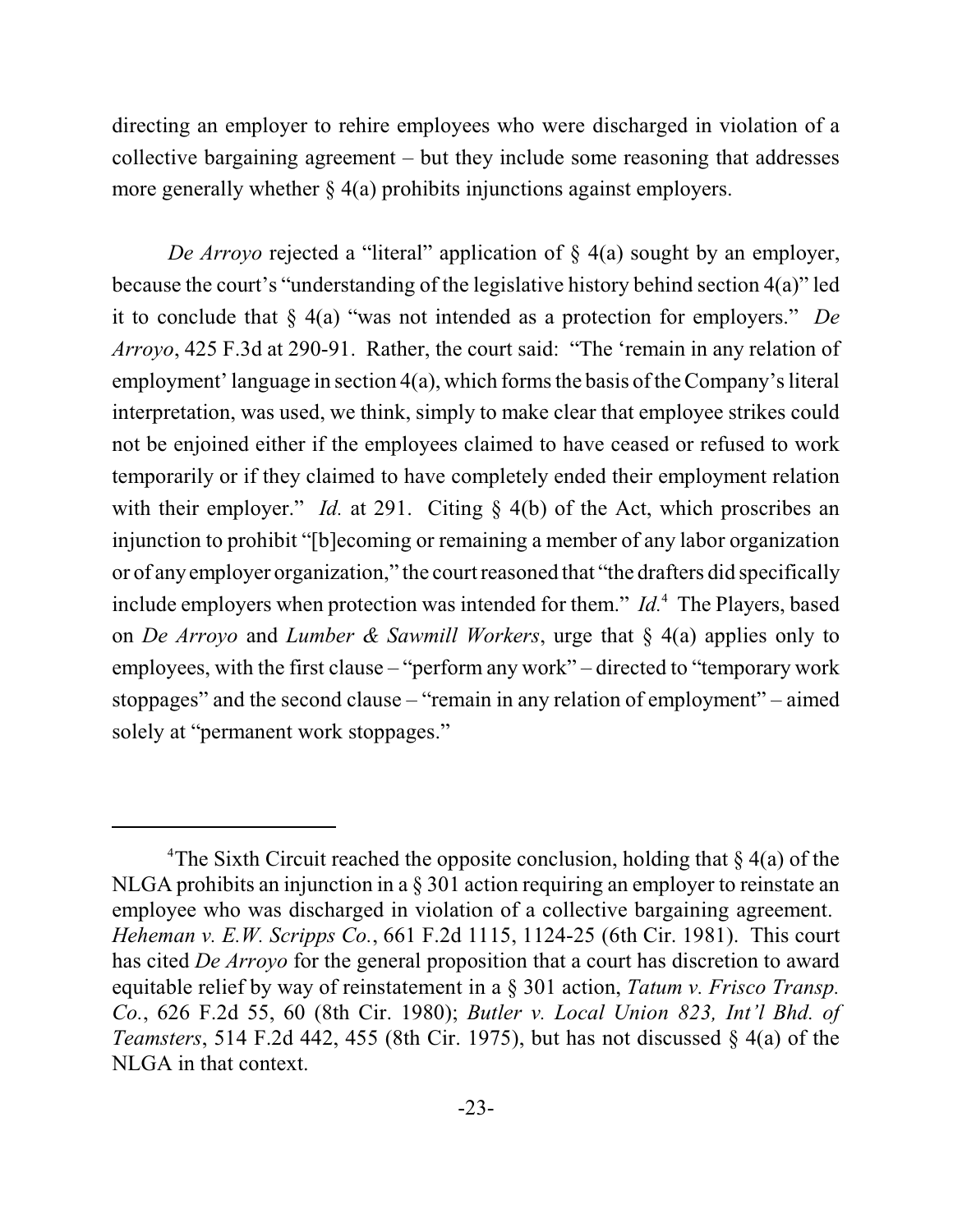With due respect to these courts, we think it better to begin the analysis with the text of  $\S 4(a)$ . The introductory clause of  $\S 4$  forbids a court to issue an injunction to prohibit "*any person or persons* participating or interested" in a labor dispute from doing any of the acts set forth below, including those in § 4(a). Employers, of course, are among the persons participating in a labor dispute. The introductory clause thus plainly encompasses employers. If language in a particular subsection is applicable on its face to employees and employers alike (or to employers alone), then there is no need for a specific mention of employers. An employer against whom injunctive relief is sought may invoke the protection of a subsection as a "person . . . participating or interested" in the labor dispute. This court already has recognized that § 4(c) applies to injunctions against employers, *Local Union No. 884, United Rubber, Cork, Linoleum, & Plastic Workers v. Bridgestone/Firestone, Inc.*, 61 F.3d 1347, 1352, 1355 (8th Cir. 1995), so the premise of *De Arroyo* and *Lumber & Sawmill Workers*that employers are protected against injunction under § 4 only when specifically mentioned in § 4(b) is a non-starter under circuit precedent. *See also Bodecker*, 640 F.2d at 185-86 (holding that intra-union dispute over funding stock acquisition and profit-sharing plans by payroll deferrals was a "labor dispute," and explaining that district court had refused to issue injunction against employer's implementation of payroll deferrals because it was forbidden by  $\S$  4(c)).<sup>5</sup>

The Players also rely on *Brotherhood of Locomotive Engineers v. Baltimore* 5 *& Ohio Railroad Co.*, 310 F.2d 513 (7th Cir. 1962), which held that the NLGA did not deprive a district court of power to grant an injunction that prohibited railroad carriers from putting into effect revisions in work rules in a dispute governed by the Railway Labor Act. The court reasoned that "the purpose of Congress" in enacting the NLGA "was to protect only employees and unions," and found "nothing in the statement of policy to indicate any intention to deny jurisdiction to issue injunctions against employers." *Id*. at 518. To the extent that the Seventh Circuit would apply this broad reasoning outside the context of the Railway Labor Act, *but cf. Chi. Midtown Milk Distribs., Inc. v. Dean Foods Co.*, Nos. 18577, 18578, 1970 WL 2761, at \*1 (7th Cir. July 9, 1970) (per curiam), it isinconsistent with this court's precedent that § 4 applies to injunctions against employers, *Bridgestone/Firestone*, 61 F.3d at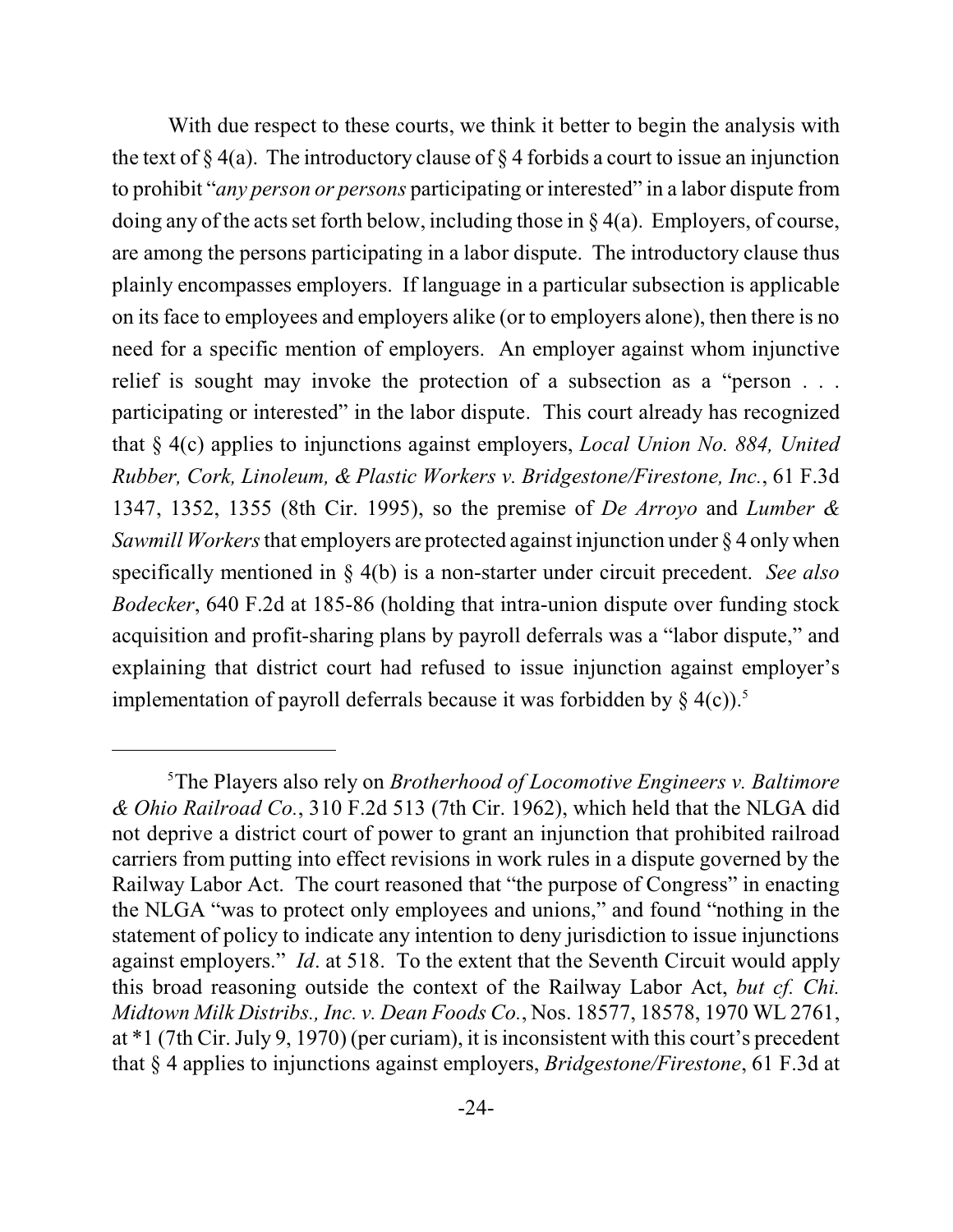The disputed language in  $\S_4(a)$  – "remain in any relation of employment" – may apply to an employer. Section 3 of the Act makes clear that both employers and employees can be in a "relation of employment." Section 3(b) contemplates that either party to a labor agreement can agree to "withdraw from an employment relation." 29 U.S.C. § 103(b).

The term "any" is an expansive modifier for "relation of employment," and especially where the Supreme Court has emphasized the breadth of the NLGA's prohibition on injunctions, it would be odd to apply a narrow construction of "any relation of employment." *Cf. Ali v. Fed. Bureau of Prisons*, 552 U.S. 214, 219-20 & n.4 (2008). We therefore reject a reading of the phrase that would limit the acts encompassed by the second clause of § 4(a) to refusing to remain in any relation of employment *whatsoever*, as with a permanent and complete work stoppage. The phrase is more naturally read to mean refusing to remain in any *particular* relation of employment, whether or not the refusal is complete and permanent. This reading corresponds to the meaning of "any" in the first clause of  $\S$  4(a), which refers to a refusal "to perform *any* work." In that clause, "any" does not mean that the prohibition applies only when there is a refusal to perform any work *whatsoever*, but rather it forbids an injunction against even a refusal to perform any *particular* work – including a certain type of work, *see Jacksonville Bulk Terminals*, 457 U.S. at 704- 05; *cf. Bedford Cut Stone*, 274 U.S. at 42-43, or a certain amount of work, *see Teledyne Wis. Motor v. Local 283, United Auto., Aerospace & Agric. Implement Workers*, 530 F.2d 727, 728-30 (7th Cir. 1976) – even when there is not a complete work stoppage. The term "any" should be given the same meaning in both clauses of § 4(a). *See Sullivan v. Stroop*, 496 U.S. 478, 484 (1990).

<sup>1352, 1355,</sup> and with the Players' acknowledgment that an injunction against an employer lockout in a labor dispute must conform to  $\S$  7 of the NLGA. Appellees' Br. at 43 n.3.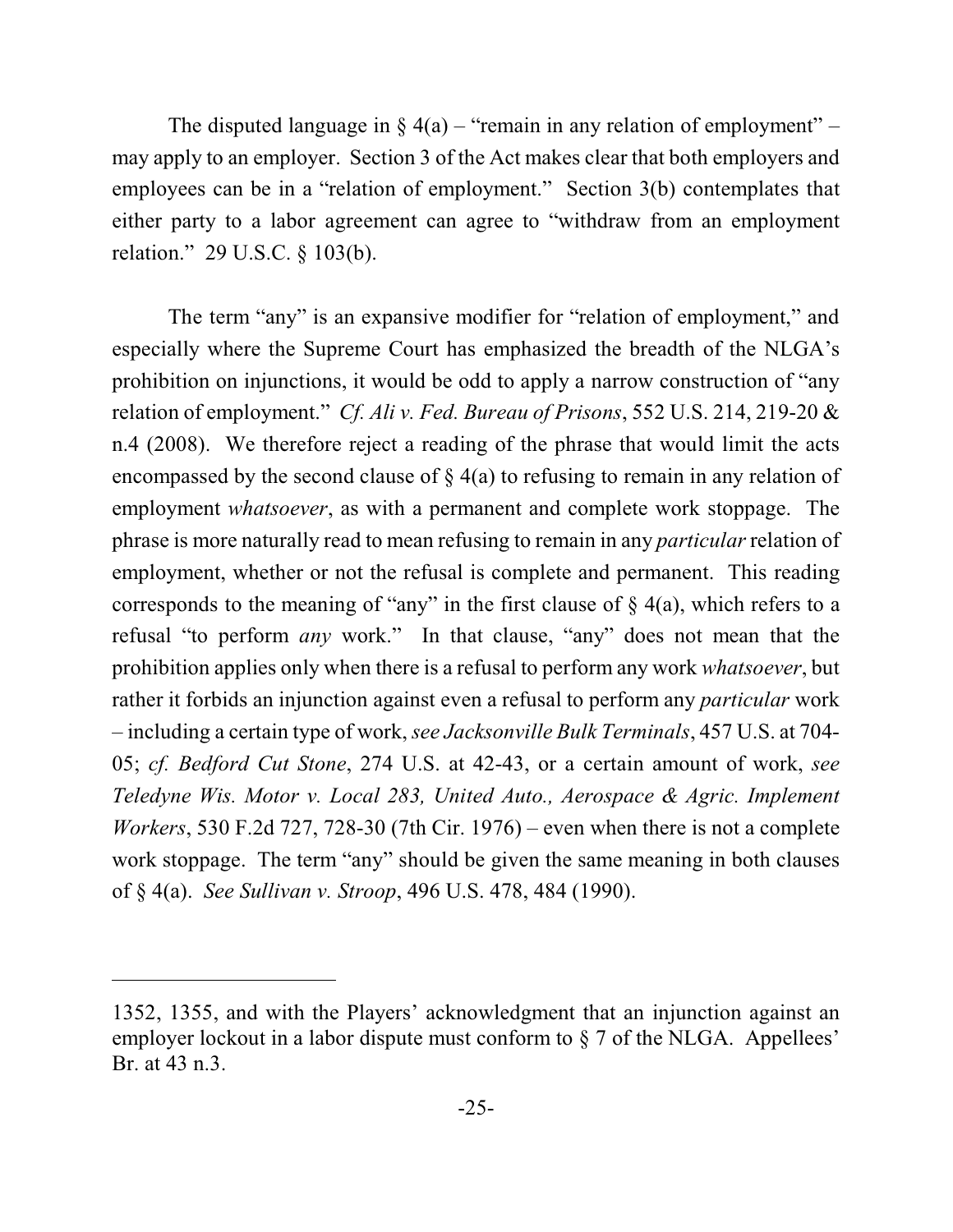So understood, the phrase "refusing . . . to remain in any relation of employment" encompasses a non-permanent work stoppage. To "remain" is "[t]o continue unchanged in place, form, or condition," *Webster's New International Dictionary* 1802 (1932), or "[t]o continue, as in one place, condition, or character." *Funk & Wagnalls New Standard Dictionary* 2082 (1931). While a strike or lockout may not permanently end a relation of employment, it changes the condition or character of that relationship. As one court of the era expressed it: "The relation of employer and employe[e] is temporarily suspended during a strike." *Tri-City Cent. Trades Council v. Am. Steel Foundries*, 238 F. 728, 733 (7th Cir. 1917).

Other contemporaneous judicial decisions show that Congress likely would have understood "refusing to remain in any relation of employment" as including a non-permanent work stoppage such as a strike or lockout of employees. In his dissent in *Duplex Printing*, Justice Brandeis remarked that the very acts to which § 20 of the Clayton Act applied "sever the continuity ofthe legal relationship" between employer and employee. 254 U.S. at 488 (Brandeis, J., dissenting). The Brandeis dissent cited a separate opinion in *Iron Molders' Union No. 125 v. Allis-Chalmers Co.*, 166 F. 45 (7th Cir. 1908), where a concurring judge described the "somewhat anomalous relationship" between employees and employers during a strike or lockout: "Manifestly, then, pending a strike or a lock out, and as to those who have not finally and in good faith abandoned it, a relationship exists between employer and employee that is neither that of the general relation of employer and employee, nor again that of employer looking among strangers for employees, or employees seeking from strangers employment." *Id.* at 52-53 (Grosscup, J., concurring). Other courts went so far as to hold that striking workers were no longer "employees" for purposes of the Clayton Act, either at the outset or after some duration of a strike. *See Canoe Creek Coal Co. v. Christinson*, 281 F. 559, 561-62 (W.D. Ky. 1922); *Dail-Overland Co. v. Willys-Overland, Inc.*, 263 F. 171, 188 (N.D. Ohio 1920). For these reasons, we believe a reasonable legislator in 1932 would have understood a strike or lockout of employees as a refusal to "remain in [a] relation of employment." *See also* 75 Cong.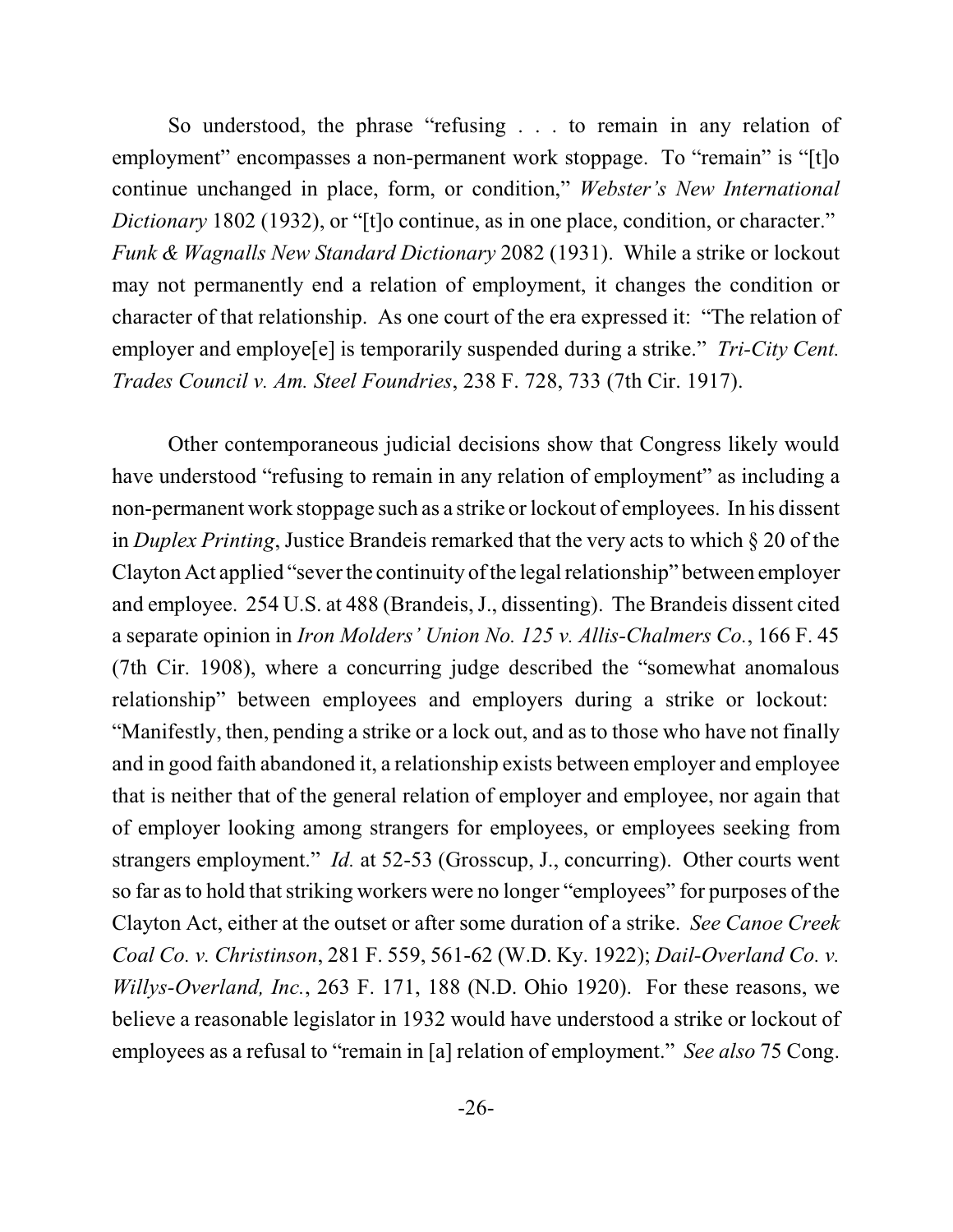Rec. 5489 (1932)("[T]he [Clayton] Act could not be successfully invoked when once the employer had refilled vacancies, because, it was held, there was no longer a relationship existing of employer and employee between the owner of the plant and the striker. A worker who picketed was no longer an employee to come under the protection of the Clayton Act. (See Dail-Overland Co. v. Willys-Overland, 263 Fed. 192.)") (remarks of Rep. Celler).

It is true that if  $\S 4(a)$  is construed to include a lockout of employees, then the section is not symmetrical. Contrary to the League's suggestion, Appellants' Reply Br. at 16, we do not think the second clause should be understood as applying *only* to employers. *But cf. Local Union No. 861 of IBEW v. Stone & Webster Eng'g Corp.*, 163 F. Supp. 894, 896 (W.D. La. 1958). Employees may refuse to perform work under the first clause, and they may refuse to remain in a relation of employment under the second. There is likely overlap between the two clauses, and courts (including the Supreme Court) have cited *both* clauses in holding that a strike may not be enjoined. *Buffalo Forge Co. v. United Steelworkers*, 428 U.S. 397, 410 (1976); *Order of R.R. Telegraphers*, 362 U.S. at 335; *Waller Bros. Stone Co. v. United Steelworkers*, 620 F.2d 132, 136-37 (6th Cir. 1980) (quoting *Buffalo Forge*); *U.S. Steel Corp. v. United Mine Workers*, 519 F.2d 1236, 1242, 1245 (5th Cir.1975); *Wilson & Co. v. Birl*, 105 F.2d 948, 951 (3d Cir. 1939).

The employer, by contrast, does not perform work, so it may invoke only the second clause. Insofar as an employer's lockout extends to acts by other employers who refuse to take in the "late employees" of the first employer, *see Iron Molders' Union No. 125*, 166 F. at 50, the terms of § 4(a) do not forbid an injunction against refusing to offer new work or employment. The lack of symmetry, however, does not render § 4(a) inapplicable to employers altogether. The evenhanded introductory clause of § 4 still forbids a court to enjoin "*any* person or persons" in a labor dispute from "refusing . . . to remain in any relation of employment." That the terms of  $\S 4(a)$ afford employers less protection against injunctionsthan they afford employees (who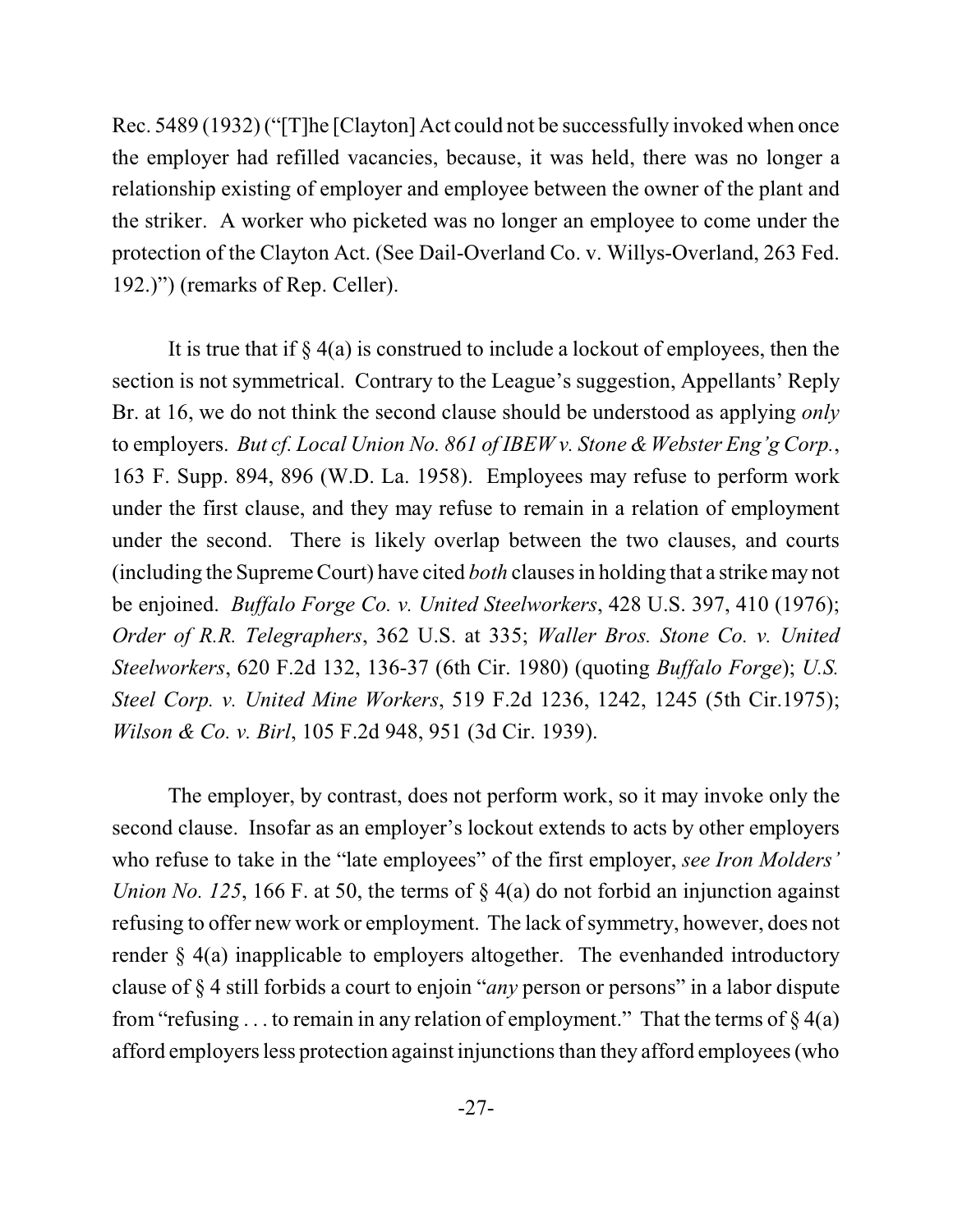were, after all, the target of the controversial injunctions that prompted the NLGA) does not mean that Congress gave employers no protection at all.

Aside from the text and structure of § 4, the Players argue that the policy of the NLGA and the legislative history support their position that  $\S$  4(a) offers no protection to employers. To be sure, the policy stated in § 2 is that the individual unorganized worker should be free from the interference, restraint, or coercion of employers in the designation of representatives, self-organization, or other concerted activities. But it does not follow that a prohibition on injunctions against employer lockouts is contrary to the policy of the Act. The Supreme Court has observed that while the Act was designed to protect workingmen, the broader purpose was "to prevent the injunctions of the federal courts from *upsetting the natural interplay of the competing economic forces of labor and capital*." *Bhd. of R.R. Trainmen v. Chi. River & Ind. R.R. Co.*, 353 U.S. 30, 40 (1957) (emphasis added). An employer's lockout is part of this interplay; it is not the equivalent of a judicial injunction that interferes with the ability of workers to exercise organized economic power.

The Court elsewhere explained that "powerful judicial dissents," such as that of Justice Brandeis in *Duplex Printing*, urged that labor disputes were an "area of economic conflict that had best be left to economic forces and the pressure of public opinion and not subjected to the judgment of courts." *Hutcheson*, 312 U.S. at 231. In support of that view, the Brandeis dissent cited this excerpt from the 1915 Report of the Committee on Industrial Relations:

There are apparently, only two lines of action possible: First to restrict the rights and powers of employers to correspond in substance to the powers and rights now allowed to trade unions, and second, to remove all restriction which now prevent the freedom of action of both parties to industrial disputes, retaining only the ordinary civil and criminal restraints for the preservation of life, property and the public peace. The first method has been tried and failed absolutely. . . . *The only method*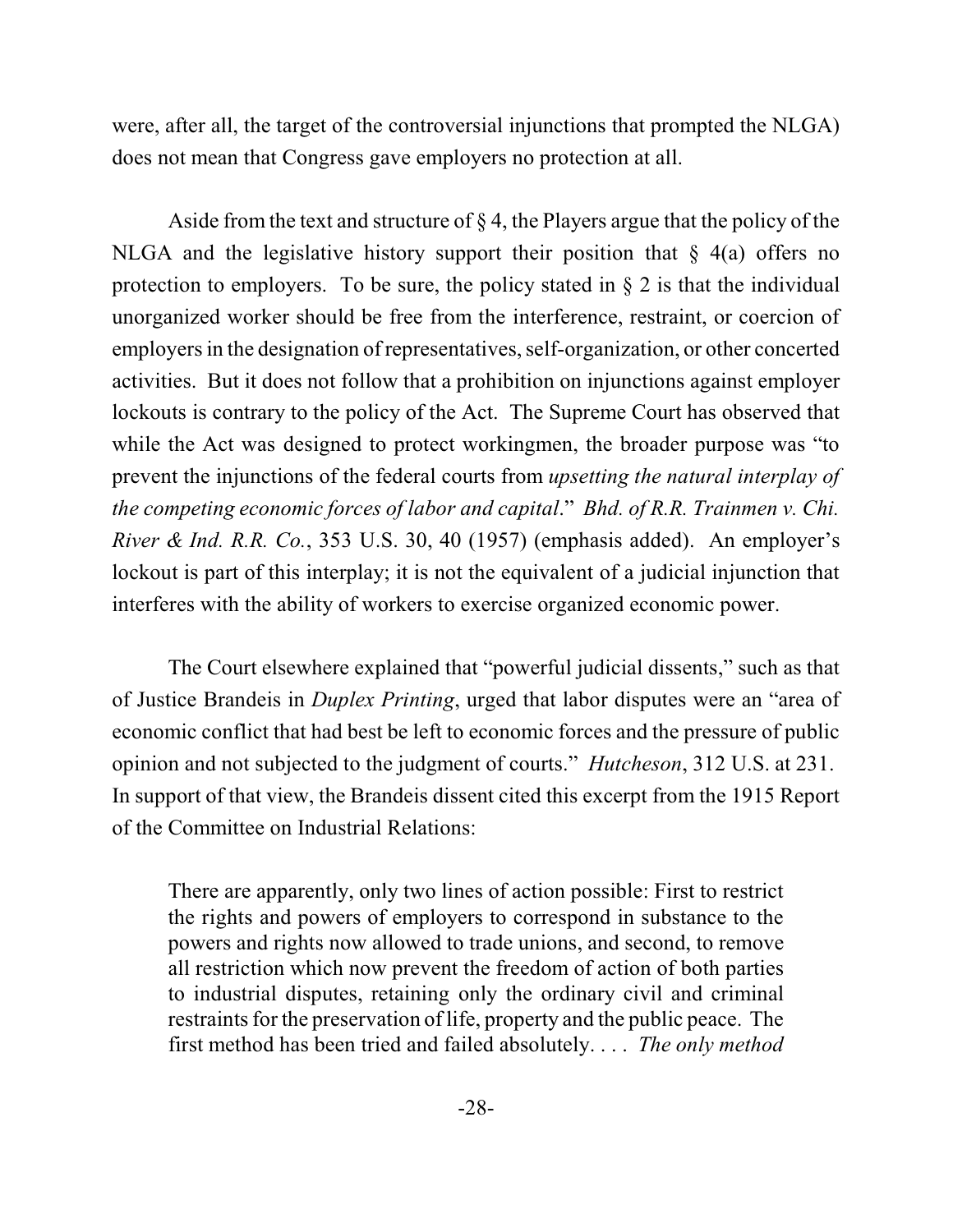*therefore seems to be the removal of all restrictions upon both parties, thus legalizing the strike, the lockout, the boycott, the blacklist, the bringing in of strike-breakers, and peaceful picketing*.

*Duplex Printing*, 254 U.S. at 486 n.2 (Brandeis, J., dissenting) (emphasis added); *see also* 75 Cong. Rec. 5478 (1932) (remarks of Rep. LaGuardia) ("If the courts had administered even justice to both employers and employees, there would be no need of considering a bill of this kind now."); *id*. at 4915 (remarks of Sen. Wagner) ("The policy and purpose which give meaning to the present legislation is its implicit declaration that the Government shall occupy a neutral position, lending its extraordinary power neither to those who would have labor unorganized nor to those who would organize it and limiting its action to the preservation of order and the restraint of fraud."). A one-way interpretation of  $\S 4(a)$  – prohibiting injunctions against strikes but not against lockouts – would be in tension with the purposes of the Norris-LaGuardia Act to allow free play of economic forces and "to withdraw federal courts from a type of controversy for which many believed they were ill-suited and from participation in which, it was feared, judicial prestige might suffer." *Marine Cooks & Stewards*, 362 U.S. at 369 n.7. We are not convinced that the policy of the Act counsels against our textual analysis of § 4(a). *Cf. Am. Med. Ass'n v. United States*, 317 U.S. 519, 535 (1943) ("It is not our province to define the purpose of Congress apart from what it has said in its enactments, and if [a party's] activities fall within the classes defined by the [Clayton and Norris-LaGuardia] acts, we are bound to accord [the party]  $\dots$  the benefit of the legislative provisions.").<sup>6</sup>

<sup>&</sup>lt;sup>6</sup>The First Circuit in *De Arroyo* said that the employer's interpretation of  $\S 4(a)$ in that case "completely disregard[ed] the primary purpose behind the anti-injunction provisions," 425 F.2d at 290-91, but that case did not involve a lockout, and the court observed in the same discussion that "the reemployment of improperly discharged employees can hardly be said to be one of the abuses sought to be eliminated by the Norris-LaGuardia Act." *Id*. at 291. *See also Lumber & Sawmill Workers*, 663 F.2d at 986-87 (discussing policy reasons that favor according federal courts power to order reinstatement of employees discharged in violation of collective bargaining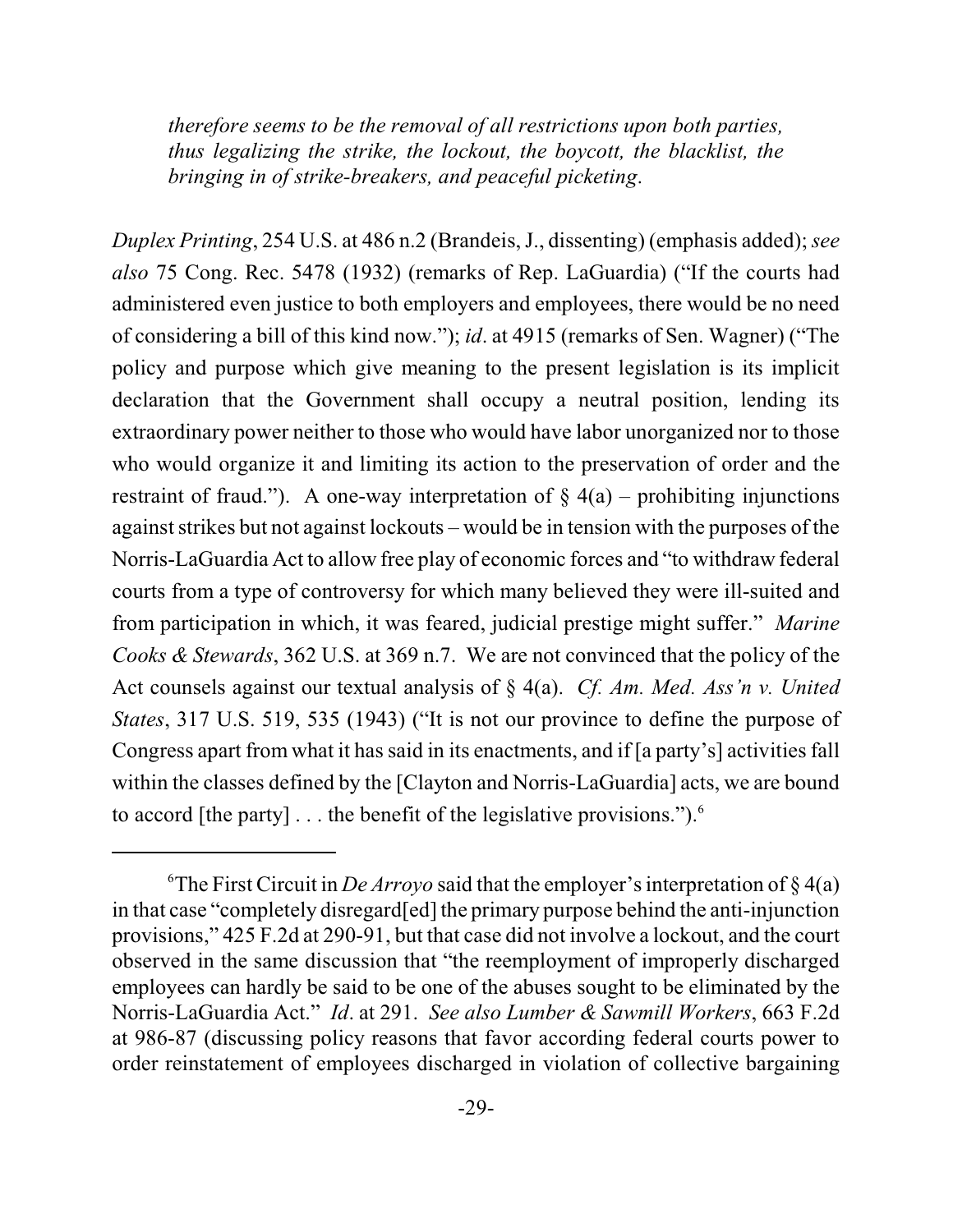The Players also contend that the legislative history of the NLGA shows that § 4(a) prohibits only injunctions against employees. They cite a House Committee Report, which states that § 4 was "intended by more specific language" to overcome the effects of judicial decisions that upheld injunctions against workers. H.R. Rep. 72-669, at 728 (1932). They point as well to then-Professor Frankfurter's treatise, which characterized  $\S 4(a)$  as "declaratory of the modern common law right to strike." Felix Frankfurter & Nathan Greene, *The Labor Injunction* 217-18 (1930). *Cf*. *Textile Workers Union v. Lincoln Mills*, 353 U.S. 448, 469 n.3 (1957) (Frankfurter, J., dissenting). These materials indicate that Members of Congress, and Professors Frankfurter and Greene as drafters of proposed legislation, were determined to forbid federal courts from entering injunctions against workers participating in labor disputes. But they do not address the specific question whether  $\S 4(a)$  also prohibits injunctions against employers.<sup>7</sup>

agreements).

 $T$ The Players argue that the Senate's rejection of an amendment that would have included "employers" in the policy statement of § 2, 75 Cong. Rec. 4766, demonstrates that "Congress had no intent to relieve employers of any liability under the antitrust laws." Appellees' Br. 46-47 (internal quotation omitted). This bit of history does not alter our view of § 4(a). "Statements by opponents of a bill and failure to enact suggested amendments, although they have some weight, are not the most reliable indications of congressional intent." *Bryant v. Yellen*, 447 U.S. 352, 376 (1980); *see Florey v. Sioux Falls Sch. Dist. 49-5*, 619 F.2d 1311, 1315 (8th Cir. 1980). Other features of the proposed NLGA amendment may have contributed to its defeat. *See* 75 Cong. Rec. 4762-65 (1932). The argument also proves too much, because even without mention of employers in § 2, the Act expressly restricts the issuance of injunctions against employers in circumstances that might otherwise violate the antitrust laws. *See Cal. State Council of Carpenters v. Associated Gen. Contractors of Cal., Inc.*, 648 F.2d 527, 544-45 (9th Cir. 1980) (discussing 29 U.S.C. § 104(b)), *rev'd on other grounds*, 459 U.S. 519 (1983). At any rate, we consider here only the scope of a district court's authority to issue injunctions, not the liability of employers under the antitrust laws.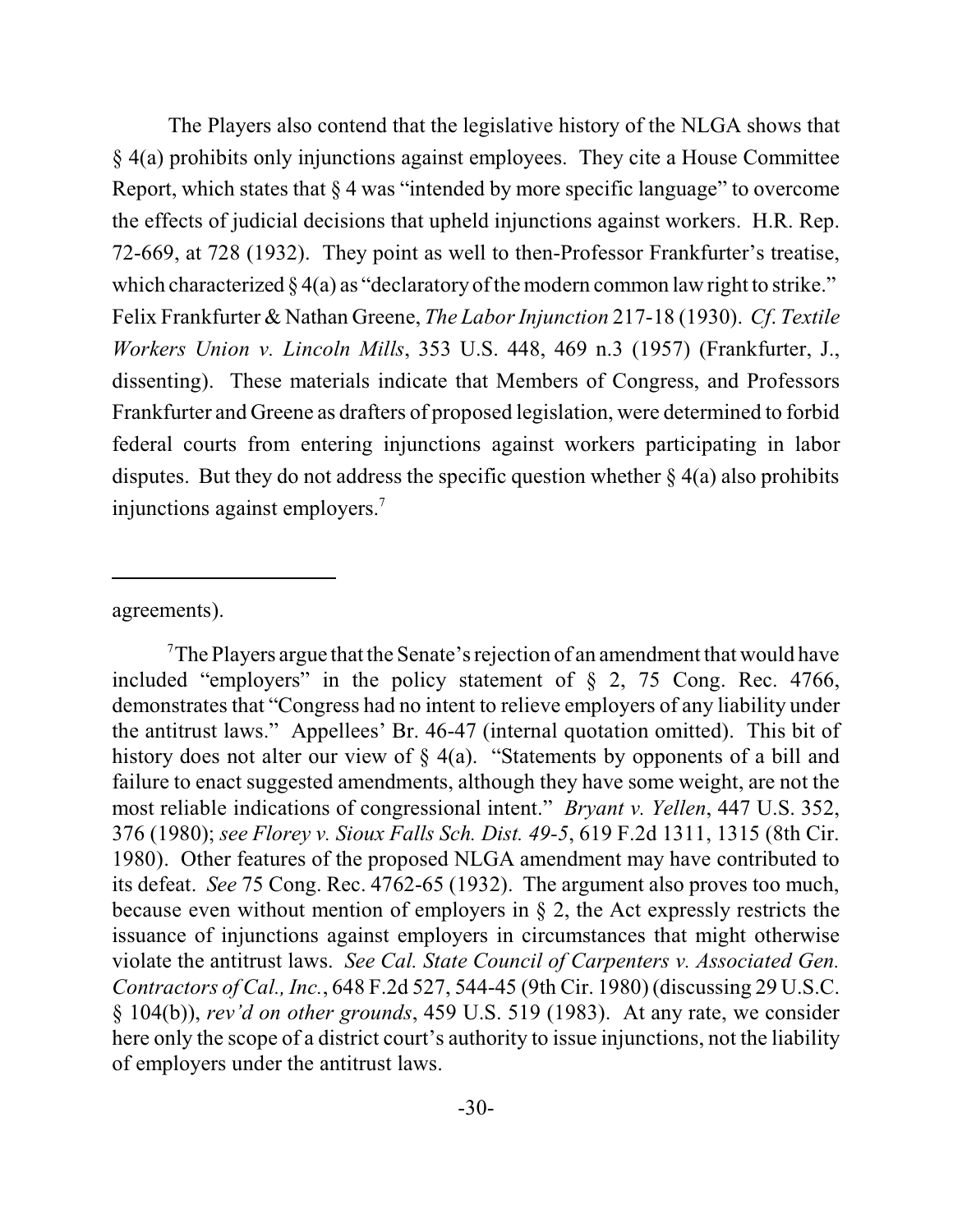Other materials cited by the League suggest that Members of Congress did contemplate that employers could invoke the plain language of  $\S 4(a)$ , although they do not address the precise question either. S. Rep. No. 72-163, at 19 (1932) ("[I]t will be observed that this section [§ 6], *as do most all of the other prohibitive sections of the bill*, applies both to organizations of labor and organizations of capital. The same rule throughout the bill, wherever it is applicable, applies both to employers and employees, and also to organizations of employers and employees.") (emphasis added); 75 Cong. Rec. 4507 (1932) ("*Wherever it can be done this bill applies equally to organizations of labor and to organizations of capital*. Organizations of employees and organizations of capital are treated exactly the same.") (remarks of Sen. Norris) (emphasis added); *id.* at 4509 ("[This bill] attempts to weigh in the scales ofjustice all the elements which ought to be considered in passing upon controversies between labor and capital. *It asks for the laboring man nothing that it does not concede to the corporation.*") (emphasis added); *see also* Edward B. Miller, *Antitrust Laws &Employee Relations* 15-25 (1984). As is often the case, the legislative history offers something for both parties, but it does not supply a convincing basis to depart from our analysis of the text.

One last point raised by the Players is that  $\S$  4(a) of the NLGA merely paraphrases language in § 20 of the Clayton Act that forbade injunctions prohibiting "any person or persons, whether singly or in concert, from terminating any relation of employment, or from ceasing to perform any work or labor." 29 U.S.C. § 52; *see* Frankfurter & Greene, at 217. They contend that the Supreme Court in *American Steel Foundries v. Tri-City Central Trades Council*, 257 U.S. 184, 203 (1921), authoritatively construed a related portion of § 20 as applying *only* to employees, and thatCongress should be understood to have incorporated this "settled meaning" when it enacted the Norris-LaGuardia Act. By way of post-argument submission, they also draw our attention to the legislative history of the Clayton Act. *E.g.*, S. Rep. No. 63- 698, at 51 (1914) ("The words 'singly or in concert' are inserted . . . to guard the right of workingmen to act together in terminating, if they desire, any relation of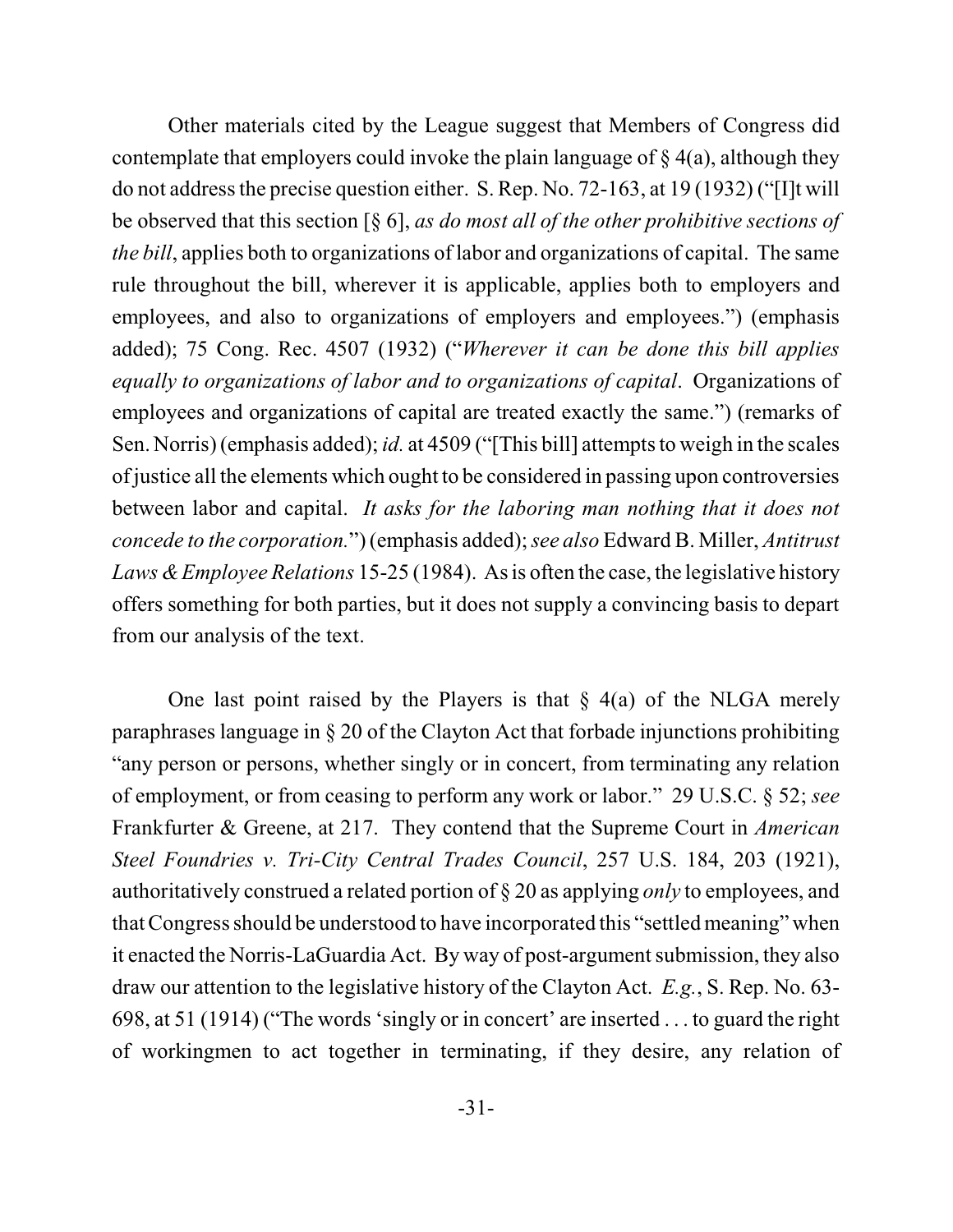employment, and to act together and in concert in doing or abstaining from doing any other of the acts named in that paragraph of the section.").

We do not agree that *American Steel Foundries* established the asserted meaning. The cited portion of the case did not concern the specific clauses that evidently were paraphrased in § 4(a) of the NLGA, and because the case arose from an injunction issued against employees, the court addressed § 20 of the Clayton Act only as it applied to employees. There was no question raised in the case about whether or how § 20 and the "terminating any relation of employment" clause applied to employers.

When the Second Circuit later addressed the Clayton Act in a discussion of mutiemployer collective bargaining, it reasoned that "[a]lthough Congress was largely concerned with the effect of [federal court] interference on unions, the statute was phrased in an evenhanded fashion to protect employer conduct in labor disputes as well as that of unions. Section 20 thus exempted from federal prohibition 'persons . . . terminating any relation of employment . . . or withholding . . . moneys or things of value,' language that would permit multiemployer lockouts." *NBA v. Williams*, 45 F.3d 684, 689 (2d Cir. 1995) (quoting 29 U.S.C. § 52); *see Brown*, 50 F.3d at 1055 (quoting *Williams*, 45 F.3d at 689); *see also* 51 Cong. Rec. 14,334 (1914) ("[T]he paragraph is reciprocal.") (remarks of Sen. Thomas). We need not here decide whether the Clayton Act protects multiemployer lockouts; it is sufficient for present purposes that the NLGA incorporated no settled judicial interpretation that § 20 applied only to employees.

For these reasons, we conclude that  $\S$  4(a) of the Norris-LaGuardia Act deprives a federal court of power to issue an injunction prohibiting a party to a labor dispute from implementing a lockout of its employees. This conclusion accords with the few decisions that have addressed the specific question. *Clune v. Publishers' Ass'n of N.Y.C.*, 214 F. Supp. 520, 528-29 (S.D.N.Y.), *aff'd*, 314 F.2d 343, 344 (2d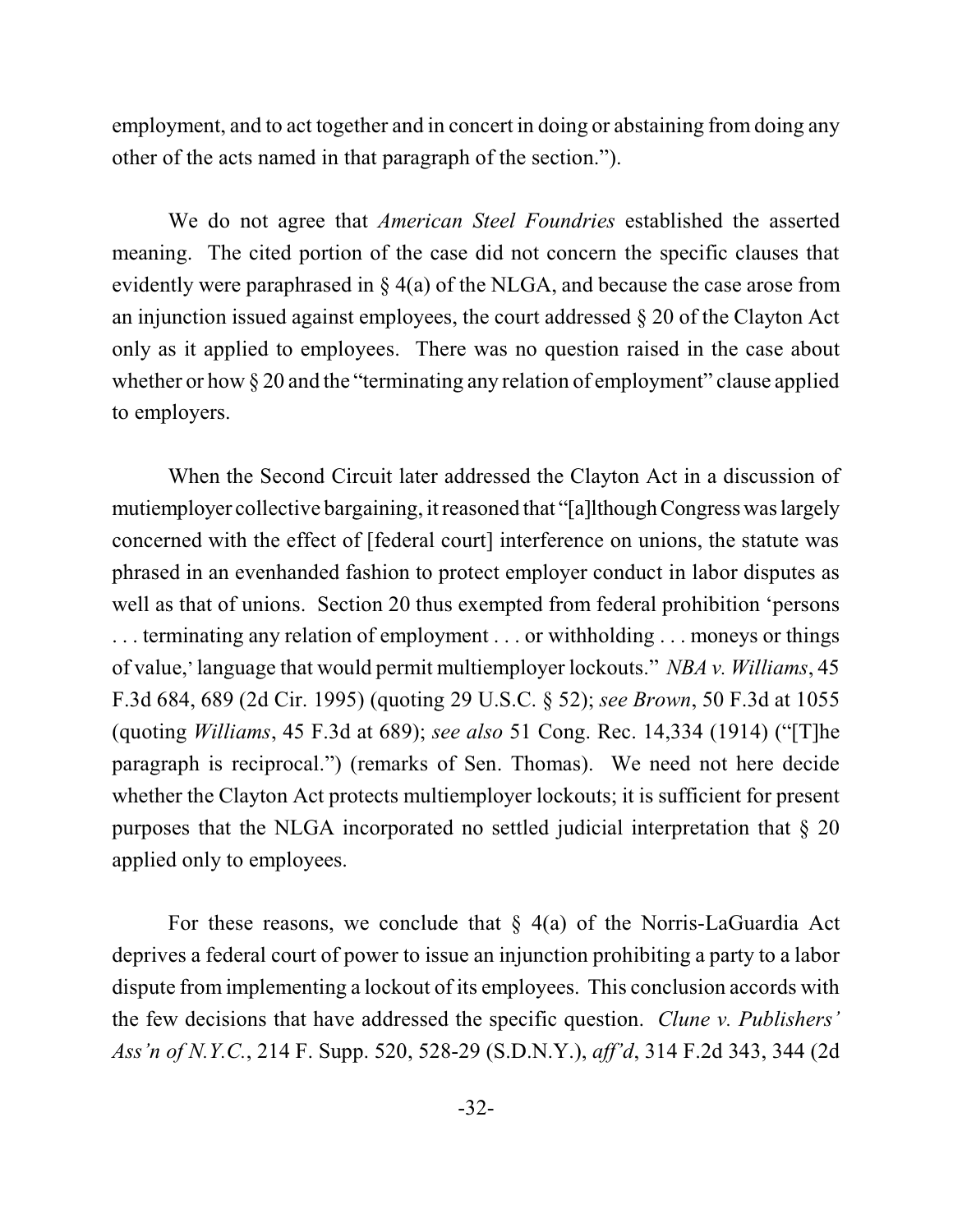Cir. 1963) (per curiam); *Plumbers & Steamfitters Local 598 v. Morris*, 511 F. Supp. 1298, 1311 (E.D. Wash. 1981); *Stone & Webster Eng'g Corp*., 163 F. Supp. at 896.<sup>8</sup> Because the Norris-LaGuardia Act prohibits the district court from issuing an injunction against the League's lockout of employees, the court's order cannot stand.

## B.

Another portion of the injunction is not foreclosed by  $\S 4(a)$ . The district court enjoined not only the League's lockout of employees, *i.e.*, players under contract, but also the League's refusal to deal with non-employees, *i.e.*, free agents and prospective players or "rookies." As to these latter groups of players, § 4(a) does not apply. The refusal of the League and NFL clubs to deal with free agents and rookies is not a refusal "to remain in any relation of employment," for there is no existing employment relationship in which "to remain."

An injunction with respect to the League's actions toward free agents and rookies, however, cannot be issued except in strict conformity with § 7 of the NLGA, 29 U.S.C. § 107, because this is "a case involving or growing out of a labor dispute." *Id.* §§ 101, 107. The present injunction does not conform to § 7.

We disagree with the Players that the League forfeited its claim that the injunction must comply with  $\S 7$  by failing to raise the point in its brief in the district court. The district court raised the applicability of § 7 at oral argument, at which time

<sup>&</sup>lt;sup>8</sup>In *Chicago Midtown Milk Distributors*, 1970 WL 2761, at \*1, the Seventh Circuit reversed an injunction prohibiting two companies from refusing to supply and sell processed milk and other dairy products to certain distributors. The complaint alleged that "a refusal to deal based upon a lockout" violated the Sherman Act. In holding that the injunction was precluded by the NLGA, the court cited only  $\S 1$  of the Act. The court's reasoning is not well explained, and the opinion does not directly address § 4(a).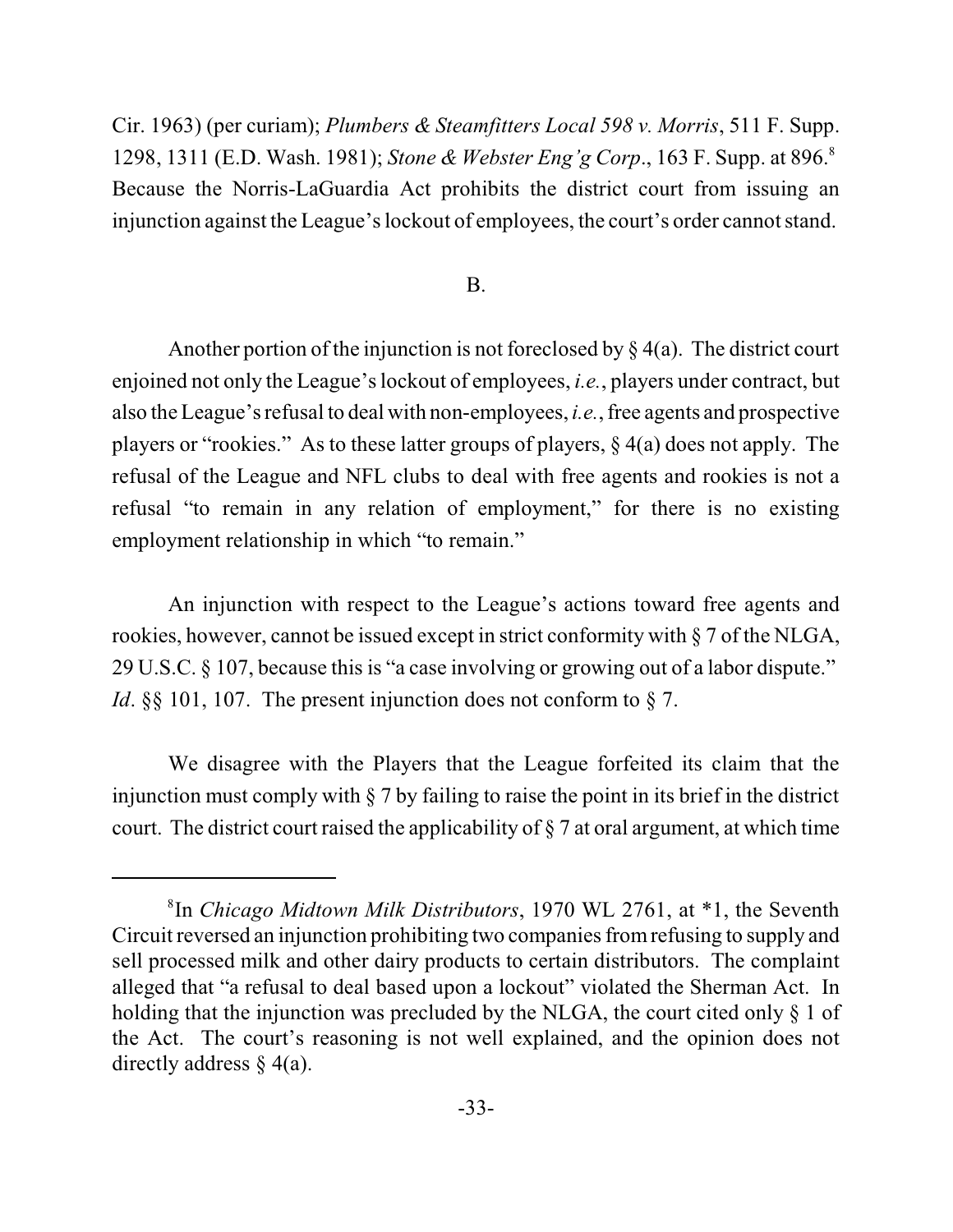the League argued that further procedures were required. Appellants' App. 521-23. The district court did not treat the point as forfeited or waived, concluding only that it was unnecessary to address § 7 because the court thought the NLGA wholly inapplicable. *Brady I*, 2011 WL 1535240, at \*23 n.41. And this court has considered compliance with the NLGA even when the issue was not raised in the district court. *Ozark Air Lines, Inc.*, 797 F.2d at 562.

Section 7 provides that a court has no authority to issue an injunction "except after hearing the testimony of witnesses in open court (with opportunity for crossexamination) in support of the allegations of a complaint made under oath, and testimony in opposition thereto." 29 U.S.C. § 107. Although a hearing is not required where the party enjoined does not contest on appeal that the relevant facts are undisputed, *Kansas City S. Transp. Co. v. Teamsters Local Union No. 41*, 126 F.3d 1059, 1067-68 (8th Cir. 1997), the League does contest the facts in this case, and it is entitled to test the credibility of the Players' evidence by cross-examination. Section 7(c) requires the court to evaluate the relative harms to the parties, and the court's calculus with respect to free agents and rookies undoubtedly was affected by its view that the entire lockout could be enjoined. Whether to enter an injunction requiring the League to deal with free agents and rookies, only to have these players locked out as soon as they enter into any new contract of employment, was not considered. The League also raises arguments concerning  $\S 7(a)$  and  $\S 7(e)$ , which should be addressed by the district court in the first instance as necessary. *Compare, e.g.*, *Mackey*, 543 F.2d at 623, *and Donnelly Garment Co. v. Dubinsky*, 154 F.2d 38, 43 (8th Cir. 1946), *with E. St. Louis Laborers' Local 100 v. Bellon Wrecking & Salvage Co.*, 414 F.3d 700, 708 (7th Cir. 2005), *and Wilson & Co.*, 105 F.2d at 950- 52. We therefore conclude that the injunction as a whole must be vacated.

## IV.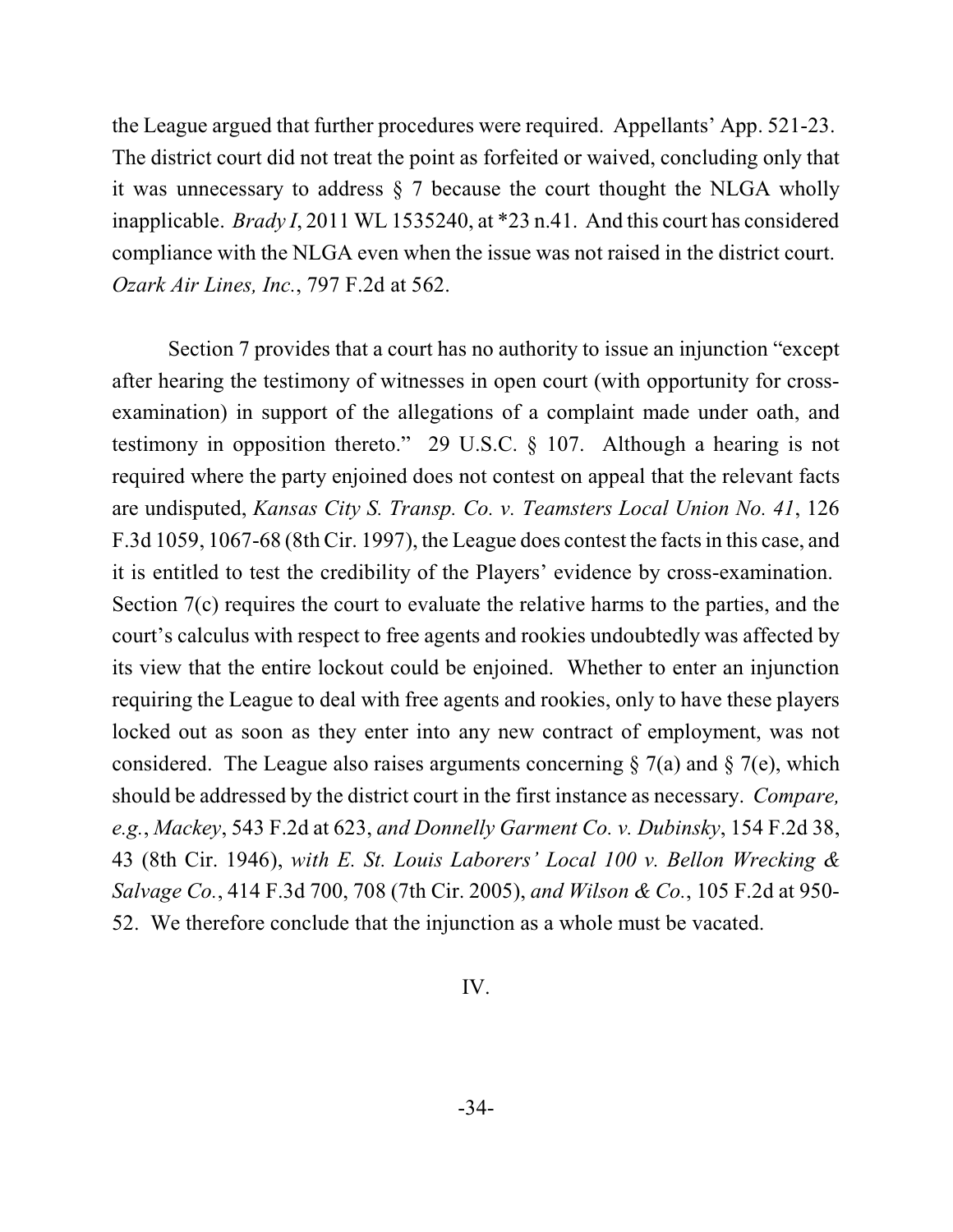Given our conclusion that the preliminary injunction did not conform to the provisions of the Norris-LaGuardia Act, we need not reach the other points raised by the League on appeal. In particular, we express no view on whether the League's nonstatutory labor exemption from the antitrust laws continues after the union's disclaimer. The parties agree that the Act's restrictions on equitable relief are not necessarily coextensive with the substantive rules of antitrust law, and we reach our decision on that understanding. *See Burlington Northern*, 481 U.S. at 435 n.3; *Order of R.R. Telegraphers*, 362 U.S. at 339 n.15; *Milk Wagon Drivers' Union, Local No. 753 v. Lake Valley Farm Products, Inc.*, 311 U.S. 91, 103 (1940); *Burlington N. Santa Fe. Ry. Co. v. Int'l Bhd. of Teamsters Local 174*, 203 F.3d 703, 712 n.12 (9th Cir. 2000) (en banc); *cf. Hutcheson*, 312 U.S. at 234-36; *L.A. Meat & Provision Drivers' Union v. United States*, 371 U.S. 94, 107 n.2 (1962) (Goldberg, J., concurring).

\* \* \*

The district court's order of April 25, 2011, granting a preliminary injunction is vacated, and the case is remanded for further proceedings.

BYE, Circuit Judge, dissenting.

In 1914, after twenty years of judicial interference in labor conflicts on the side of the employers, Congress stepped in to protect organized labor by passing sections 6 and 20 of the Clayton Act. Section 20 of the Act generally prohibited the issuance of injunctions in cases involving or growing out of labor disputes. *See* 29 U.S.C. § 52. It soon became apparent, however, that what was supposed to be the "charter of liberty of labor," Felix Frankfurter & Nathan Greene, The Labor Injunction 164 (1930) (remarks of WilliamHoward Taft), fell short of the promise. The *Lochner*-era judges adopted a narrow interpretation of the Act, restricting it to "trade union activities directed against an employer by his own employees." *United States v.*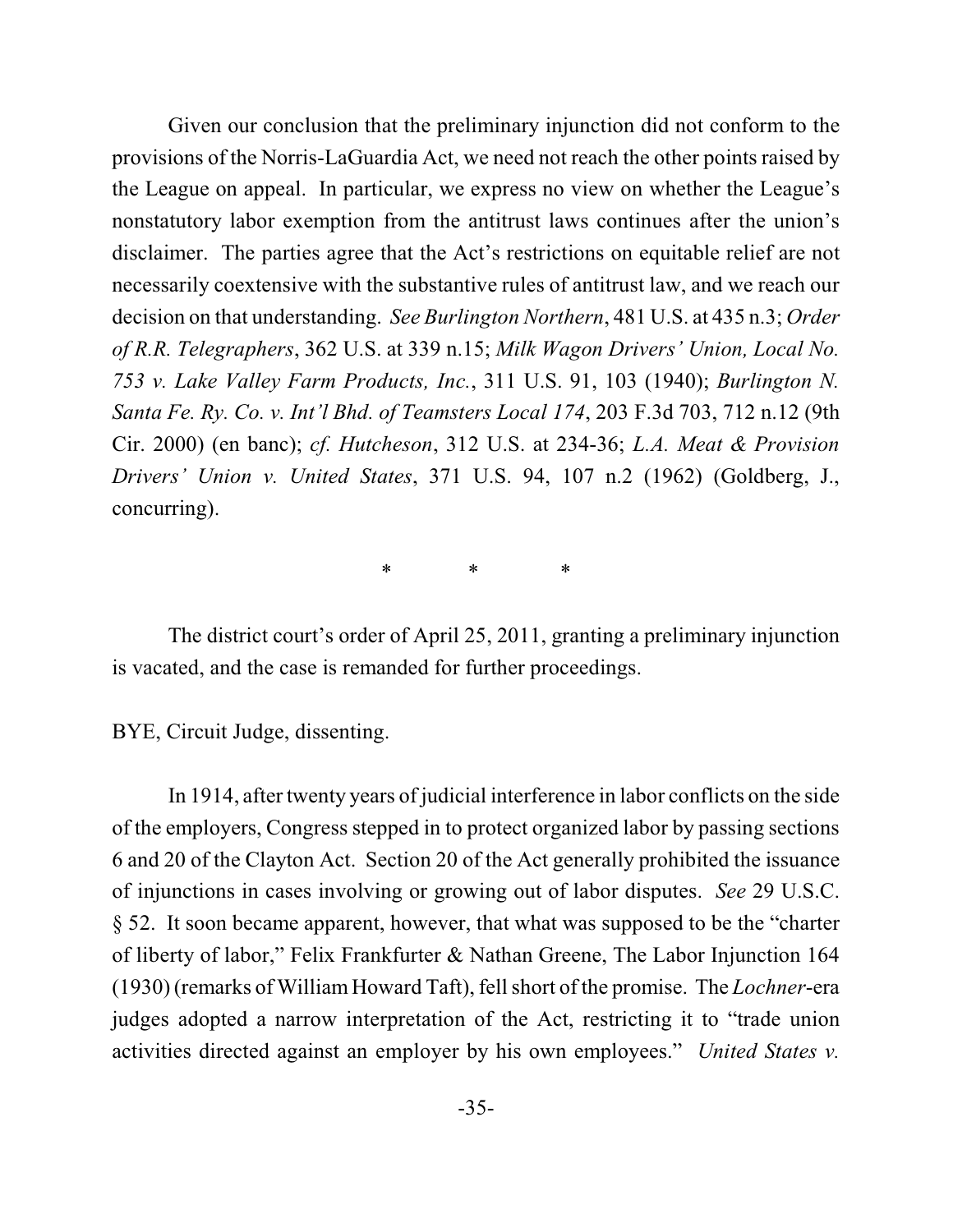*Hutcheson*, 312 U.S. 219, 230 (1941). "[T]o protect the rights of labor in the same manner the Congress intended when it enacted the Clayton Act," *id*. at 236, Congress passed the Norris-LaGuardia Act, under which "the allowable area of union activity was not to be restricted . . . to an immediate employer-employee relation." *Id.* at 231. Through its holding in this case today, the majority reaffirms the wisdom of the old French saying used by Felix Frankfurter and Nathan Greene when describing judicial reluctance to enforce § 20 of the Clayton Act: "the more things are legislatively changed, the more they remain the same judicially." Felix Frankfurter & Nathan Greene, The Labor Injunction 176 (1930). Despite the repeated efforts of the legislative branch to come to the rescue of organized labor, today's opinion puts the power of the Act in the service of employers, to be used against non-unionized employees who can no longer avail themselves of protections of labor laws. Because I cannot countenance such interpretation of the Act, I must and hereby dissent.

## I.

## A. "Labor Dispute"

First, I have to disagree with the majority's reading of the term "labor dispute." As the majority recounts, "[t]he underlying aim of the Norris-LaGuardia Act was to restore the broad purpose which Congress thought it had formulated in the Clayton Act but which was frustrated, so Congress believed, by unduly restrictive judicial construction." *United States v. Hutcheson*, 312 U.S. at 235-36. The unequivocal goal of the new legislation was to overturn the Supreme Court's decisions in *Duplex Printing* and *Bedford Cut Stone*, which had restricted § 20 of the Clayton Act to labor union activities directed against employees'immediate employers. *AllenBradley Co. v. Local Union No. 3, Int'l Bhd. of Elec. Workers*, 325 U.S. 797, 805 (1945). Congress accomplished the goal by clarifying that the term "labor dispute"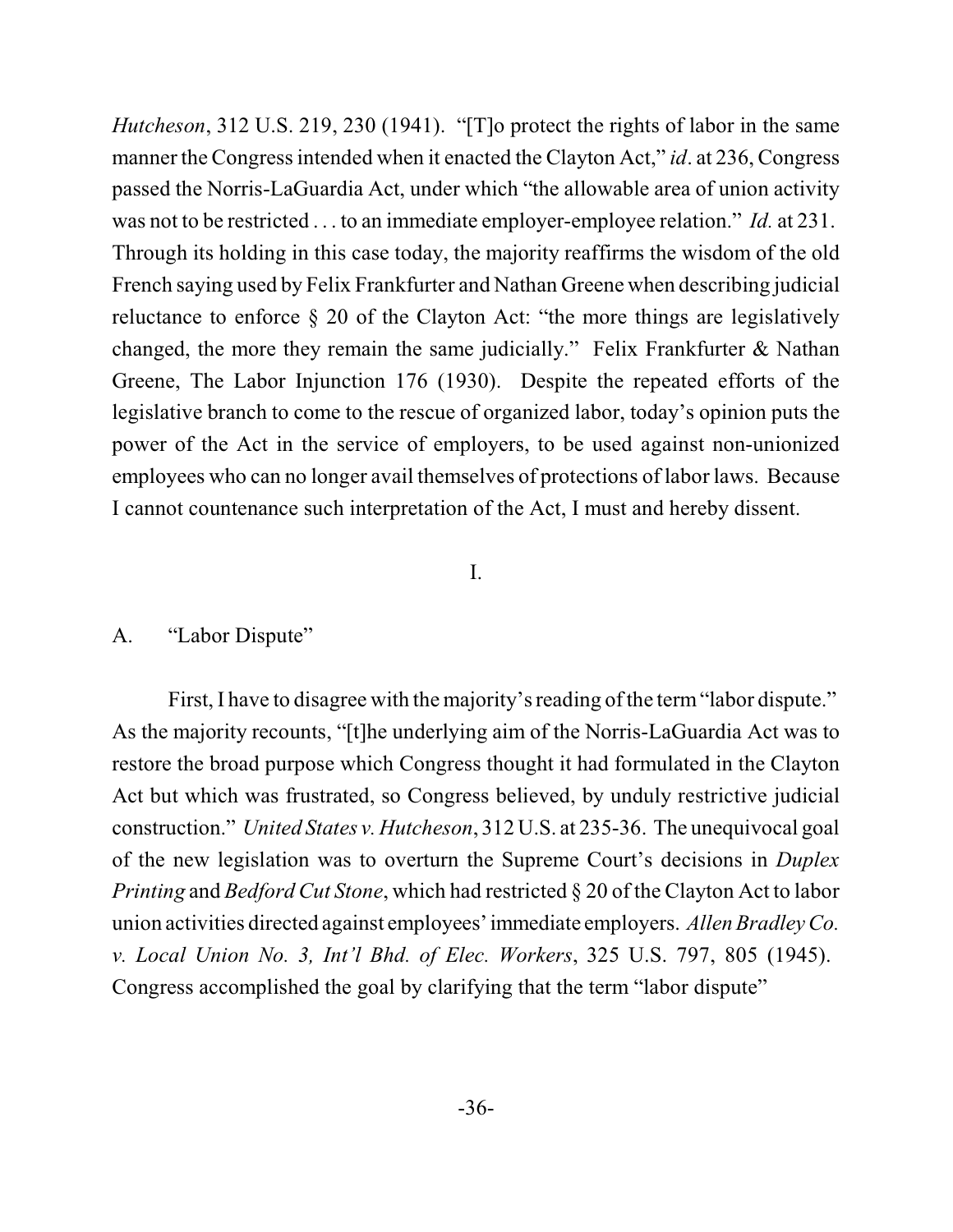includes any controversy concerning terms or conditions of employment, or concerning the association orrepresentation of persons in negotiating, fixing, maintaining, changing, orseeking to arrange terms or conditions of employment, *regardless of whether or not the disputants stand in the proximate relation of employer and employee*.

## 29 U.S.C. § 113(c) (emphasis added).

However, in passing the NLGA, Congress never intended to change the wellaccepted calculus of the Clayton Act as the legislation for the benefit of organized labor. The Clayton Act was always understood as an attempt to assist the organized labor movement at the time its progress was impeded by judicial misuse of injunctions. *See, e.g., Hutcheson*, 312 U.S. at 229-30 (explaining § 20 of the Clayton Act "withdrew from the general interdict of the Sherman Law specifically enumerated practices of labor unions by prohibiting injunctions against them"); *Bedford Cut Stone Co. v. Journeyman Stone Cutters' Ass'n of N. Am*., 274 U.S. 37, 56 (1927) (separate opinion by Stone, J.) (describing the Clayton Act as being concerned with "organized labor"); *Am. Steel Foundries v. Tri-City Cent. Trades Council*, 257 U.S. 184, 208-09 (1921) ("Labor unions are recognized by the Clayton Act as legal when instituted for mutual help and lawfully carrying out their legitimate objects."); *see also* Frankfurter & Green, The Labor Injunction, at 130-31, 139 (describing the Clayton Act's preoccupation with organized labor). It is this well-entrenched understanding of the term "labor dispute" as centered on the struggle between employers and organized labor that informs interpretation of the same definition under the NLGA. *See Bruesewitz v. Wyeth LLC*, 131 S.Ct. 1068, 1082 (2011) ("When 'all (or nearly all) of the' relevant judicial decisions have given a term or concept a consistent judicial gloss, we presume Congress intended the term or concept to have that meaning when it incorporated it into a later-enacted statute.") (citation omitted).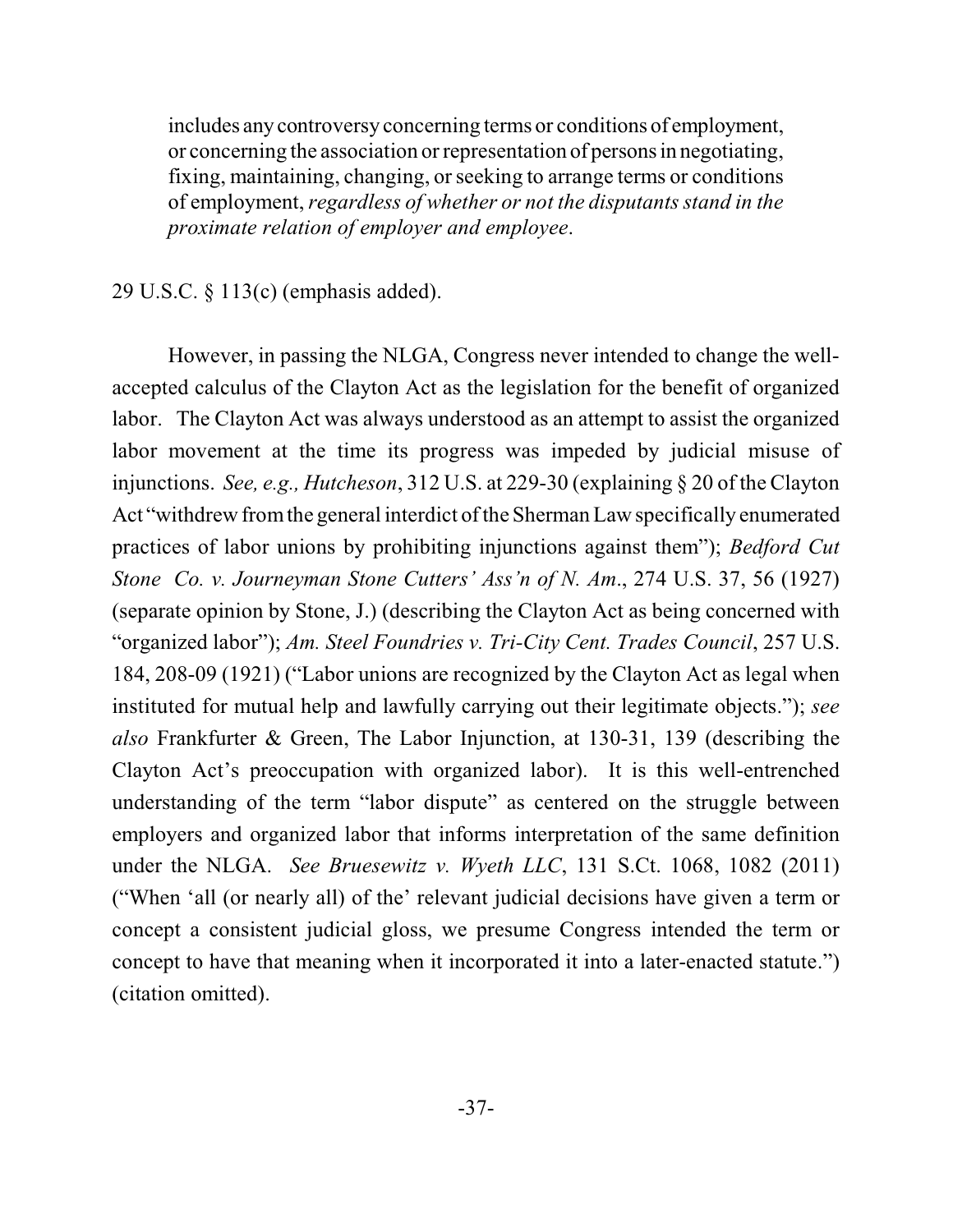Like the Clayton Act, the NLGA has been consistently cited in connection with protection of unions' rights. *See Brown v. Pro Football, Inc.*, 518 U.S. 231, 253 n.2 (1996) (dubbing §§ 6 and 20 of the Clayton Act and the NLGA as the "organized labor's exemption from federal antitrust laws"); *Jacksonville Bulk Terminals, Inc. v. Int'l Longshoremen's Ass'n*, 457 U.S. 702, 726 (1982) (elaborating on the plain meaning of § 13(a) of the NLGA and noting the Act protects "union organizational efforts and efforts to improve working conditions"); *H.A. Artists & Assoc., Inc. v. Actors' Equity Ass'n*, 451 U.S. 704, 717 n.20 (1981) ("Of course, a party seeking refuge in the statutory exemption must be a bona fide labor organization. . . ."); *Connell Constr. Co. v. Plumbers & Steamfitters Local Union No. 100*, 421 U.S. 616, 621-22 (1975) (stating the Clayton Act and the NLGA "declare that labor unions are not combinations or conspiracies in restraint of trade, and exempt specific union activities" from their purview); *Int'l Ass'n of Machinists v. Street*, 367 U.S. 740, 772 (1961) ("The Norris-LaGuardia Act, 47 Stat. 70, 29 U.S.C. §§ 101-115, expresses a basic policy against the injunction of activities of labor unions."); *Hutcheson*, 312 U.S. at 231 (the NLGA "established that the allowable area of union activity was not to be restricted, as it had been in the *Duplex* case, to an immediate employer-employee relation"). This interpretation is in part dictated by  $\S 2$  of the Act, which "explicitly formulated the 'public policy of the United States' in regard to the industrial conflict." *Hutcheson*, 312 U.S. at 231. Such public policy expressed concern with the plight of the "individual unorganized worker," whom Congress deemed "helpless to exercise actual liberty of contract and to protect his freedom of labor, and thereby to obtain acceptable terms and conditions of employment" when confronted with "corporate and other forms of ownership association" assumed by employers. 29 U.S.C.  $\S$  102. Commenting on the judicial respect  $\S$  2 deserves, the Supreme Court explained that "[t]here are few pieces of legislation where the congressional hearings, committee reports, and the language in the legislation itself more clearly point to the necessity for giving an Act a construction that will protect the congressional policy the Act adopted." *See Order of R.R. Telegraphers v.*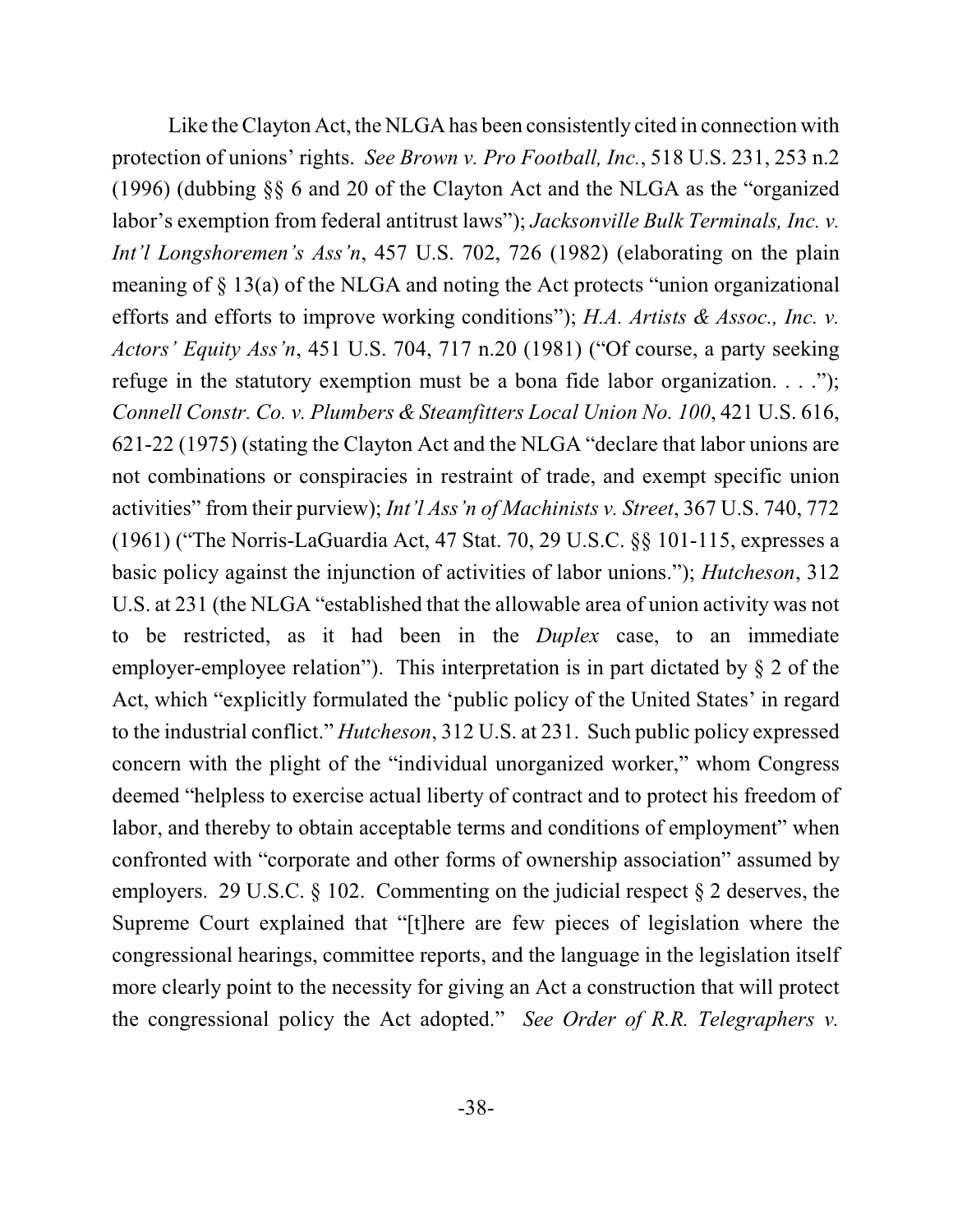*Chicago & N. W. R.R. Co.*, 362 U.S. 330, 335 (1960). In the NLGA's case, the congressional policy was about helping the unions.

The majority attempts to diminish the significance of  $\S$  2's emphasis on organized labor by drawing attention to the part of the section which declares that an "individual unorganized worker" shall be free from the interference of employers in "self-organization or other concerted activities for the purpose of collective bargaining or other mutual aid or protection." The majority finds it significant that the National Labor Relations Act, which guarantees employees the right to "selforganization . . . and to engage in other concerted activities for the purpose of collective bargaining or other mutual aid or protection," 29 U.S.C. § 157, has been interpreted not to require the presence of the union. *NLRB v. Washington Aluminium Co.*, 370 U.S. 9 (1962); *Mohave Elec. Co-op, Inc. v. NLRB*, 206 F.3d 1183, 1189 & n.6 (D.C. Cir. 2000). While the definitions of the term "labor dispute" in the NLGA and NLRA, it is true, overlap, "the extent of the prohibition against injunctive relief contained in Norris-LaGuardia [is] not coextensive with the National LaborRelations Act and the Board's jurisdiction over unfair labor practices." *First Nat'l Maint. Corp. v. NLRB*, 452 U.S. 666, 686 n.23 (1981). To give one example of the differences between the two statutes, the NLGA's injunction immunity is limited to labor disputes involving parties in "the same industry, trade, craft, or occupation," 29 U.S.C. § 113(a)-(b), whereas the NLRA does not have a similar limitation, *see* 29 U.S.C.  $\S$  152(9). And while the NLGA covers strikes about political issues which are beyond the scope of the immediate employment relationship, *Jacksonville Bulk Terminals, Inc.*, 457 U.S. at 710-15, the NLRA does not, *Int'l Longshoremen's Ass'n v. Allied Int'l, Inc.*, 456 U.S. 212, 225-26 (1982). Most critically, unlike the NLRA, the NLGA does not expressly protect concerted employee activities.

The phrase "mutual aid or protection" in  $\S$  2 of the NLGA had a "heuristic purpose" – i.e., to inform the courts of the "considerations moving Congressional action." Richard Michael Fischl, *Self, Other, and Section 7: Mutualism and*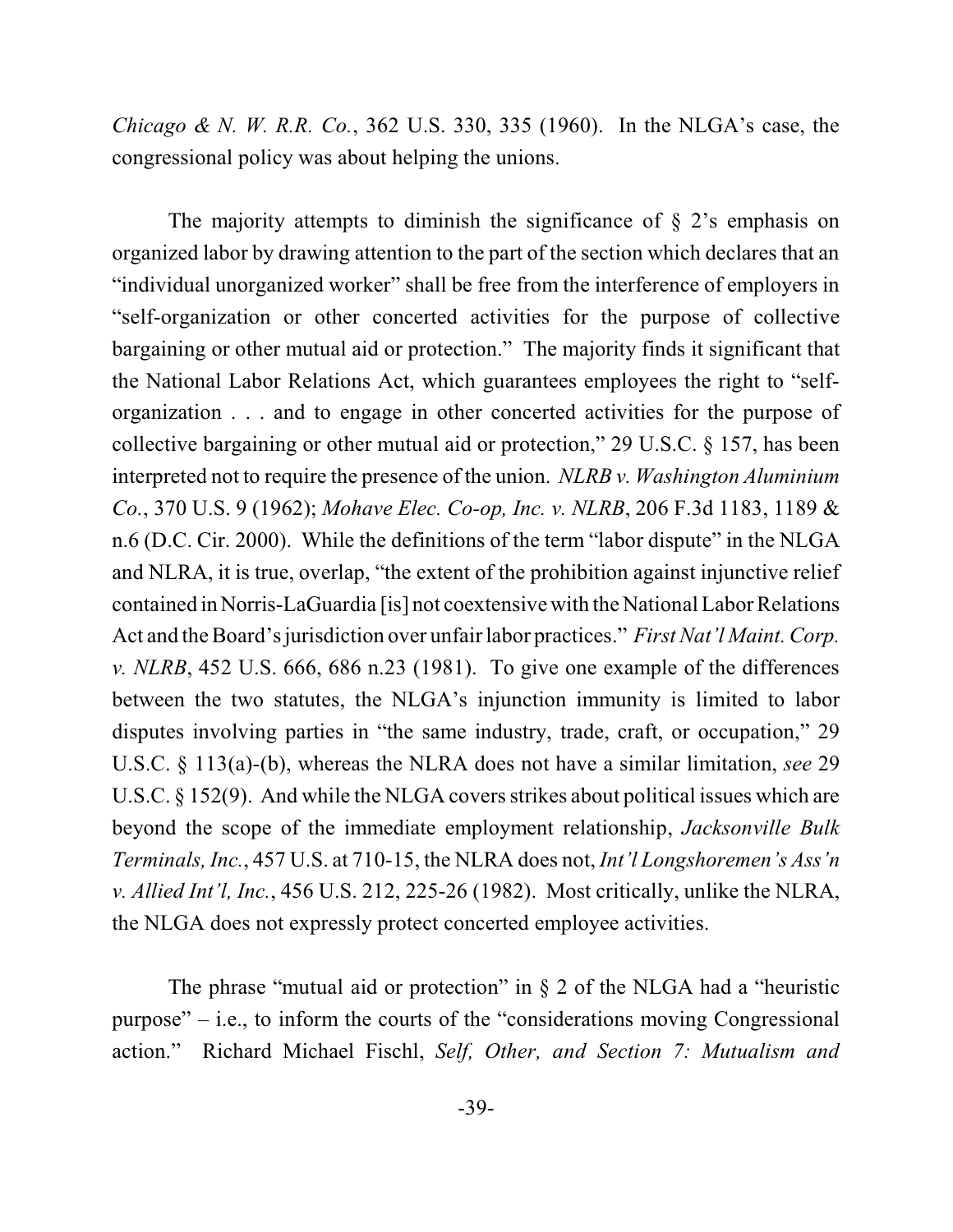*Protected Protest Activities Under the National Labor Relations Act*, 89 Colum. L. Rev. 789, 847 (1989) (quoting Frankfurter & Greene, The Labor Injunction, at 212). The phrase most likely originated from the "ideology of mutualism, rooted in working-class bondings and struggles," as contrasted with the philosophy of individualism embraced by "the prosperous and wellborn." *Id.* at 851(quoting D. Montgomery, The Fall of the House of Labor 2, 171 (1987)). The judicial gloss put on the terms "concerted activity" and "mutual aid and protection" years later, in the context of a different statute, cannot be used to undermine the Act's express concern with the success of the organized labor movement.

The majority also overstates by attributing too much significance to the Supreme Court's decision in *New Negro Alliance*, where the NLGA was applied in the context of a picket by an association of African Americans who, having been largely excluded from membership in the established unions, adopted the "traditional" tactics of organized labor." Kenneth W. Mack, *Rethinking Civil Rights Lawyering and Politics in the Era Before* Brown, 115 Yale L. J. 256, 319 (2005). Such reliance on *New Negro Alliance* is unjustified. The decision presented a different question of whether the association had to have the employment relationship with the employer and whether the racial struggle underlying the dispute was antithetical to finding a "labor dispute" within the meaning of the NLGA. Prior to the Supreme Court's decision, various circuits had apparently disagreed on the answers, and the lower courts' rulings held the NLGA inapplicable on these grounds. While setting the courts on the correct path with respect to the questions raised, the Court did not discuss whether a union was a *sine qua non* to the NLGA's applicability. In addition, in subsequent decisions the Court clarified, "a party seeking refuge in the statutory exemption [from antitrust liability] must be *a bona fide labor organization*, and not an independent contractor or entrepreneur." *H.A. Artists &Associates, Inc.*, 451 U.S. at 717 n.20 (emphasis added). The Eighth Circuit agreed the absence of concerted labor activities disqualifies the subjects of the injunction from protection under the NLGA. *Ozark Air Lines, Inc. v. Nat'l Mediation Bd.*, 797 F.2d 557, 563 (8th Cir.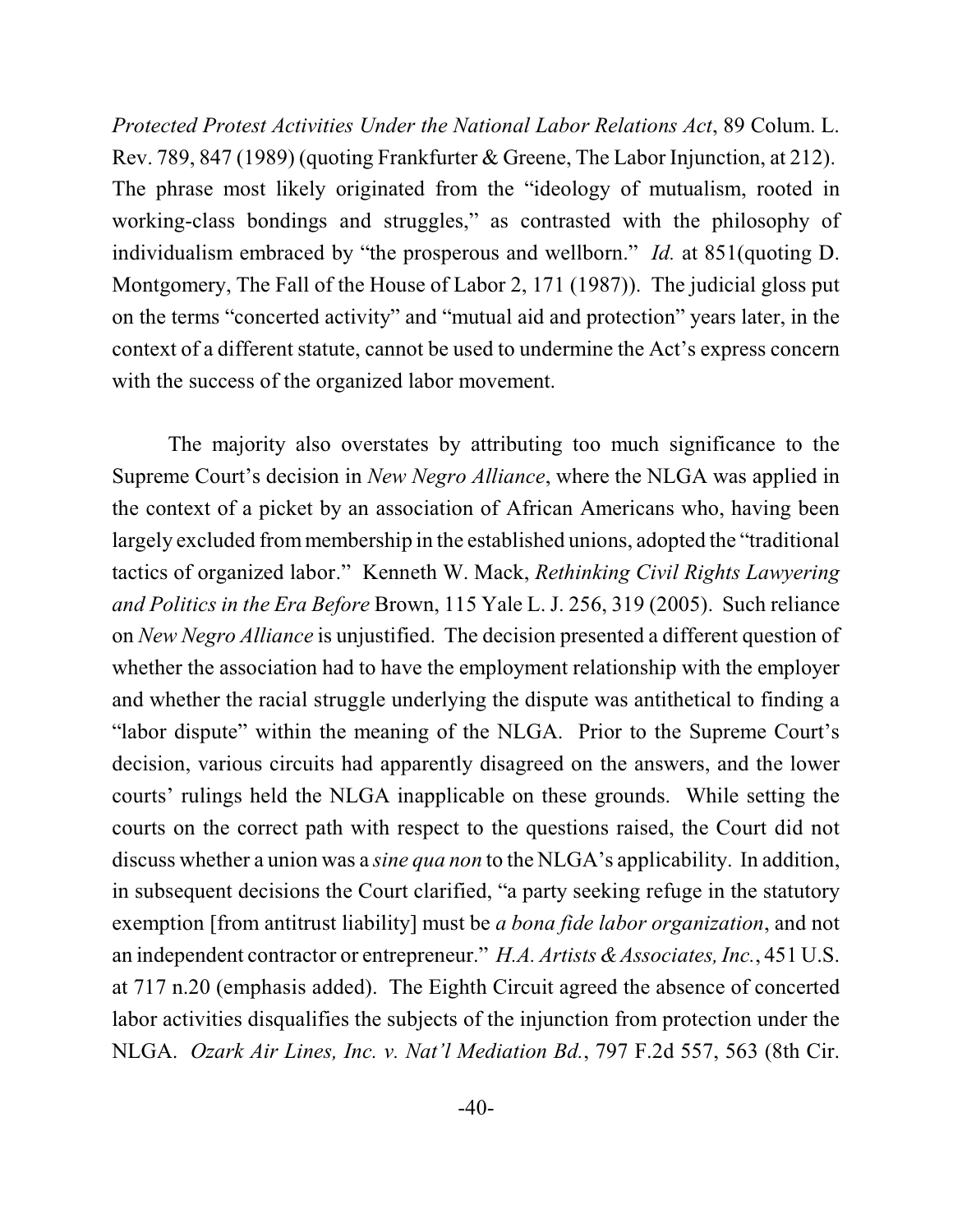1986) (stating a concerted activity is at the heart of the NLGA, which does not apply to the case because, among other things, it "has nothing to do with . . . concerted labor activities"). Even if *New Negro Alliance* could leave the impression that a union is not required for the NLGA to apply, the Supreme Court's subsequent insistence on the NLGA's beneficiary status as a bona fide labor organization exposes such impression as being false.

This is not surprising. Organized labor activity serves asthe necessary limiting principle circumscribing the application of the NLGA. Without such limiting principle, the Act would tie the courts' hands in granting injunctive relief in many routine cases where parties seek to enforce various aspects of individual employment contracts. Because courts have never viewed the NLGA as an obstacle to such exercise of equity powers, *see, e.g., N.I.S. Corp. v. Swindle*, 724 F.2d 707 (8th Cir. 1984) (upholding the grant of a preliminary injunction enforcing a covenant not to compete), the reading of the term untethered to unionization and collective bargaining activity does not make sense.

# B. "Involving or Growing Out"

Second, I must take issue with the majority's conclusion as to this case not representing the outer boundary of the phrase "involving or growing out of a labor dispute." Like the nonstatutory labor exemption, statutory exemption from antitrust liability, which rests in part on the Norris-LaGuardia Act, *Connell Construction Co.*, 421 U.S. at 621-22, lies at the intersection between labor and antitrust laws. *Allen Bradley Co.*, 325 U.S. at 806 (elaborating on the responsibility to reconcile "two declared congressional policies" – one "seek[ing] to preserve a competitive business economy" and one seeking "to preserve the rights of labor to organize to better its conditions through the agency of collective bargaining"); *Am. Steel Erectors, Inc. v. Local Union No. 7, Int'l Ass'n of Bridge, Structural, Ornamental & Reinforcing Iron Workers*, 536 F.3d 68, 76 (1st Cir. 2008) (stating that both the statutory and the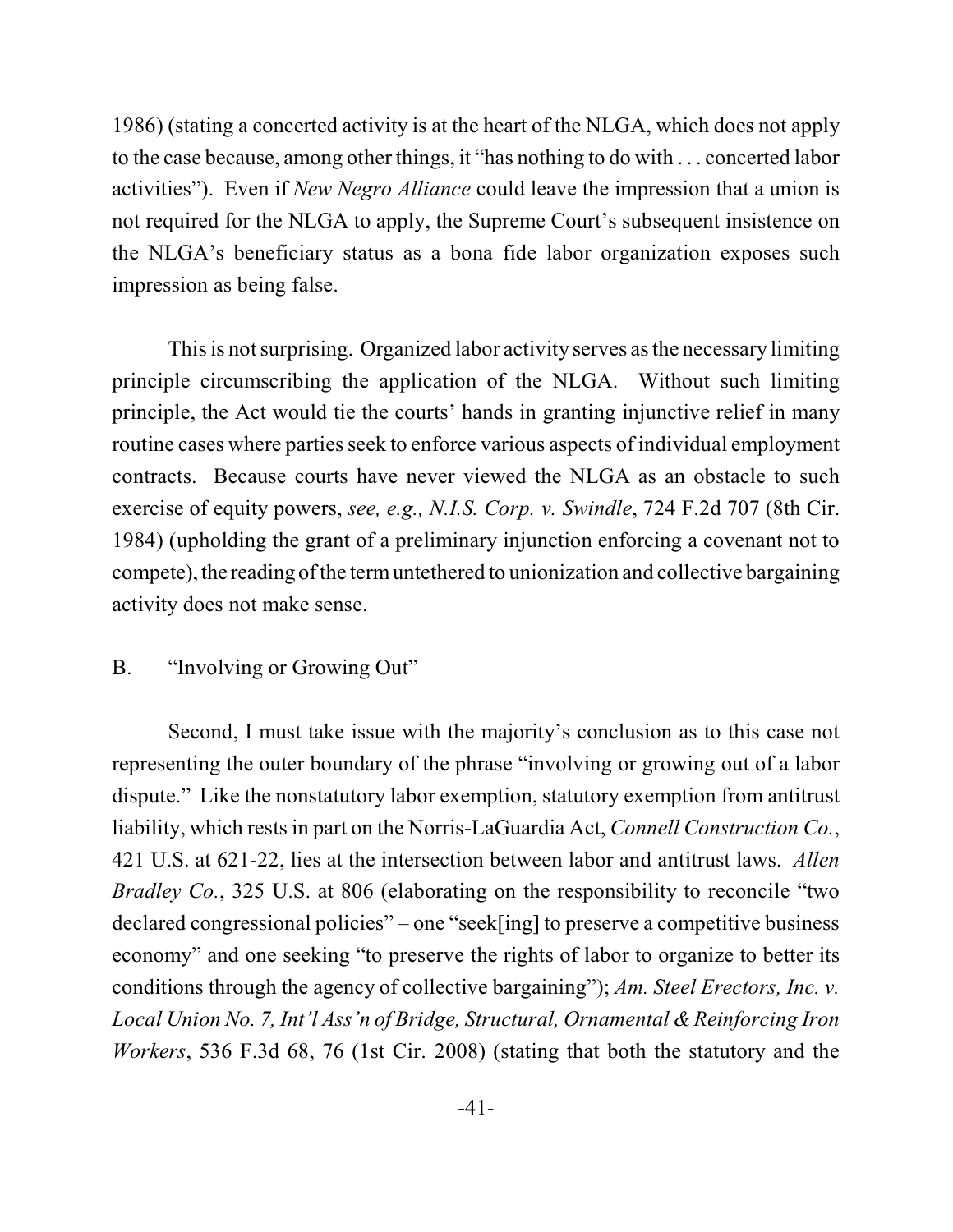nonstatutory labor exemption were developed "[t]o balance the competing federal policies supporting organized labor on one hand and business competition on the other"); *Mackey v. NFL*, 543 F.2d 606, 613 (8th Cir. 1976) (availability of the labor exemption "turns upon whether the relevant federal labor policy is deserving of preeminence over federal antitrust policy under the circumstances of the particular case"). "While the Norris-LaGuardia Act's bar of federal-court labor injunctions is not explicitly phrased as an exemption from the antitrust laws, it has been interpreted broadly as a statement of congressional policy that the courts must not use the antitrust laws as a vehicle to interfere in labor disputes." *H.A. Artists & Associates, Inc.*, 451 U.S. at 714. The scope of the two exemptions differs somewhat – "the statutory exemption allows unions to accomplish some restraints by acting unilaterally, [whereas] the nonstatutory exemption offers no similar protection when a union and a nonlabor party agree to restrain competition in a business market," *see Connell Construction Co.*, 421 U.S. at 622, – but there is no place for the application of either at the time labor laws no longer govern and labor policy is no longer implicated.

The Supreme Court recognized as much when it explained that nonstatutory immunity from antitrust review is no longer necessary when "an agreement among employers [is] sufficiently distant in time and in circumstances from the collectivebargaining process that a rule permitting antitrust intervention would notsignificantly interfere with that process." *Brown*, 518 U.S. at 250. As an example of such endpoint, the Court cited "collapse of the collective-bargaining relationship, as evidenced by decertification of the union." *Id.* (quoting *Brown v. Pro Football, Inc.*, 50 F.3d 1041, 1057 (D.C. Cir. 1995)). With the players having voted to end the NFLPA's status astheir collective bargaining representative and the NFLPA likewise having disclaimed its status as the players' representative, this case has reached that endpoint. *See Brady v. NFL*, 640 F.3d 785, 798-99 (8th Cir. 2011) (Bye, J., dissenting) (elaborating on the reasons why the union disclaimer should end the protection against antitrust liability).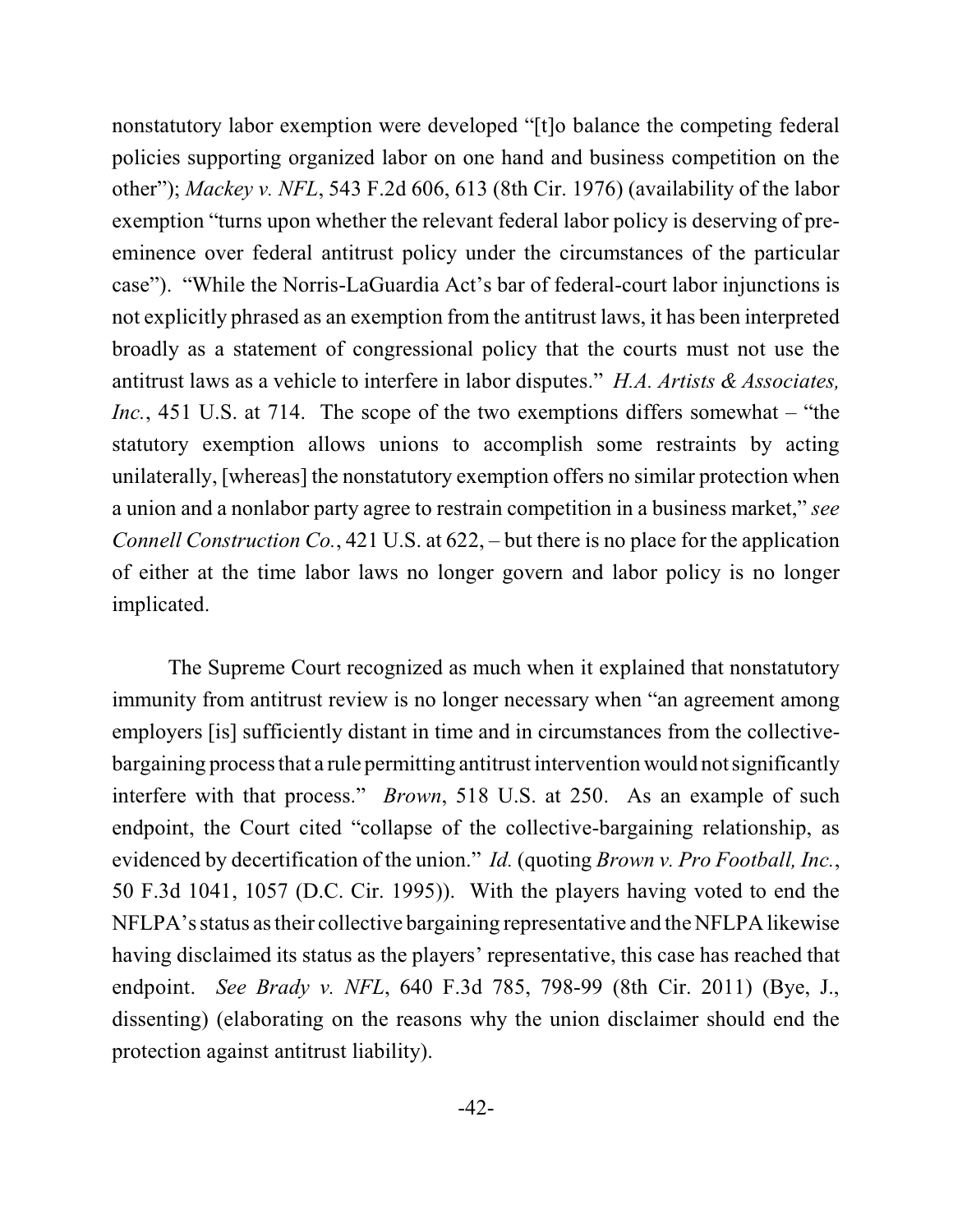Indeed, the League itself anticipated dissolution of antitrust remedy fetters upon disclaimer of union representation, as is evident from its concessions in previous cases. *See Powell v. NFL*, 930 F.2d 1293, 1303 n.12 (8th Cir. 1989) (describing the League's concession that "the Sherman Act could be found applicable, depending on the circumstances, . . . if the affected employees ceased to be represented by a certified union"); *see also* Appellees Special Add. at 370 (transcript of the League's Supreme Court argument in *Brown v. Pro Football, Inc.*, where the League conceded antitrust immunities would not apply when "employees ultimately elect, in good faith, . . . to give up their rights under the labor laws"). The League's view was consistent with those of the courts, who saw disassociation from the union as the point beyond which labor laws yield to the antitrust regime. *Brown*, 50 F.3d at 1057 ("If employees wish to seek the protections of the Sherman Act, they may forego unionization or even decertify their unions. We note that the NFL players took exactly this latter step after the Eighth Circuit's *Powell* decision."); *Powell*, 930 F.2d at 1305 (Heaney, J., dissenting) (criticizing the majority opinion for continuing the labor exemption for too long – in effect, "until the bargaining relationship is terminated either by a NLRB decertification proceeding or by abandonment of bargaining rights by the union"). This realization as to the players' membership in a union acting as a shield against the possibility of antitrust charges is the reason why, in the 1993 *White* settlement, the League insisted the NFLPA be reconstituted as the players' representative and the collective bargaining relationship between the parties be reestablished.

At some point in the "arising out of" spectrum, the antitrust immunities stemming from statutory and nonstatutory labor exemptions must come to an end and give way to antitrust remedies. Such point does not come a year from the union disclaimer, nor one business cycle from it, as suggested by the League's counsel. Rather, such point comes at the moment of the union disclaimer.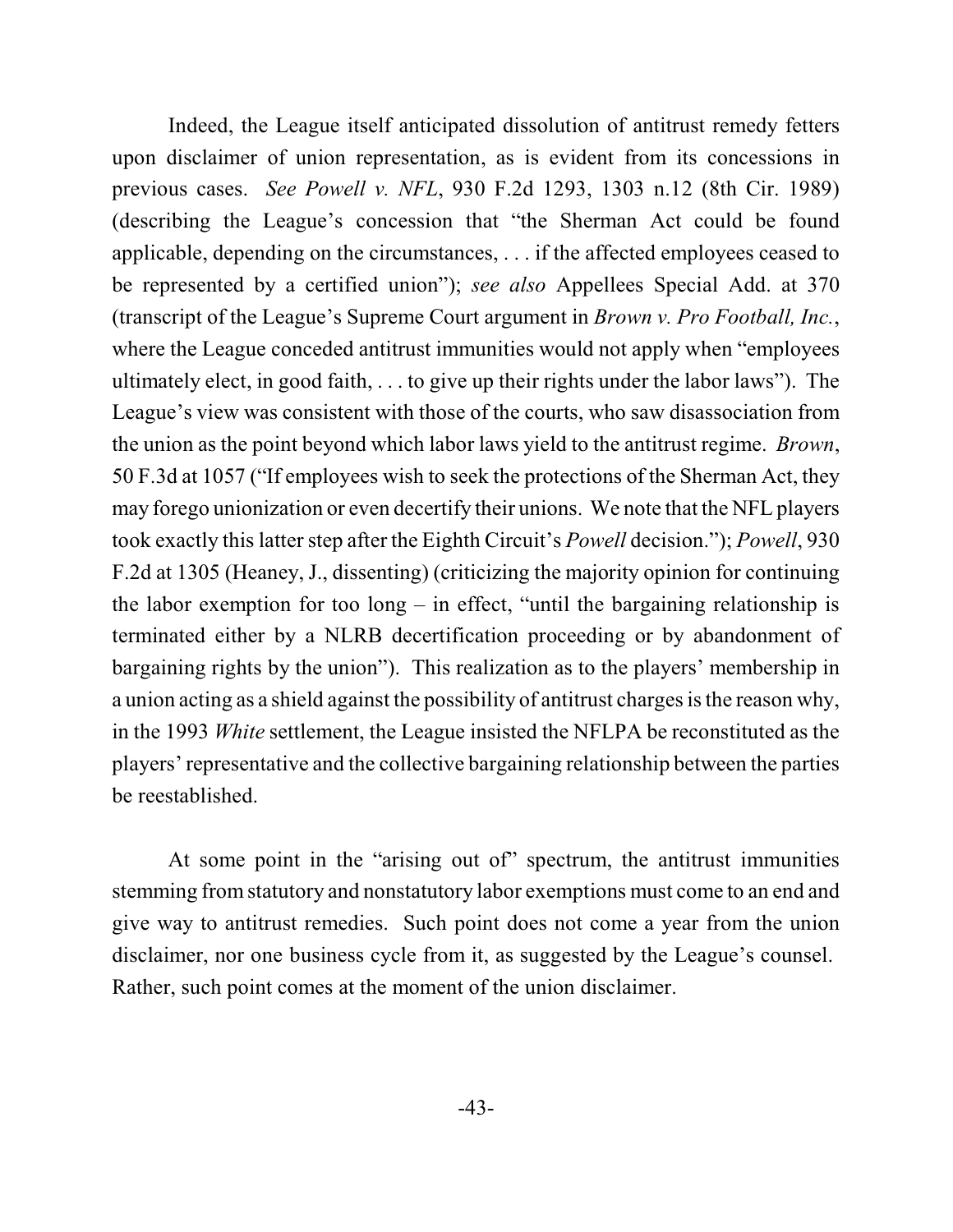Although I would conclude the district court correctly determined this case does not involve or grow out of a labor dispute, thus negating any further application of the NLGA, I am compelled to write further addressing the majority's conclusion as to  $\S$  4(a) of the NLGA protecting employers. At least three other circuit courts have reached the opposite conclusion and, for the reasons set forth below, I find their reading persuasive. In interpreting  $\S 4(a)$ , these courts were guided by the legislative history of the NLGA, as well as the legislative history of the Clayton Act – from which the NLGA was drawn – both of which indicate the NLGA was not intended to protect employers. Finally, the stated purpose in  $\S$  2 of the NLGA confirms the statute should be interpreted in such a manner as to protect employees, rather than employers.

I start fromwhere the majority began its analysis, with a review of the pertinent cases discussing whether § 4(a) prohibits injunctions against employers. In *De Arroyo v. Sindicato de Trabajadores Packinghouse*, 425 F.2d 281, 291 (1st Cir. 1970), the First Circuit concluded  $\S$  4(a) does not protect employers, albeit in the context of whether the remedy of reinstatement in a case under § 301 of the Labor Management Relations Act was barred by the NLGA. *De Arroyo* rejected a strictly literal interpretation of § 4(a) because such a reading "completely disregards the primary purpose behind the anti-injunction provisions, 'to protect working men in the exercise of organized, economic power . . . to correct existing abuses of the injunctive remedy in labor disputes . . . to prevent the injunctions of the federal courts from upsetting the natural interplay of the competing economic forces of labor and capital.'" *Id.* at 290-91 (quoting *Bhd. of R.R. Trainmen v. Chicago R. & I.R. Co.*, 353 U.S. 30, 40-41 (1957)). The court also referenced the legislative history behind § 4(a), which indicated the provision "was not intended as a protection for employers." *Id.* at 291. Instead, the court reasoned, "[t]he 'remain in any relation of employment' language . . . was used . . . simply to make clear that employee strikes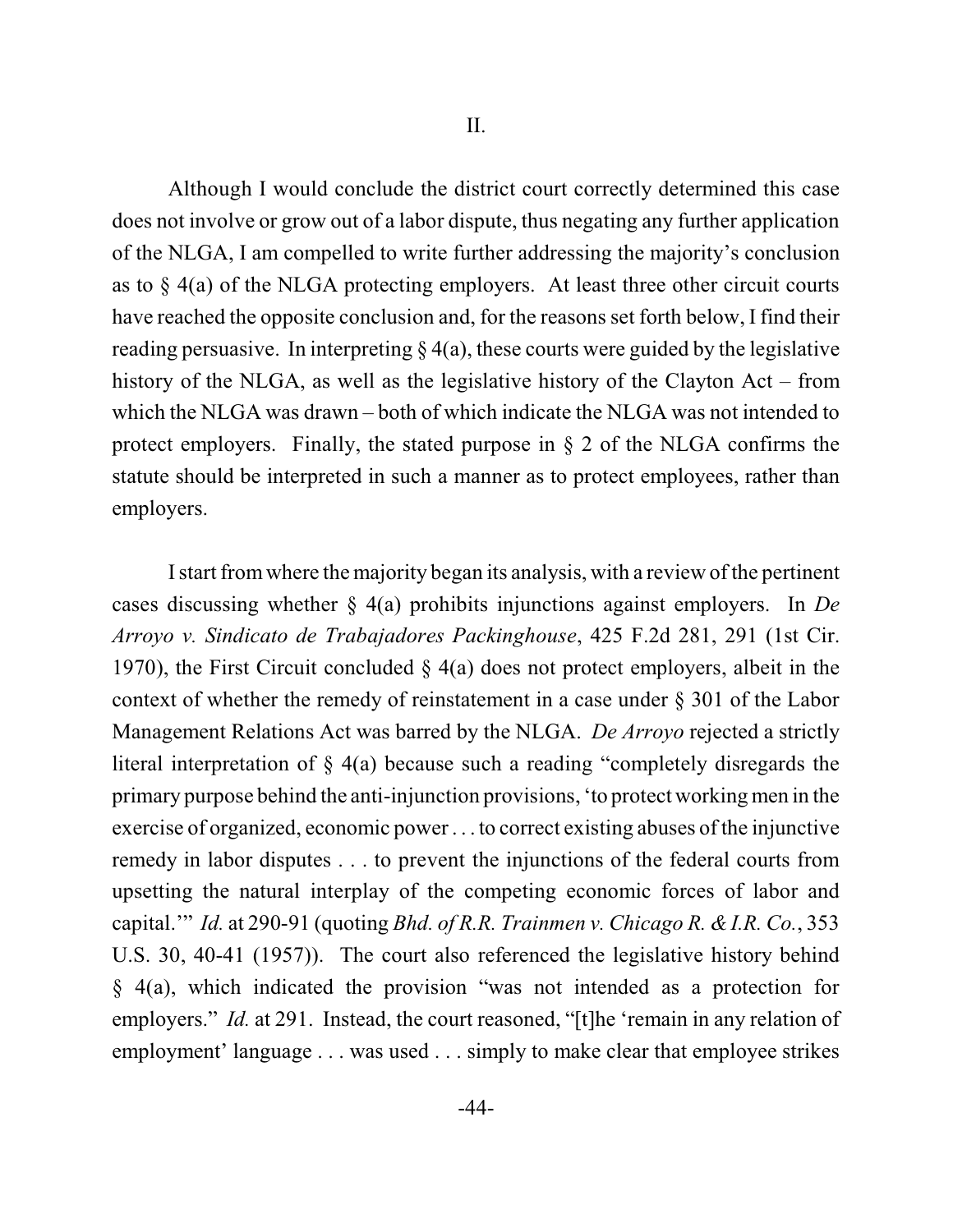could not be enjoined either if the employees claimed to have ceased or refused to work temporarily or if they claimed to have completely ended their employment relation with their employer." *Id.*

*De Arroyo* was in line with a case decided by the Seventh Circuit eight years earlier, *Brotherhood of Locomotive Engineers v. Baltimore &Ohio Railroad Co.*, 310 F.2d 513, 517 (7th Cir. 1962), which conducted "a thorough examination of the Act and its pertinent legislative history." According to the Seventh Circuit, "our study of that history and the language of the Act . . . convinces usthat the purpose of Congress in this respect was to protect only employees and unions." *Id.* at 518. The court continued, "[w]e find nothing in the statement of policy to indicate any intention to deny jurisdiction to issue injunctions against employers," save for the same exceptions referenced by *De Arroyo*. *Id.* In sum, the Seventh Circuit deferred to Congress's authority:

The enactment of the Act, was, of course, the responsibility of Congress, and not that of this court. That Congress may have been intent upon shielding organizations of employees frominjunctions rather than employers was and is a matter within its province. The same can be said of the exemption of labor organizations from the sanctions of antitrust laws. Those are matters over which the courts have no control, in the absence of a constitutional attack.

The language used clearly negatives any intention to recognize any general reciprocity of rights of capital and labor. Essentially the Act is frankly a charter of the rights of labor against capital.

*Id.* Given the language and history of § 4, the Seventh Circuit concluded the NLGA did not prevent the issuance of an injunction. *Id.*

Building upon the decisions of the First and Seventh Circuits, the Ninth Circuit issued perhaps the most comprehensive decision on the issue in *Local 2750, Lumber*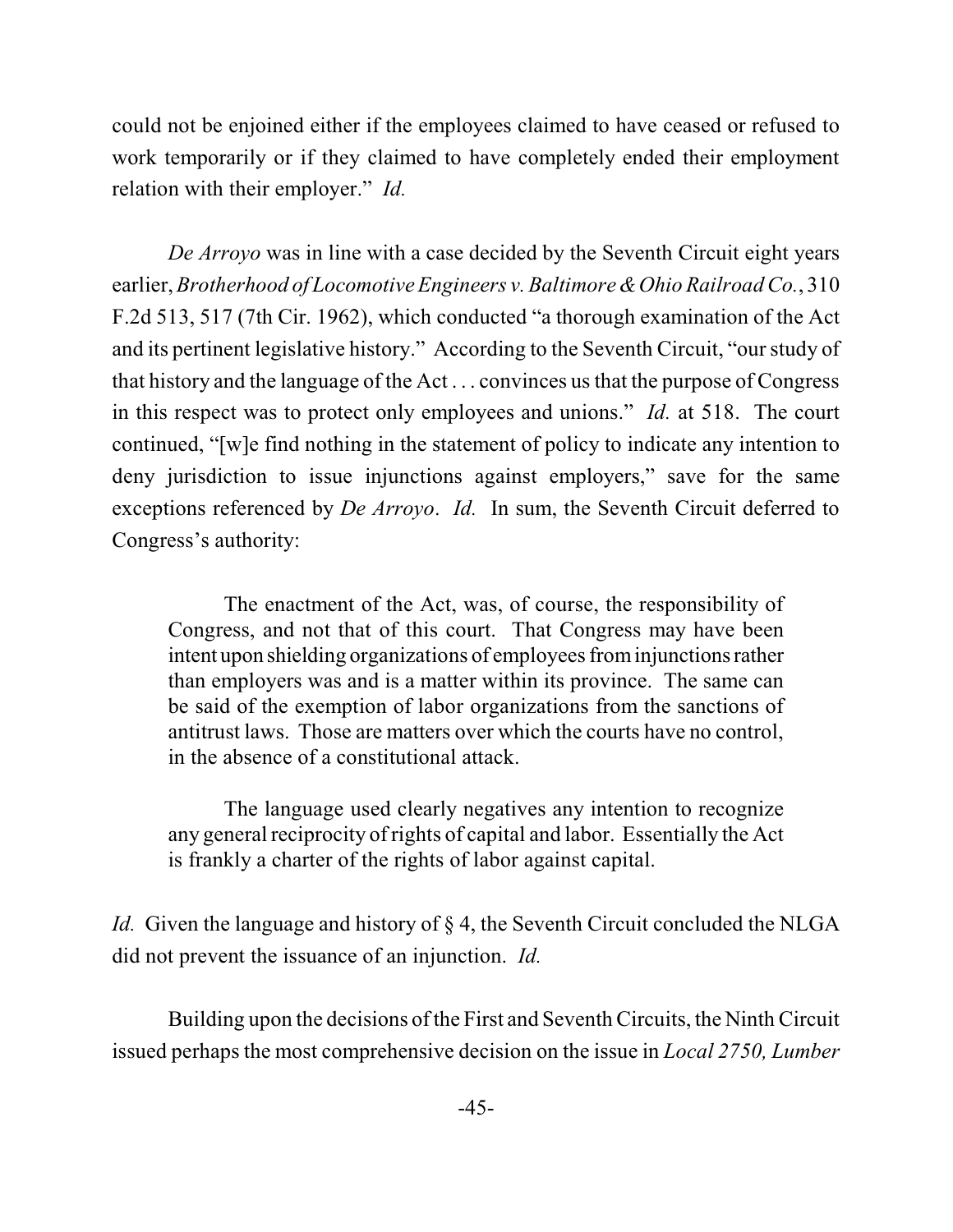*& Sawmill Workers Union v. Cole*, 663 F.2d 983 (9th Cir. 1981). Although *Lumber & Sawmill Workers* again involved § 301 of the LMRA, the court discussed at length the application of § 4(a). *Id.* at 985-987. Specifically, the court agreed with *De Arroyo* because "section 4(a) does not refer to any right of an employer not to continue the employment relationship, but was used to make clear that strikes could not be enjoined even when the strikers claimed to have completely ended the employment relationships, as well as when they claimed to have ceased work only temporarily." *Id.* at 986. To further support this assertion, the court noted, "[t]he second clause of section 4(a) apparently originated in section 20 of the Clayton Act, where it was clearly intended to apply to the termination of the work relationship by the employee rather than the employer." *Id.* Ultimately, after considering the text and history of  $\S$  4(a), as well as the history of the Clayton Act, the Ninth Circuit concluded "[s]ection 4(a) was intended to protect the right of workers and labor unions to strike," and thus the reinstatement order under  $\S 301$  was not barred by the NLGA. *Id.* at 986-87; *see also Retail Clerks Union Local 1222, AFL-CIO v. Alfred M. Lewis, Inc.*, 327 F.2d 442, 446 (9th Cir. 1964) ("While the writer of this opinion agrees with the view expressed by the 7th Circuit . . . that the purpose of Norris-LaGuardia was to protect only employees and unions, except for two isolated exceptions appearing in section  $3(a, b)$ , and in section  $4(b)$ , it is not necessary for us in this case to go so far.") (internal citations omitted).

While the majority acknowledges each of the above decisions, it criticizes the courts' reasoning at the outset by focusing on one of the underlying aspects contained therein "that when employers were intended to be protected, as in section 4(b), they were specifically named." *Lumber & Sawmill Workers*, 663 F.2d at 985. Citing to *Local Union No. 884, United Rubber, Cork, Linoleum, & Plastic Workers v. Bridgestone/Firestone, Inc.*, 61 F.3d 1347, 1352, 1355 (8th Cir. 1995), the majority concludes, "[t]his court already has recognized that  $\S$  4(c) applies to injunctions against employers . . . so the premise of *De Arroyo* and *Lumber & Sawmill Workers* that employers are protected against injunction under  $\S$  4 only when specifically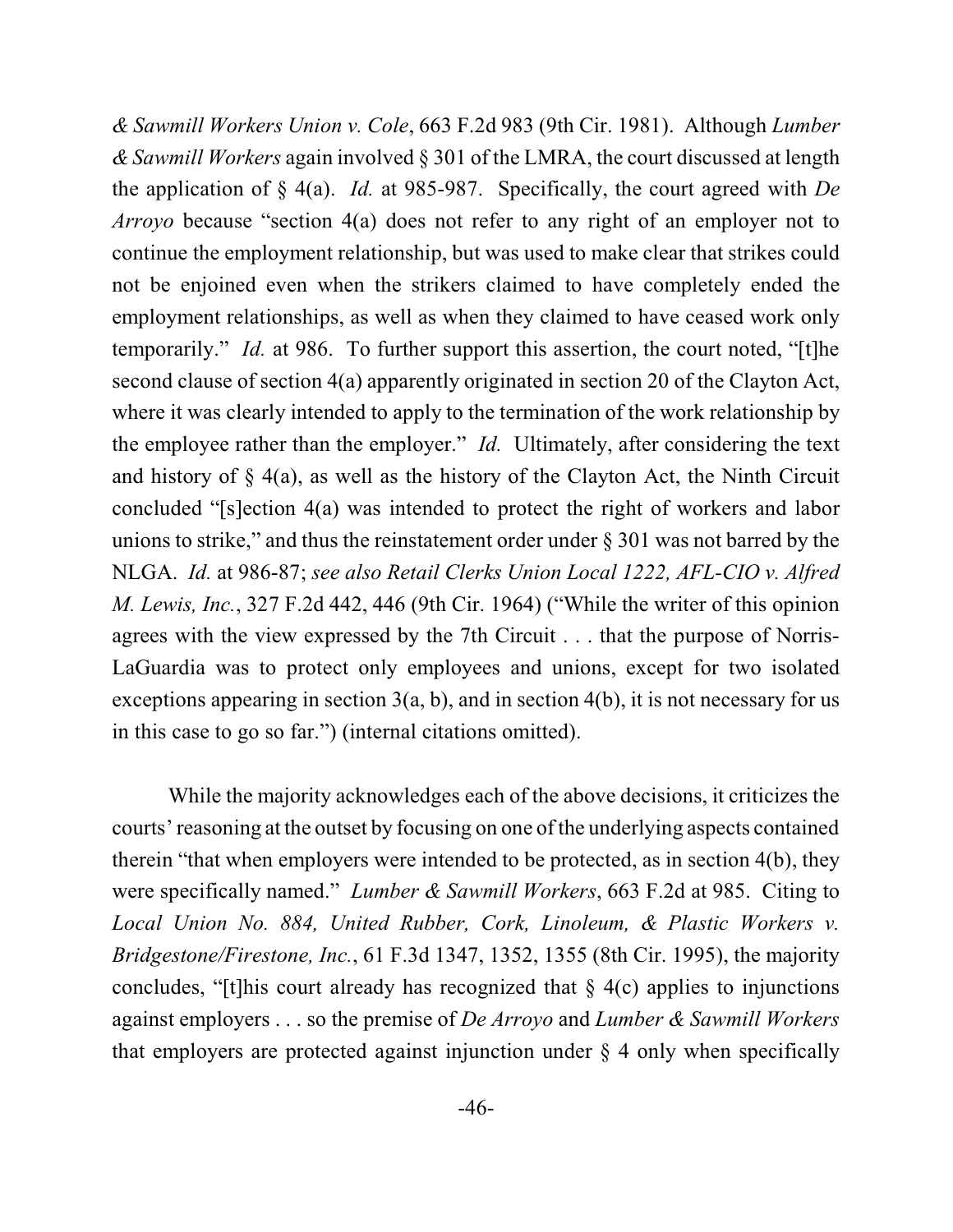mentioned in § 4(b) is a non-starter under circuit precedent." Ante at 24; *see also id.* at 24 n.5 (distinguishing the Seventh Circuit's decision due to "this court's precedent that  $§$  4 applies to injunctions against employers").

With due respect to the majority, *Bridgestone/Firestone* did not so hold. *Bridgestone/Firestone* revolved around an injunction issued in favor of a union against an employer under an exception to the NLGA provided in *Boys Markets, Inc. v. Retail Clerks Union, Local 770*, 398 U.S. 235 (1970), which applies "'if the strike is over a dispute which under the parties' collective bargaining agreement should be submitted to arbitration.'" 61 F.3d at 1352 (quoting *John Morrell & Co. v. Local Union 304A*, 804 F.2d 457, 459 (8th Cir. 1986)). Within this context, the court was tasked with determining "whether the *Boys Markets* exception applies . . . where the union has sought and obtained an injunction against the company," which was "an issue of first impression in this circuit." *Id.* Following the lead of three circuits which had "unanimously concluded that the *Boys Markets* rationale should be extended to allow for injunctions against employers," the court likewise held the exception applied equally to employers. *Id.* The court then went on to analyze whether the *Boys Markets* test was satisfied, answering such question in the negative because the union "failed to demonstrate that without the injunction the arbitration proceeding would be frustrated or rendered a nullity." *Id.*

A careful reading of *Bridgestone/Firestone* reveals it has no bearing on the present question of whether § 4(a) protects employers. Namely, whether the *Boys Markets* exception applies to employers and employees alike is an entirely different question than whether  $\S 4(c)$ , much less  $\S 4(a)$ , touches even-handedly on employers and employees. *See, e.g.*, *Aeronautical Indus. Dist. Lodge 91 of Int'l Ass'n of Machinists & Aerospace Workers v. United Techs. Corp.*, 230 F.3d 569, 581 (2d Cir. 2000) (distinguishing *Niagara Hooker Emp. Union v. Occidental Chem. Corp.*, 935 F.2d 1370 (2d Cir. 1991), which *Bridgestone/Firestone* relied on, because "*Niagara Hooker*'s focus was not all conceivable labor disputes, but only those concerning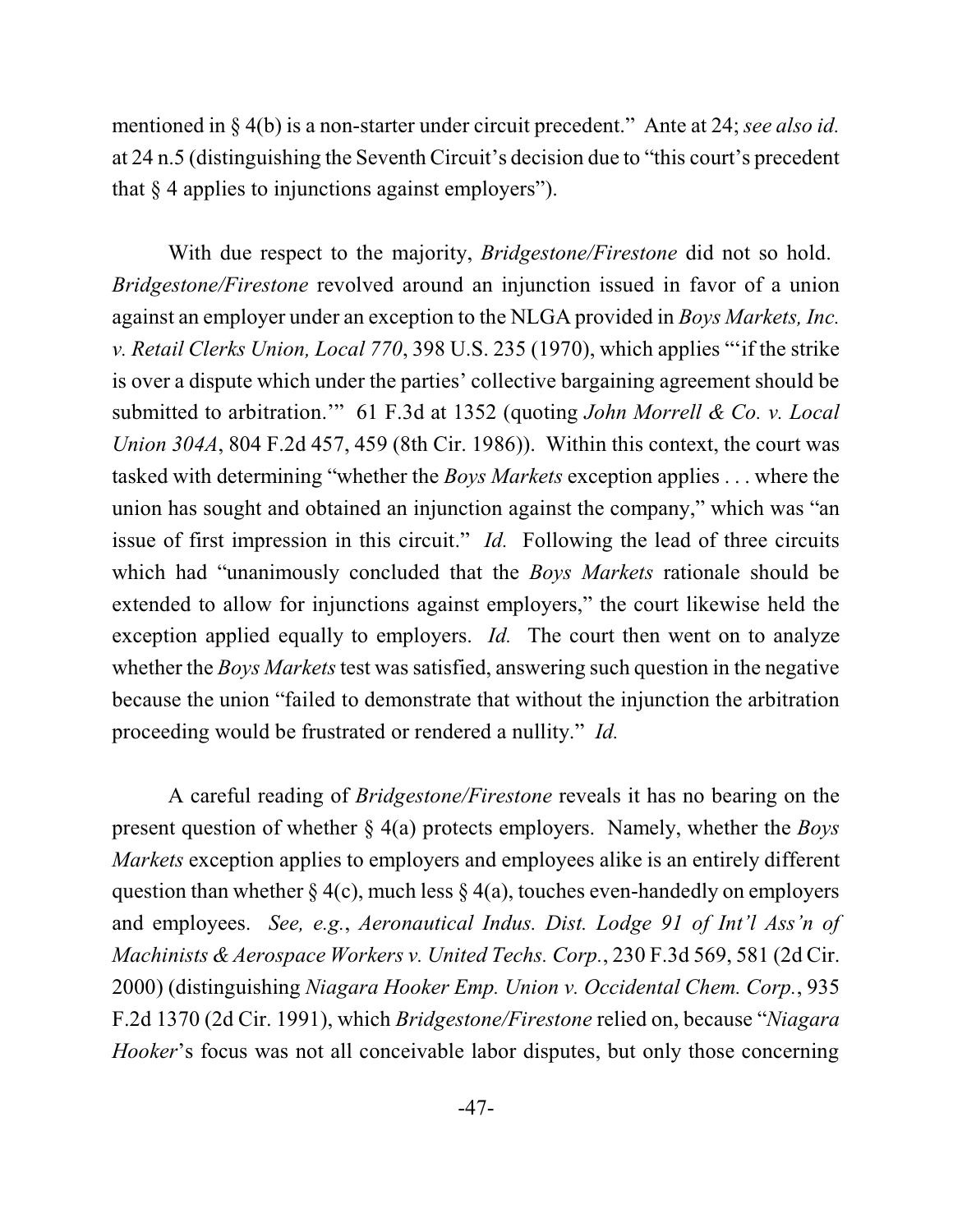arbitrable issues," and thus the reverse *Boys Markets* exception was "wholly inapplicable to a case, like this one, in which the labor dispute concerns nonarbitrable issues"). In sum, while it is true *Bridgestone/Firestone* ultimately overturned an injunction against the employer, *see id.* at 1355, the court made no inquiry whatsoever as to whether § 4 *itself* protects employers equally, notwithstanding the *Boys Markets* exception, and therefore *Bridgestone/Firestone* does not contain any recognition or precedent applying § 4(c) to employers. Correspondingly, *Bridgestone/Firestone* is not in conflict with the three circuit cases discussed above which bear directly on the question at hand.

Even if *Bridgestone/Firestone* stands for the proposition asserted by the majority, I respectfully disagree with the majority's subsequent statutory interpretation. The majority rejects the Players' argument distinguishing between temporary and permanent work stoppages in the first and second clauses of  $\S$  4(a). Instead, advancing the broad scope of the term "any," the majority construes "[r]efusing to . . . remain in any relation of employment" to encompass nonpermanent work stoppages "such as a strike or lockout of employees." Ante at 25-26. However, the majority rejects the NFL's counterpart argument that "the second clause" should be understood as applying *only* to employers." *Id.* at 27 (emphasis in original). In doing so, the majority concedes its interpretation is asymmetrical because "[e]mployees may refuse to perform work under the first clause, and they may refuse to remain in a relation of employment under the second." *Id.*

I have considerable doubt about the majority's interpretation of  $\S$  4(a). First, there is little basis in the text for reading  $\S 4(a)$  as referring only to employees under the first clause but to both employees and employers under the second clause. Moreover, the breadth with which the majority interprets the second clause as it relates to employers ostensibly covers the employee conduct encompassed under the majority's reading of the first clause. Stated differently, under the majority's remarkably broad interpretation, a refusal to perform any work by employees would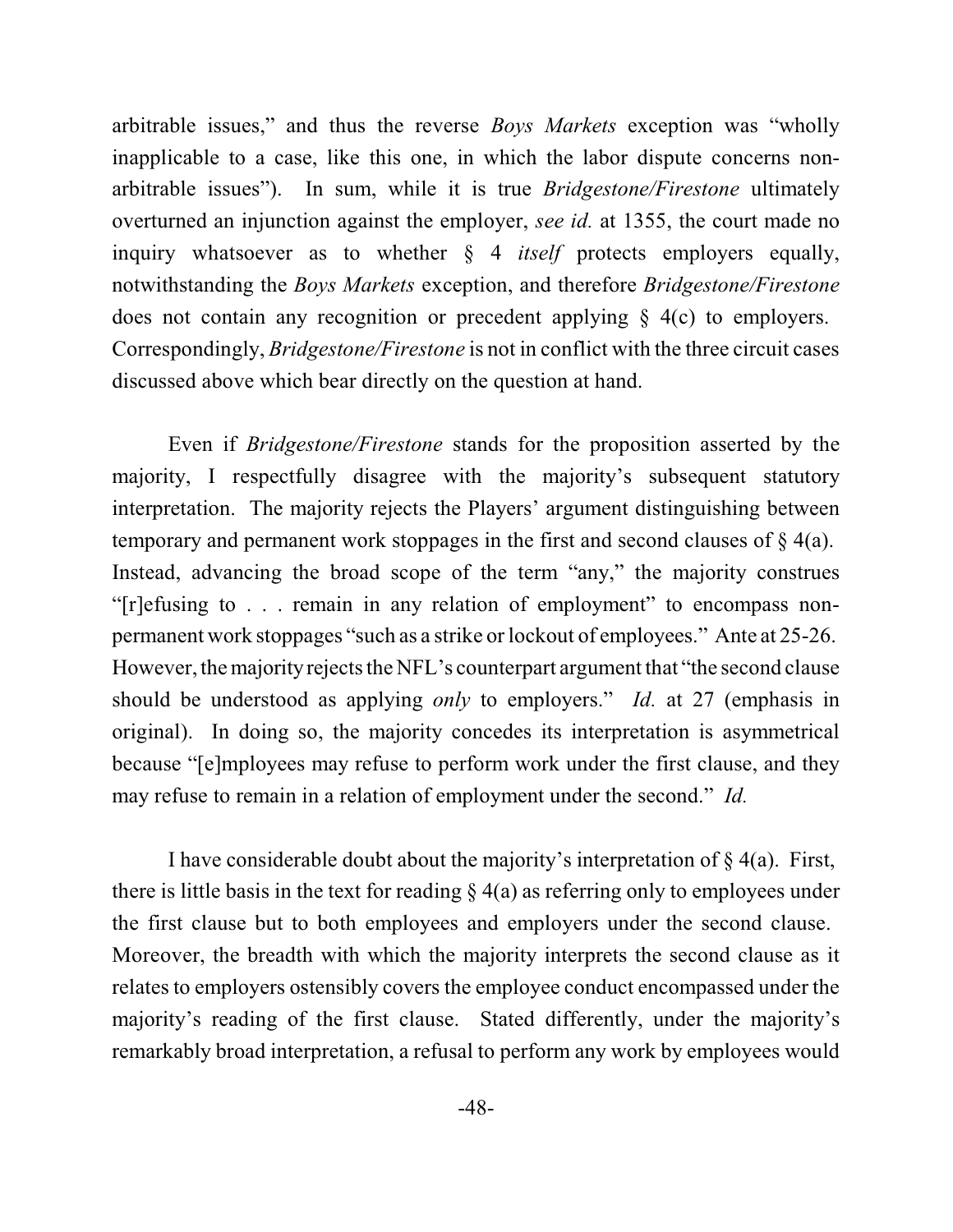be tantamount to a refusal to remain in any relation of employment because "it changes the condition or character of that relationship" in some fashion. Ante at 25- 26. Such an interpretation, which conflates the two clauses, cannot stand because it renders the first clause superfluous. *See Morrison Enters., LLC v. Dravo Corp.*, 638 F.3d 594, 609 (8th Cir. 2011) ("We avoid interpreting a statute in a manner that renders any section of the statute superfluous or fails to give effect to all of the words used by Congress.") (internal quotation marks and citation omitted).

Second, and perhaps more importantly, the majority's interpretation fails to give effect to Congress's intent in passing the NLGA. *See Ortega-Marroquin v. Holder*, 640 F.3d 814, 818 (8th Cir. 2011) (noting courts must give effect to the intent of Congress when clear); *see also Boys Markets, Inc.*, 398 U.S. at 250 ("Statutory interpretation requires more than concentration upon isolated words; rather, consideration must be given to the total corpus of pertinent law and the policies that inspired ostensibly inconsistent provisions."). Returning to the legislative history discussed in depth above, which bears some repetition in the context of § 4, the NLGA "was enacted in response to federal-court intervention on behalf of employers," which "had caused the federal judiciary to fall into disrepute among large segments of this Nation's population." *Jacksonville Bulk Terminals, Inc.*, 457 U.S. at 715; *see also id.* at 716 ("The legislative history is replete with criticisms of the ability of powerful employers to use federal judges as 'strike-breaking' agencies").

Attempting to remedy this inequity, the House Committee on the Judiciary explained about the NLGA, "[t]he purpose of the bill is to protect the rights of labor in the same manner the Congress intended when it enacted the Clayton Act . . . , which act, by reason of its construction and application by the Federal courts is ineffectual to accomplish the congressional intent." H.R. Rep. No. 669, 72d Cong., 1st Sess. 3 (1932). According to the Committee, because federal courts were in the pocket of employers, the restrictions contained in § 20 of the Clayton Act had "become more or less valueless to labor, and this section is intended by more specific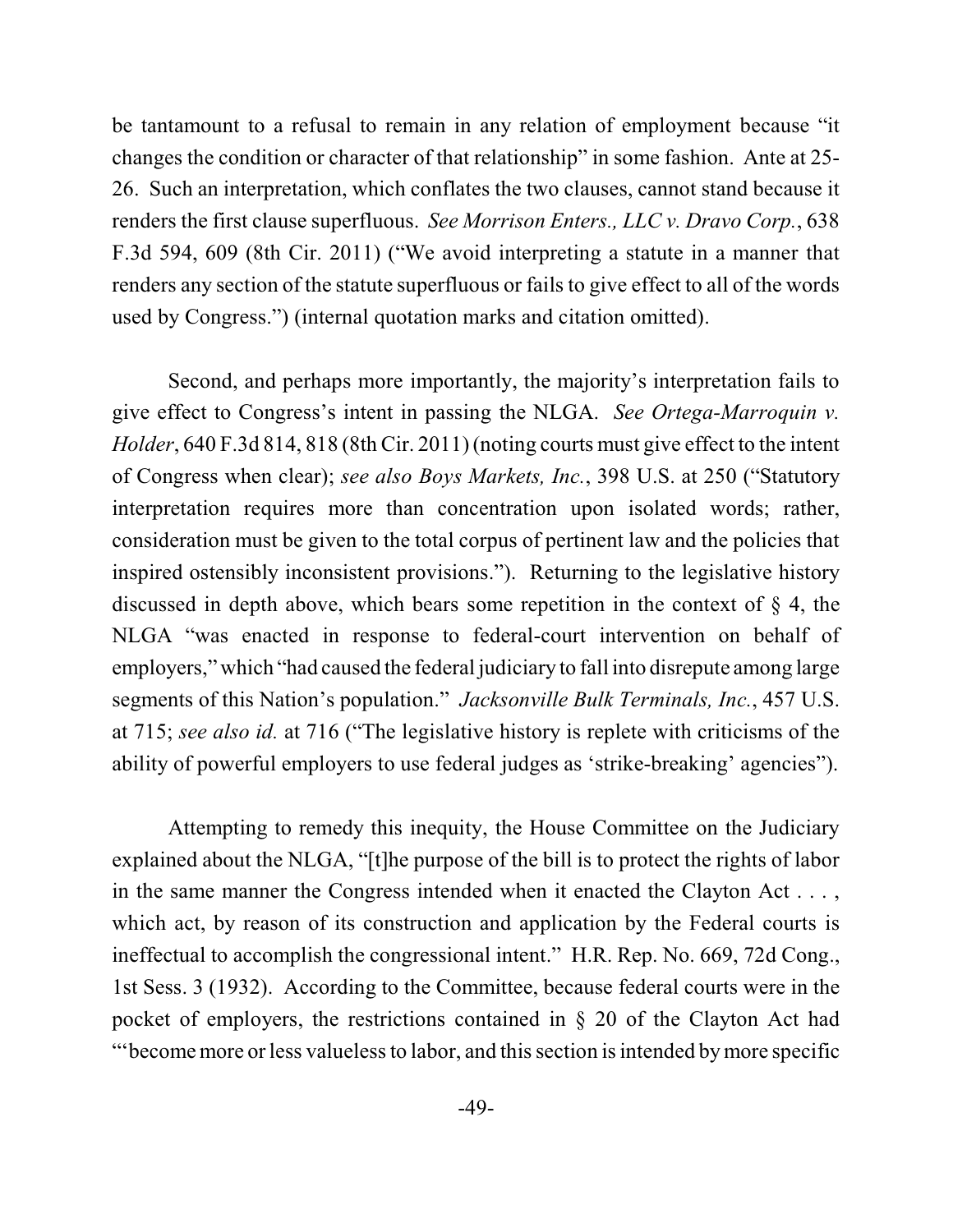language to overcome the qualifying effects of the decisions of the courts in this respect.'" *Milk Wagon Drivers' Union v. Lake Valley Farm Prods., Inc.*, 311 U.S. 91, 102 (1940) (quoting H.Rep. No. 669, pp. 7, 8). Reviewing these committee reports, the Supreme Court concluded, "[w]hether or not one agrees with the committees that the cited cases constituted an unduly restricted interpretation of the Clayton Act, one must agree that the committees and the Congress made abundantly clear their intention that what they regarded as the misinterpretation of the Clayton Act should not be repeated in the construction of the Norris-LaGuardia Act." *Id.* at 103. Indeed, even the League concedes this much. *See* Blue Br. at 27 ("There is no doubt that concerns about injunctions against labor unions, rather than injunctions against employers, were the principal catalyst for the bill.").

Then-Professor Frankfurter, a drafter of the NLGA, wrote § 4 "provides that in cases growing out of labor disputes, no persons participating in, or affected by, such disputes shall be enjoined from striking, or from striking for the success of strikes, by customary labor union effort, short of fraud or violence." Felix Frankfurter & Nathan Greene, *The Labor Injunction* 215 (1930). Professor Frankfurter explained § 4 was "a paraphrase of like language in the Clayton Act which was held to be merely declaratory of the modern common law right to strike." *Id.* at 217-18; *see generally Carcieri v. Salazar*, 129 S.Ct. 1058, 1065 n.5 (2009) (noting the author of the legislation was "an unusually persuasive source as to the meaning of the relevant statutory language"). Eleven yearslater, then Supreme Court Justice Frankfurter confirmed this principle on the Supreme Court:

The relation of the Norris-LaGuardia Act to the Clayton Act is not that of a tightly drawn amendment to a technically phrased tax provision. The underlying aim of the Norris-LaGuardia Act was to restore the broad purpose which Congress thought it had formulated in the Clayton Act but which was frustrated, so Congress believed, by unduly restrictive judicial construction. This was authoritatively stated by the House Committee on the Judiciary.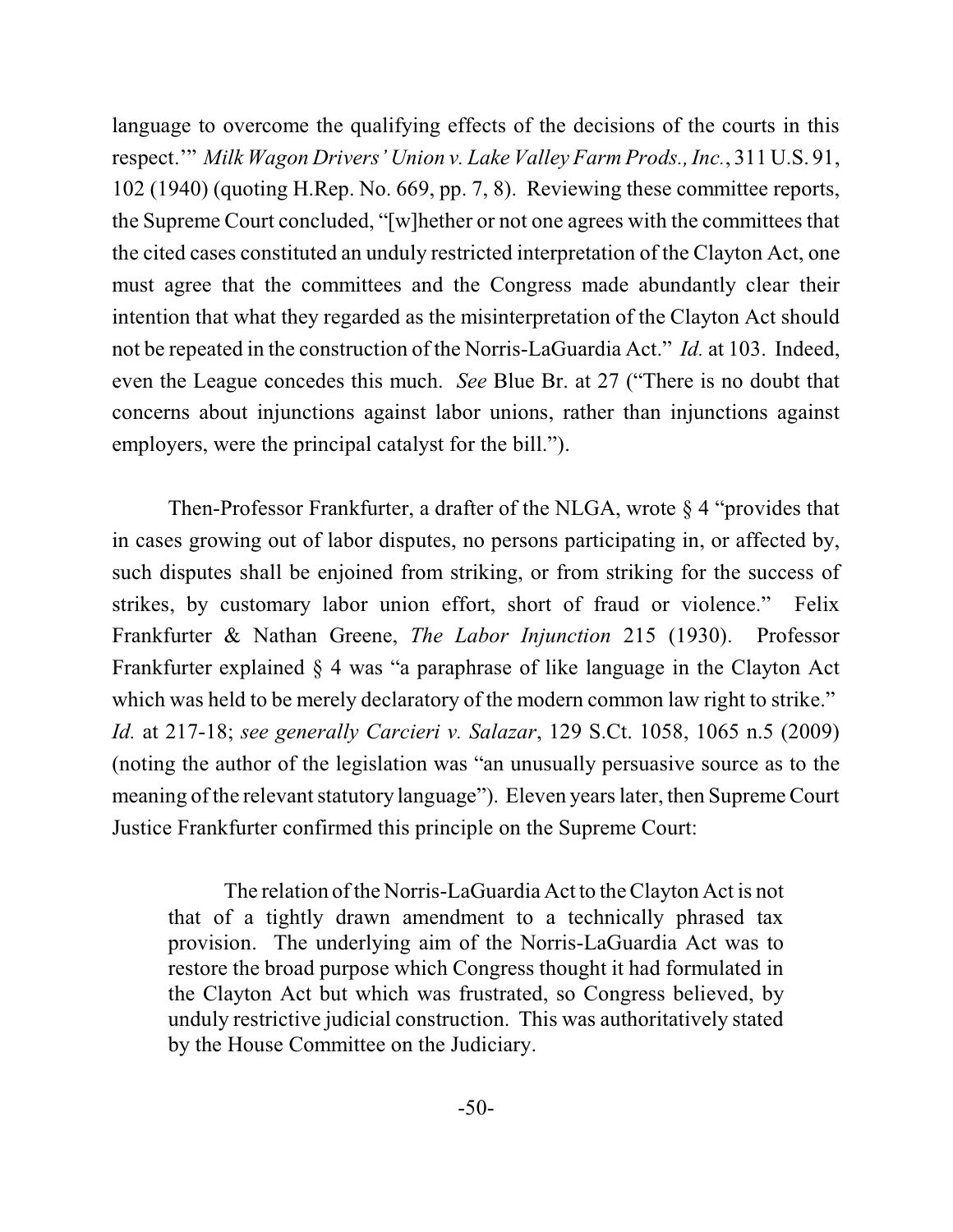*Hutcheson*, 312 U.S. at 235-36.

As an assist in the interpretation of  $\S 4(a)$ , it is therefore helpful to look to  $\S 20$ of the Clayton Act, which prohibits injunctions against "terminating any relation of employment, or from ceasing to perform any work or labor, or from recommending, advising, or persuading others by peaceful means so to do." 29 U.S.C. § 52. The Supreme Court construed this language as forbidding injunctions against "recommending, advising or persuading others by peaceful means to cease employment and labor." *Am. Steel Foundries*, 257 U.S. at 203. The Court continued, "[i]t is clear that Congress wished to forbid the use by the federal courts of their equity arm to prevent peaceable persuasion by employees, discharged or expectant, in promotion of their side of the dispute." *Id.*

Delving deeper into the Clayton Act, the legislative history behind the "terminating any relation of employment" clause further confirms Congress intended to protect only employees. *See Lumber & Sawmill Workers*, 663 F.2d at 986 ("The second clause of section 4(a) apparently originated in section 20 of the Clayton Act, where it was clearly intended to apply to the termination of the work relationship by the employee rather than the employer."). The House Committee acknowledged, "[t]he consensus of judicial view . . . is that workingmen may lawfully combine to further their material interests without limit or constraint, and may for that purpose adopt any means or methods which are lawful. It is the enjoyment and exercise of that right and none other that this bill forbids the courts to interfere with." H.R. Rep. No. 63-627, at 32 (1914). The Senate Committee likewise stated the language was intended "to guard the right of workingmen to act together in terminating, if they desire, any relation of employment, and to act together and in concert in doing or abstaining from doing any other of the acts named in that paragraph of the Section." *Lumber & Sawmill Workers*, 663 F.2d at 986 n.5 (quoting S. Rep. No. 63-698, at 51  $(1914)$ ).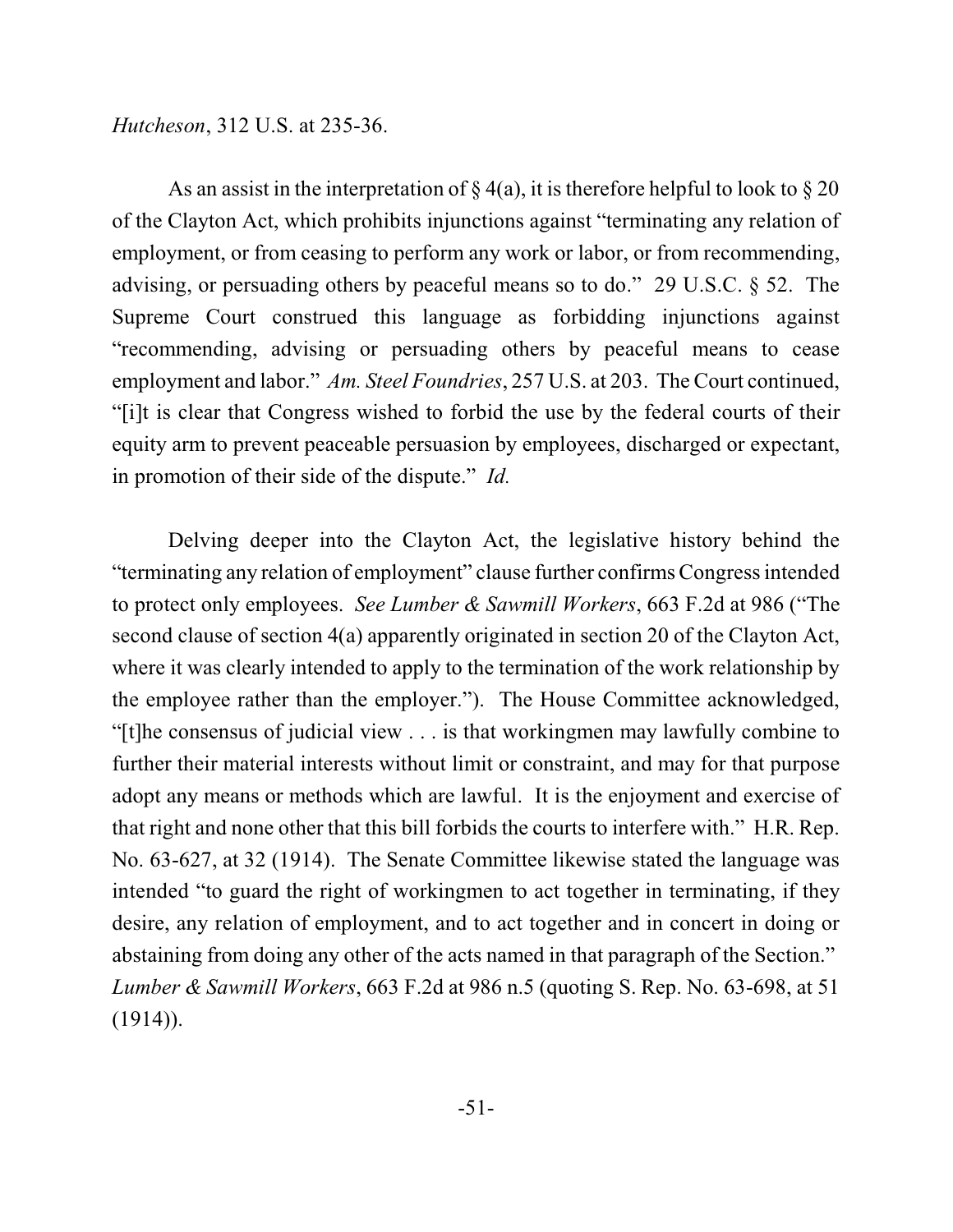Finally, if the legislative history left any lingering doubt about whether  $\S 4(a)$ protects employers, Congress conclusively resolved any ambiguity by building the purpose into the NLGA itself via § 2. "Specifically, the Congress found that prevailing socio-political and economic conditions prevented individual workers from obtaining 'acceptable terms and conditions of employment'" and thus the NLGA "sought to ensure workers the right to organize and conduct union activities 'free from the interference, restraint, or coercion' of employers or their agents by means of labor injunctions." *Burlington N. R.R. Co. v. United Transp. Union*, 848 F.2d 856, 861 (8th Cir. 1988) (citing 29 U.S.C. § 102). Senator Norris made clear § 2 was to be utilized as a guide to judicial interpretation which would "'relieve . . . many of the difficulties which have heretofore existed when a court has been called upon to interpret the law' – obviously thinking of the Supreme Court's interpretation of the Clayton Act." James M. Altman, *Antitrust: A New Tool for Organized Labor?*, 131 U. Pa. L. Rev. 127, 151 (1982) (quoting 75 Cong. Rec. 4503 (1932)).

In response to the policy statement offered by Senator Norris, Senator Hebert, the author of the Senate Judiciary Committee's minority report, proposed language to § 2 to protect "both the employer and the employee." *Id.* at 152 (quoting 75 Cong. Rec. 4677 (1932)). Senator Hebert disclosed his substitute "'trie[d] to afford the same degree of consideration to the employer in his relations to his employees as it does to the employee in his relations with his employer'" because the majority bill contained "'very little, if any, reference to the consideration that is to be given to the employer in his relations with his employee." *Id.* (quoting 75 Cong. Rec. 4678). Following a colloquy, Senator Hebert's substitute "was defeated soundly." *Id.* (noting the vote was 47 to 18). "That vote . . . makes it quite clear that in passing the Norris-LaGuardia Act Congress had no intent to relieve employers of any liability under the antitrust laws." *Id.* at 153. Even if Congress had such intent, "the scope" of such an exemption would be narrowly limited by the terms of the Act." *Id.* at 154 ("The only subsection in section 4 that refers to an employer's activities is  $4(b)$ ").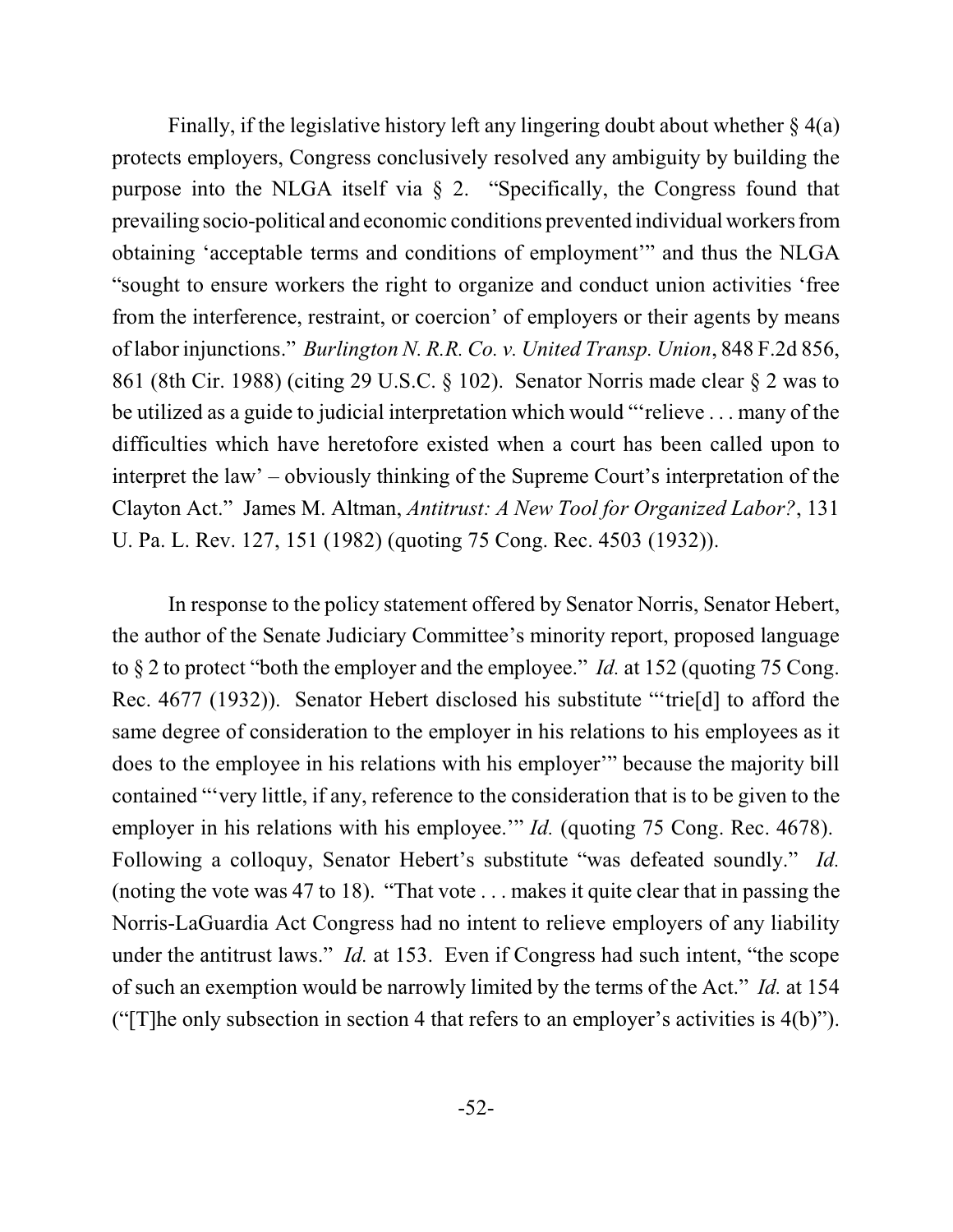Although the majority attempts to minimize the congressional defeat of employer protections in the NLGA, there can be little doubt this legislative history provides yet more support for a reading of § 4(a) which protects only employees. *See, e.g.*, *United States v. United Steelworkers of Am.*, 271 F.2d 676, 683 (3d Cir. 1959) ("Our conclusion in this regard is confirmed, we think, by contrasting the statute as enacted with the House proposal which was rejected."). Indeed, the Supreme Court has previously placed significant weight on similar legislative history when construing the NLGA, as well as other labor statutes. *See, e.g.*, *Burlington N. R.R. Co. v. Bhd. of Maint. of Way Emps.*, 481 U.S. 429, 439-440 (1987) ("After lengthy debate, punctuated with numerous references to the notorious Pullman Strike of 1894, the House refused an amendment proposed by Representative Beck that would have exempted railroads from the coverage of the Act. The historical background of the Norris-LaGuardia Act thus reveals that Congress intended to preclude courts from enjoining secondary as well as primary activity, and that the railroads were to be treated no differently from other industries in this regard.") (citation omitted); *Complete Auto Transit, Inc. v. Reis*, 451 U.S. 401, 412-416 (1981) ("The legislative debates and the process of legislative amendment demonstrate that Congress deliberately chose" not to include a provision defeated in the House bill regarding section 301 of the Labor Management Relations Act).

Viewing the legislative history of  $\S 4(a)$  in its entirety, Congress did not intend to protect employers under the provision. *See De Arroyo*, 425 F.2d at 291 ("Our understanding of the legislative history behind section 4(a) leads us to conclude that that section was not intended as a protection for employers."). Moreover, the purpose delineated in § 2 further bolsters this conclusion. *See Baseball Players and the Antitrust Laws*, 53 Colum. L. Rev. 242, 249 n.71 (1953) ("Given the purpose of the Norris-LaGuardia Act it is improbable that an association of employers which deprives an 'individual unorganized worker' of his 'freedom of labor' comes within its protection."). Interpreting the text of  $\S 4(a)$  in light of the legislative history and express policy of the NLGA, I would conclude § 4(a) does not protect employers.